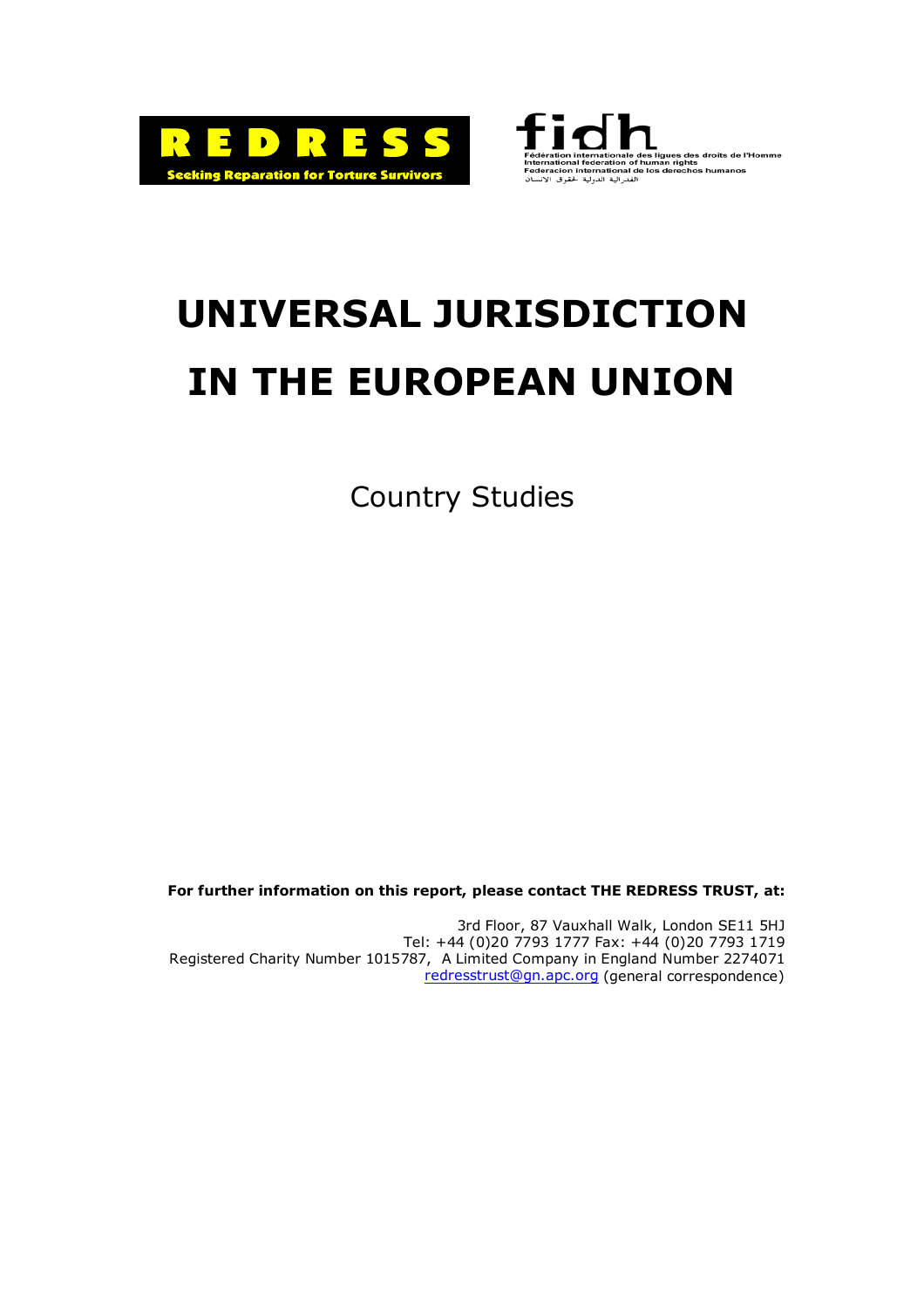# **ACKNOWLEDGEMENTS**

This report was written by Ariana Pearlroth and edited by Carla Ferstman of REDRESS. We have relied heavily on the following sources in the preparation of the information in the report: the [Universal Jurisdiction Website](http://www.universaljurisdiction.info/) (http://www.universaljurisdiction.info); Amnesty International's report "[Universal Jurisdiction - the duty of states to enact and enforce](http://web.amnesty.org/web/web.nsf/pages/legal_memorandum)  [legislation,](http://web.amnesty.org/web/web.nsf/pages/legal_memorandum)" AI Index: IOR 53/002/2001, 1 September 2001 (http://web.amnesty.org/web/web.nsf/pages/legal\_memorandum); M.E.I. Brienen and E.H. Hoegen, *[Victims of Crime in 22 European Criminal Justice Systems: The](http://www.victimology.nl/onlpub/Brienenhoegen/BH.html)  [Implementation of Recommendation \(85\) 11 of the Council of Europe on the Position of the](http://www.victimology.nl/onlpub/Brienenhoegen/BH.html)  [Victim in the Framework of Criminal Law and Procedure](http://www.victimology.nl/onlpub/Brienenhoegen/BH.html)*, Dissertation, University of Tilburg (Nijmegen, The Netherlands, 2000: Wolf Legal Productions (WLP)) (http://www.victimology.nl/onlpub/Brienenhoegen/BH.html); and REDRESS' report, ["Universal Jurisdiction in Europe: Criminal prosecutions in Europe since 1990 for war](http://www.redress.org/publications/UJEurope.pdf)  [crimes, crimes against humanity, torture and genocide,](http://www.redress.org/publications/UJEurope.pdf)" 30 June 1999 (http://www.redress.org/publications/UJEurope.pdf). The report has also benefited from country-specific information provided by a range of national human rights institutes and organisations, which was collected by REDRESS as part of a feasibility study for the Project on the approximation and/or harmonisation of standards at the EU level.

We also wish to thank those who contributed to individual chapters:

*Austria:* Louise Sperl, Ludwig Boltzmann Institute of Human Rights, Ngwengeh Jacline Chungong, REDRESS;

*Belgium:* Soline Nève and Guillaume de Walque, *La Ligue des Droits de l'Homme*; Orlando Fernandez, REDRESS;

**Denmark:** Rass Holdgaard and Dorit Borgaard, Danish Centre for Human Rights;

*Finland:* Minna Kimpimäki;

*France*: Haidee-Laure Giles, REDRESS; Jeanne Sulzer and Sébastien Bourgoin, FIDH;

*Germany*: Caroline Harvey and Claudia Ludwig, REDRESS; Wolfgang Kaleck, lawyer, President of the Republican Lawyers association, Vice president of the European democratic lawyers (Germany);

*Greece:* Anna Damaskou and Antonis Xenakis; John-Sotirios Spyropoulos, REDRESS;

*Italy:* Sylvia Mercogliano; Pietro Sardaro; Stefan Scheer, REDRESS;

*Luxembourg:* Soline Nève and Guillaume de Walque, La Ligue des Droits de l'Homme; Nicholas Thieltgen, Decherts;

*Portugal:* Ngwengeh Jacline Chungong; Sarah Gomes; Maria Joao Vasquez;

*Spain*: Luis Benavides, REDRESS; Dr. Juan E. Garcés, lawyer (Spain);

*Sweden:* Rolf Ring, Raoul Wallenberg Institute;

*United Kingdom*: Rosanna Mesquita, Clare Hamill, and Sarah Richards, REDRESS.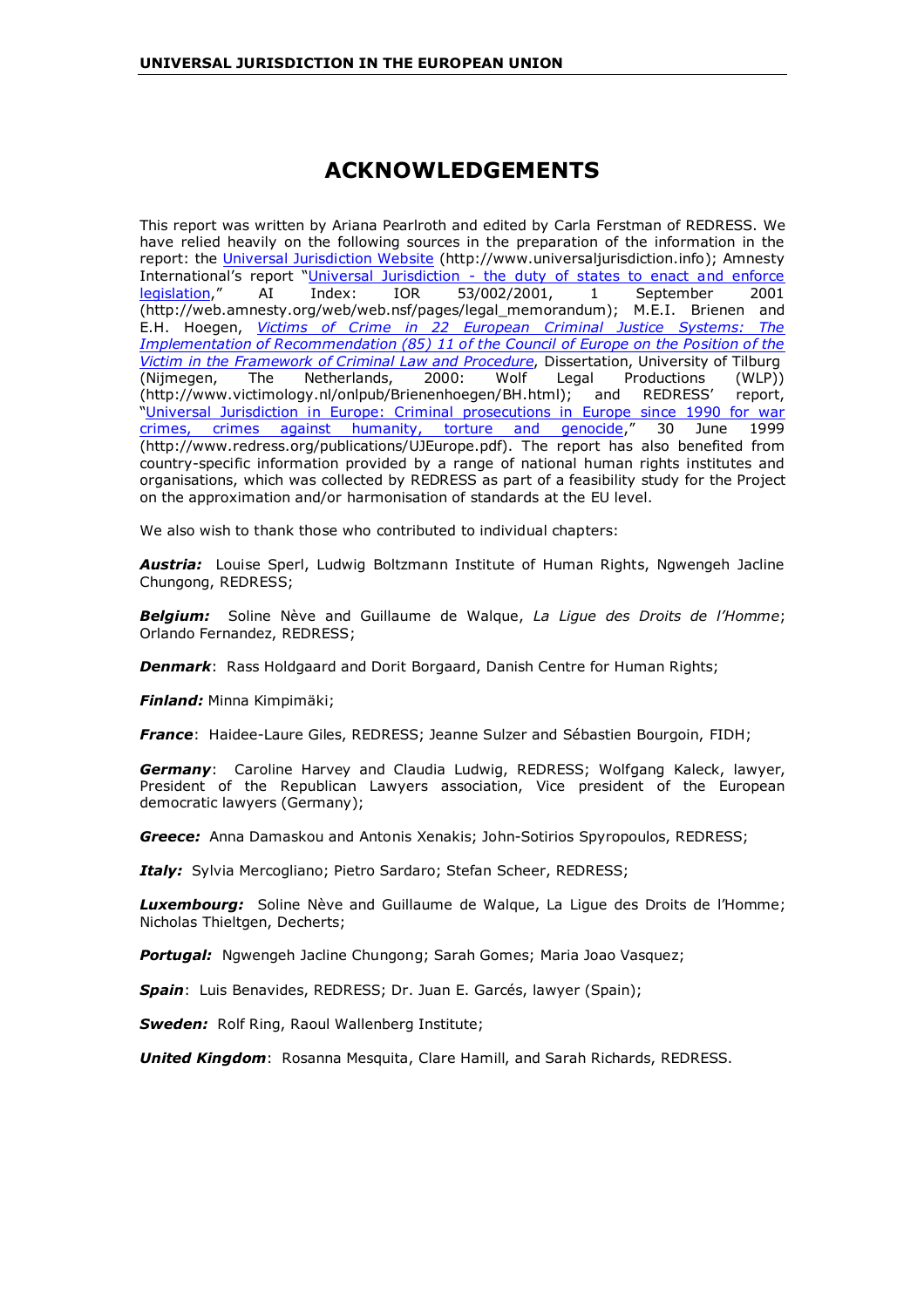

# **CONTENTS**

| <b>DENMARK</b> |    |
|----------------|----|
|                |    |
|                |    |
|                |    |
| <b>GREECE.</b> |    |
|                |    |
|                |    |
|                |    |
|                |    |
|                |    |
| <b>SPAIN.</b>  |    |
| <b>SWEDEN</b>  | 34 |
|                | 36 |
|                |    |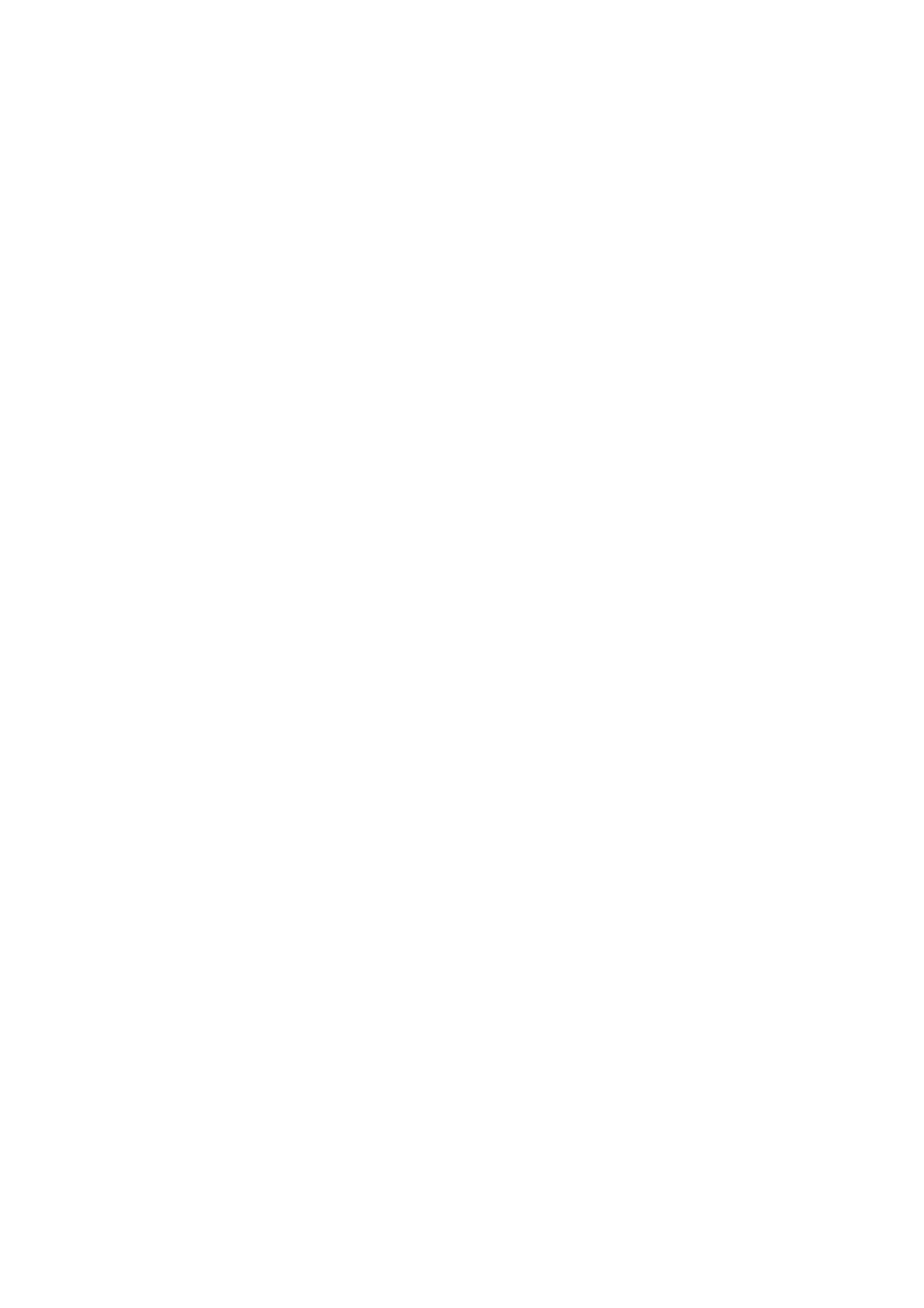

# **PREFACE**

<span id="page-4-0"></span>This report is designed to provide an overview of the status of universal jurisdiction in each of the fifteen Member States of the European Union. It seeks to cover all crimes that can trigger universal jurisdiction under the domestic law and jurisprudence of these countries. Inevitably, given the complexity of the subject matter, information concerning certain crimes or certain developments in legislation and practice will have been difficult to obtain for this writing and therefore this report should not be perceived as exhaustive. We would welcome any comments on the information provided in this report, so that a second, improved edition may be published.

## **"UNIVERSAL JURISDICTION"**

The universality principle stems from the notion that certain crimes are so heinous that every country has an interest in ensuring that perpetrators are brought to justice. The principle provides the basis on which the courts of any country can try cases involving these crimes, regardless of where the crimes were committed or the nationality of the perpetrators or victims.

Universal jurisdiction has been used in numerous European countries to ensure that perpetrators of serious crimes under international law, including war crimes, crimes against humanity, genocide, torture, terrorism, human trafficking and others, do not evade justice. This type of jurisdiction has been put to use outside of Europe as well, such as in the Israeli case against Adolf Eichmann, in Senegalese legal proceedings against former Chadian President Hissène Habré, and in numerous civil suits in the United States against foreign torturers.

Although universal jurisdiction in its strictest interpretation is meant to refer to cases in which no direct connection to the forum state is required, this report uses the term more broadly. In order to show the various types of jurisdiction that Member States of the European Union recognise, beyond jurisdiction linked to their own nationals or their own territories, we have included jurisdiction triggered by the residence of the accused or by the fact that the accused, who was a foreign national at the time the offence was committed, subsequently became a citizen of the state in which the case is being tried.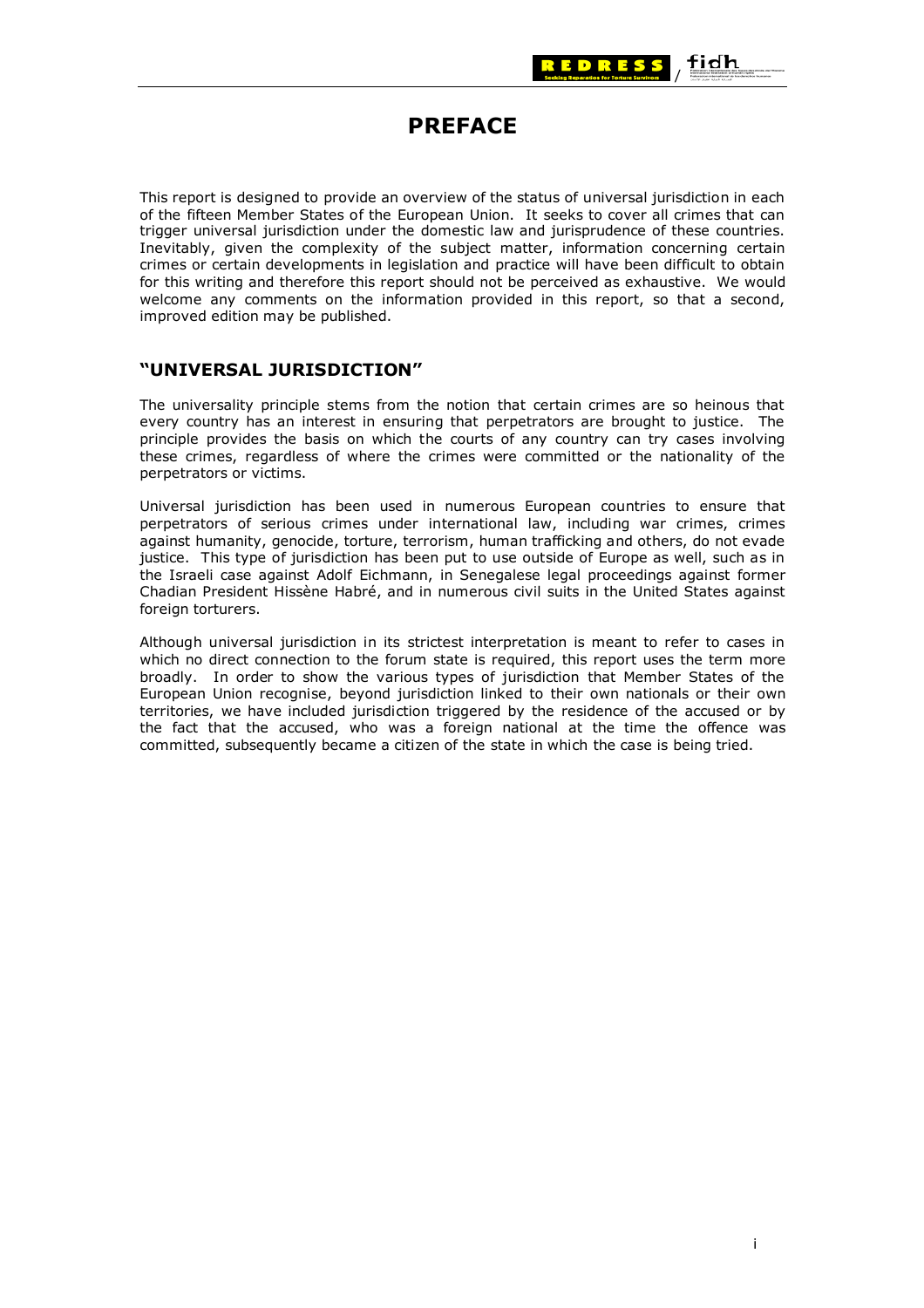# **RESOURCES**

<span id="page-5-0"></span>Information and documentation concerning the status and practice of universal jurisdiction around the world can be found in several resources developed during the last few years. They include:

- The Universal Jurisdiction Website, [www.universaljurisdiction.info](http://www.universaljurisdiction.info/)
- Amnesty International's "[Universal Jurisdiction: The duty of states to enact and](http://web.amnesty.org/web/web.nsf/pages/legal_memorandum)  [enforce legislation"](http://web.amnesty.org/web/web.nsf/pages/legal_memorandum)
- The [national implementation database](http://www.icrc.org/ihl-nat) of the International Committee of the Red Cross
- [Country information and updates](http://www.iccnow.org/) by the NGO Coalition for an International Criminal Court
- Prevent Genocide International's [domestic law database](http://preventgenocide.org/law/domestic)
- Equipo Nizkor's website, [www.derechos.org/nizkor](http://www.derechos.org/nizkor)
- The Council of Europe's [webpage for progress reports on ratification and](http://legal.coe.int/icc/Default.asp?fd=docs&fn=Docs.htm)  [implementation of the Rome Statute](http://legal.coe.int/icc/Default.asp?fd=docs&fn=Docs.htm)
- Diplomatie Judiciaire's [webpages on cases](http://www.diplomatiejudiciaire.com/Sommaire.htm) around the world, include many based on universal jurisdiction
- REDRESS' 1999 report "[Universal Jurisdiction in Europe"](http://www.redress.org/publications/UJEurope.pdf)
- The World Organization Against Torture's Criminal Accountability for Human Rights Abusers website, [www.criminalaccountability.org](http://www.criminalaccountability.org/)

Other sources are in the process of being developed:

- The University of Notre Dame's website for its Translational Justice Project
- The TMC Asser Institute's universal jurisdiction database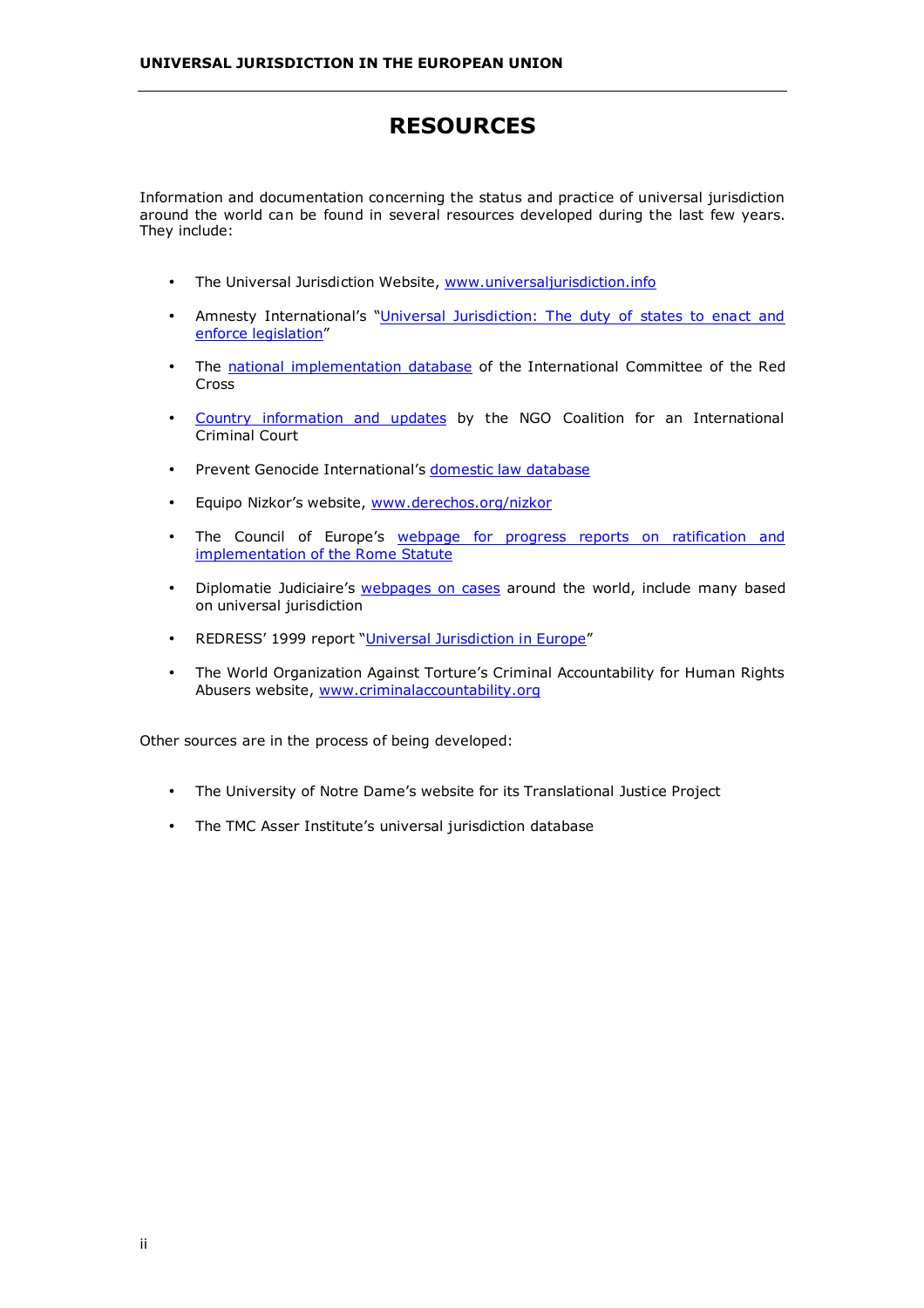

# **AUSTRIA**

<span id="page-6-0"></span>Austrian law establishes universal jurisdiction over "punishable acts which Austria is under an obligation to punish. $11$  This provision could be deemed applicable to several crimes under international law, such as grave breaches of the 1949 Geneva Conventions and torture under the Convention against Torture. The Government has in fact asserted that this provision "is the legal basis for the fulfilment of the obligations established by article 5 of the [Torture] Convention."<sup>2</sup> Article 5 imposes an obligation to either try or extradite alleged torturers present in the territory of a State party. The Government also views the Convention against Torture as being directly enforceable under Austrian law.<sup>3</sup>

Austrian law also provides for universal jurisdiction over the following acts, as long as the suspect cannot be extradited: kidnapping, slavery, human trafficking, counterfeiting of currency or of particularly protected securities, acts involving organised crime, certain  $drug-related$  offences<sup>4</sup> and offences involving hijacking. The provision establishing universal jurisdiction for hijacking specifies that prosecutions can only take place if the suspect is in Austria.<sup>5</sup>

Additionally, Austrian courts are able to exercise universal jurisdiction over crimes under Austrian law, as long as the act is also punishable in the place where it was committed. If the suspect is a foreign national upon the commencement of the criminal procedure, Austrian courts would only have jurisdiction if certain criteria can be satisfied: 1) the suspect must be found on Austrian territory; and 2) s/he cannot be extradited "for reasons other than the type or nature of the act."<sup>6</sup> This provision could, and has been, applied to offences such as genocide, which is a crime under Austrian law.<sup>7</sup> Furthermore, the Constitution provides that, "the generally recognized rules of international law are regarded as integral parts of Federal law."8

With respect to civil action, victims can bring civil claims for compensation either as part of criminal proceedings<sup>9</sup> or in separate civil litigation, irrespective of the claimant's nationality.<sup>10</sup> If Austrian courts are unable to establish jurisdiction over a case under the usual rules of Austrian law, the Supreme Court has the authority to order them to assume jurisdiction if Austria is obligated to do so under conventional international law.<sup>11</sup>

In addition, victims who have permanent residence in Austria and are citizens of a State in the European Economic Area can obtain compensation for personal injury, though not pain and suffering, under the Law concerning Victims of Crimes (*Verbrechensopfergesetz (VOG)*).

<sup>1</sup> Penal Code (*[Strafgesetzbuch](http://www.sbg.ac.at/ssk/docs/stgb/stgb_index.htm)*), Art. 64(1)(6). (Translation found in Austria's initial State party report to the Committee against Torture (CAT/C/5/Add.10), para. 23.)

<sup>&</sup>lt;sup>2</sup> Austria's initial State party report to the Committee against Torture (CAT/C/5/Add.10), para. 24.<br><sup>3</sup> Austria's initial State party report to the Committee against Torture (CAT/C/5/Add.10), para. 7ff.<br><sup>4</sup> Penal Code, Red Cross at http://www.icrc.org/ihl-<br>nat.nsf/0/e1cb1944e1871a23c1256ab20031fc2c?OpenDocument.)

[Penal Code, Art. 321](http://www.preventgenocide.org/de/recht/strafgesetz/oesterreich.htm). The Supreme Court (Oberster Gerichstshof) has recognised Austrian jurisdiction under Art. 65(1)(2) over a genocide case that was based on universal jurisdiction. (Judgment of the Supreme Court, 15Os99/94, 13 July 1994, as found in REDRESS, "Universal Jurisdiction in Europe: Criminal prosecutions in Europe since 1990 for war crimes, crimes against<br>humanity, torture and genocide," 30 June 1999, pp. 16-17.)

<sup>&</sup>lt;sup>8</sup> Constitution, Art. 9(1).<br>
<sup>9</sup> Criminal Procedure Code, Art. 47(f).<br>
<sup>10</sup> Civil Procedure Code (*Zivilprozeßordnung*)., Art. 3.<br>
<sup>11</sup> Jurisdiction Act, (*Jurisdiktionsnorm*) Art. 28.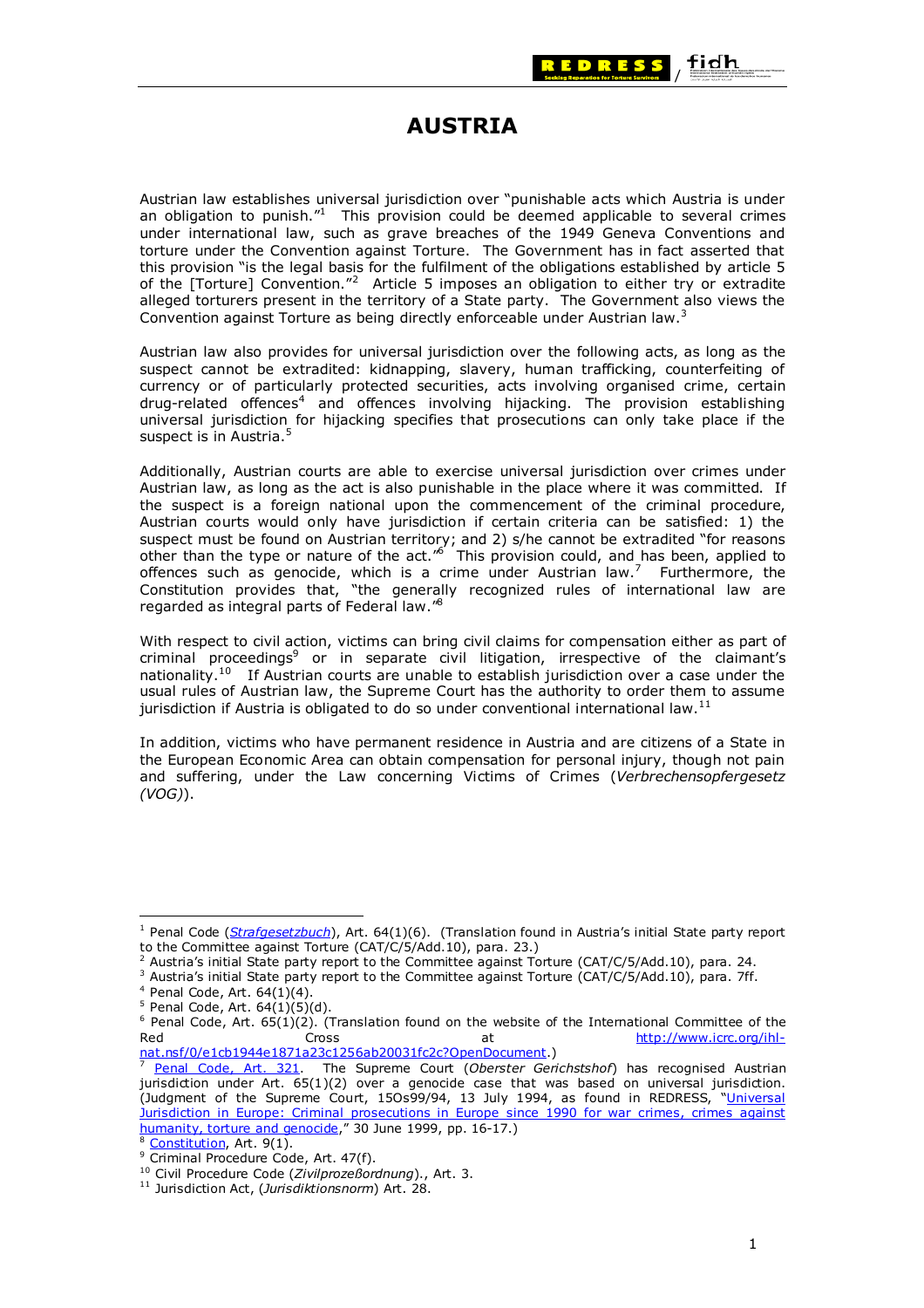### **CASES**

One case has been brought before Austrian courts based on universal jurisdiction against Bosnian Serb Dusko Cvjetkovic for genocide, murder and arson allegedly committed in Bosnia and Herzegovina. The Supreme Court declared the case admissible under the Genocide Convention and Art.  $65(1)(2)$  of the Penal Code.<sup>12</sup>

In August 1999, actions were taken against high Iraqi official Issat Ibrahim Khalil (a.k.a. Al Doori), who was in Austria for medical attention. The U.S. government reportedly requested Austrian authorities to undertake his arrest. He was rumoured to have been the military commander in charge of a 1988 poison gas attack on Kurds, among other crimes. A local Austrian official then filed a complaint with the Public Prosecutor alleging his responsibility in the torture of two Iraqi citizens.<sup>13</sup> The prosecutor reportedly initiated an investigation, but Al Doori left the country a few days later.<sup>14</sup>

In another case, an investigation was instituted but not concluded against a Croatian citizen living in Austria. In 1993, a Croatian court convicted him in absentia for war crimes under the Croatian Penal Code and handed down a ten-year prison sentence. The suspect moved from Austria to Hungary, and in September 2001 was extradited to Croatia, where he is currently serving out his prison sentence. The Austrian case has been suspended.<sup>15</sup>

## **ISSUES INVOLVED**

**PRESENCE REQUIREMENT**: As noted above, specific provisions condition the exercise of universal jurisdiction on the presence of the accused in Austrian territory. These concern offences related to hijacking, and offences under Austrian law committed by a foreign national under Penal Code Article 65(1)(2). In contrast, offences that Austria is under an obligation to punish, as provided for in Article 64(1)(6), do not explicitly require presence. However, a particular international obligation to prosecute may be conditioned on the presence of the accused. These provisions do not specify the stage of proceedings at which presence would be required.

Presence during the criminal trial is required except if the alleged offence carries a prison sentence of no more than three years and the defendant was summoned to appear by a court and already underwent a court interrogation. In such circumstances, the trial could proceed even if the defendant fails to appear.<sup>16</sup>

Presence during civil proceedings do not require the defendant's presence as long as s/he has been properly summoned by a court. If the defendant's address is not known and a writ cannot be delivered, a *curator absentis* can be nominated in order to represent the defendant and the case will proceed as though the defendant was present.

**IMMUNITY**: Given that the Constitution provides that, "the generally recognized rules of international law are regarded as integral parts of Federal law",<sup>17</sup> immunities, insofar as they are recognised by the general rules of international law, may apply.

<sup>&</sup>lt;sup>12</sup> Judament of the Supreme Court, 15Os99/94, 13 July 1994, *supra*. The case eventually failed on the merits, as none of the five prosecution witnesses could identify the defendant. (Republic of Austria v. Cvjetkovic, Landesgericht Salzburg, 31 May 1995, as found in REDRESS, "Universal Jurisdiction in Europe: Criminal prosecutions in Europe since 1990 for war crimes, crimes against humanity, torture and genocide," 30 June 1999, p. 17.)

<sup>&</sup>lt;sup>13</sup> Case report to the Public Prosecutor Vienna concerning Izzat Ibrahim Khalil Al Door, submitted by Peter Pilz, 13 August 1999 (as found in Amnesty International, "[Universal Jurisdiction - the duty of](http://web.amnesty.org/web/web.nsf/pages/legal_memorandum)  [states to enact and enforce legislation,](http://web.amnesty.org/web/web.nsf/pages/legal_memorandum)" AI Index: IOR 53/002/2001, 1 September 2001.).<br><sup>14</sup> As reported in Amnesty International, "Universal Jurisdiction - the duty of states to enact and <sup>14</sup> As reported in Amnesty Inte

enforce legislation," *supra*.

<sup>&</sup>lt;sup>15</sup> Higher Regional Court Vienna, 22dVR4575/01.<br><sup>16</sup> Criminal Procedure Code (*Strafprozeßordnung (StPO)*), Art. 427, in conjunction with Penal Code, Art. 17.

 $17$  [Constitution](http://www.ris.bka.gv.at/info/bvg_eng.pdf), Art. 9(1).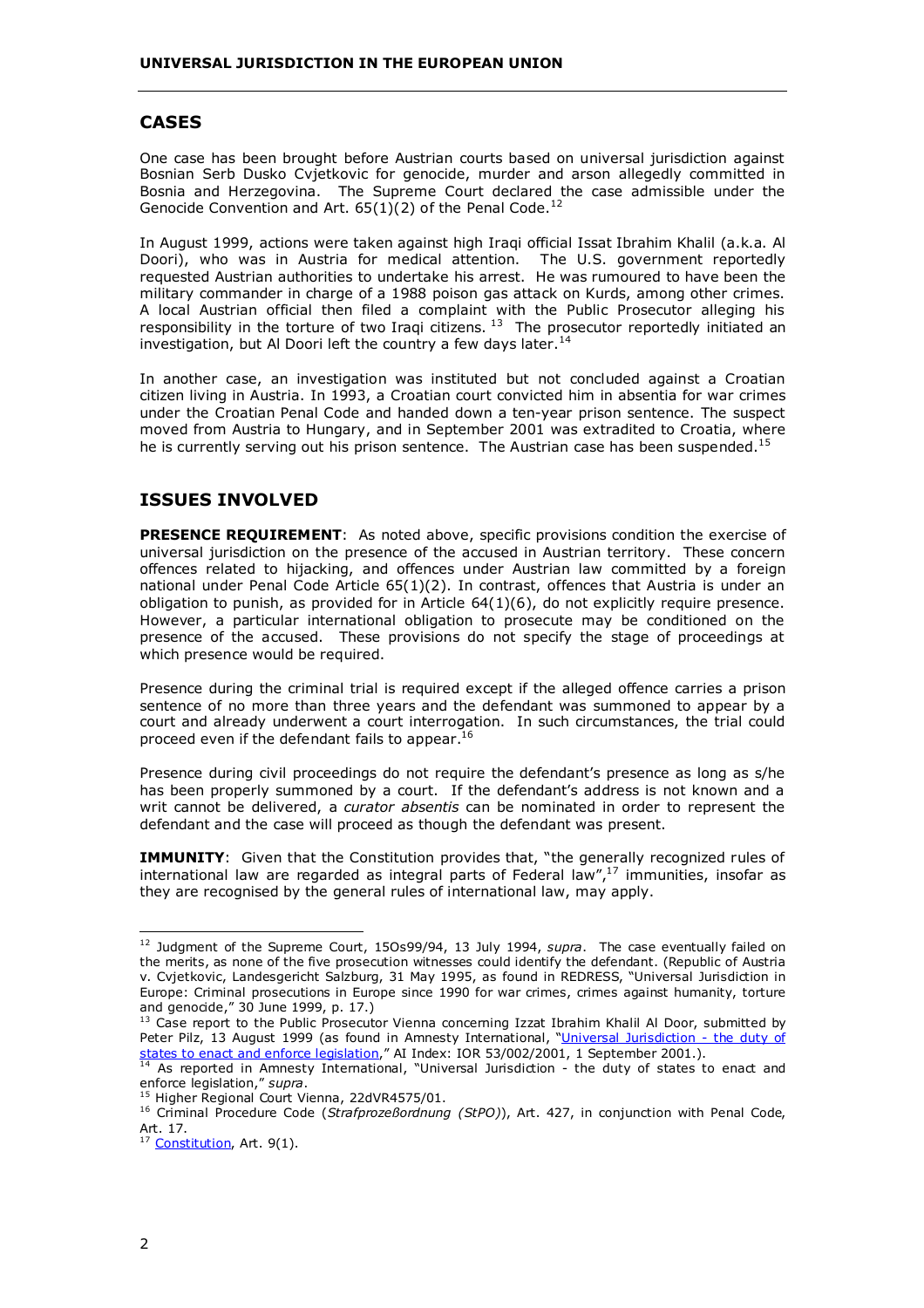

**RELATIONSHIP WITH OTHER JURISDICTIONS**: Austrian courts have interpreted the Genocide Convention and Article  $65(1)(2)$  of the Penal Code as setting out the relationship between territorial jurisdiction and Austrian courts with universal jurisdiction in the context of the prosecution of acts of genocide. In the Cvjetkovic case, the Supreme Court held that although the Genocide Convention establishes that alleged perpetrators of genocide should be tried by courts of the territorial state or by an international tribunal,  $19$  this rule assumes that the territorial state has a functioning legal system. Since this was not so, and there was not at that time an international tribunal able to handle the facts of the case, the Court held that the purpose of the Convention would be undermined if Austrian courts did not exercise jurisdiction. This appears to establish a hierarchical relationship with respect to the crime of genocide in which the territorial state has priority, while Austrian courts would be able to exercise universal jurisdiction should it be necessary. This was reinforced by the Supreme Court's application of Penal Code Article 65(1)(2). This provision conditions the exercise of Austrian jurisdiction in cases based on the universality principle on an inability to extradite the suspect. The Court accepted that the dysfunctional nature of the territorial state's legal and communication systems satisfied this condition.<sup>20</sup>

**STATUTES OF LIMITATION**: Article 57 of the Penal Code establishes statutes of limitation of between one and twenty years for the prosecution of all offences under Austrian law except those punishable by life imprisonment. Regarding civil claims for damages and torts, the limitation period is three years, starting from the moment of the damage and/or when the perpetrator is known to the victim. If the claim is based on an intentionally committed crime sanctioned with more than one year of imprisonment, the limitation period extends to thirty years. $21$ 

<sup>&</sup>lt;sup>19</sup> Genocide Convention, Art. 6.<br><sup>20</sup> Supreme Court, Cvjetkovic case, 13 July 1994, *supra*.

<sup>&</sup>lt;sup>21</sup> Civil Code, Art. 1489.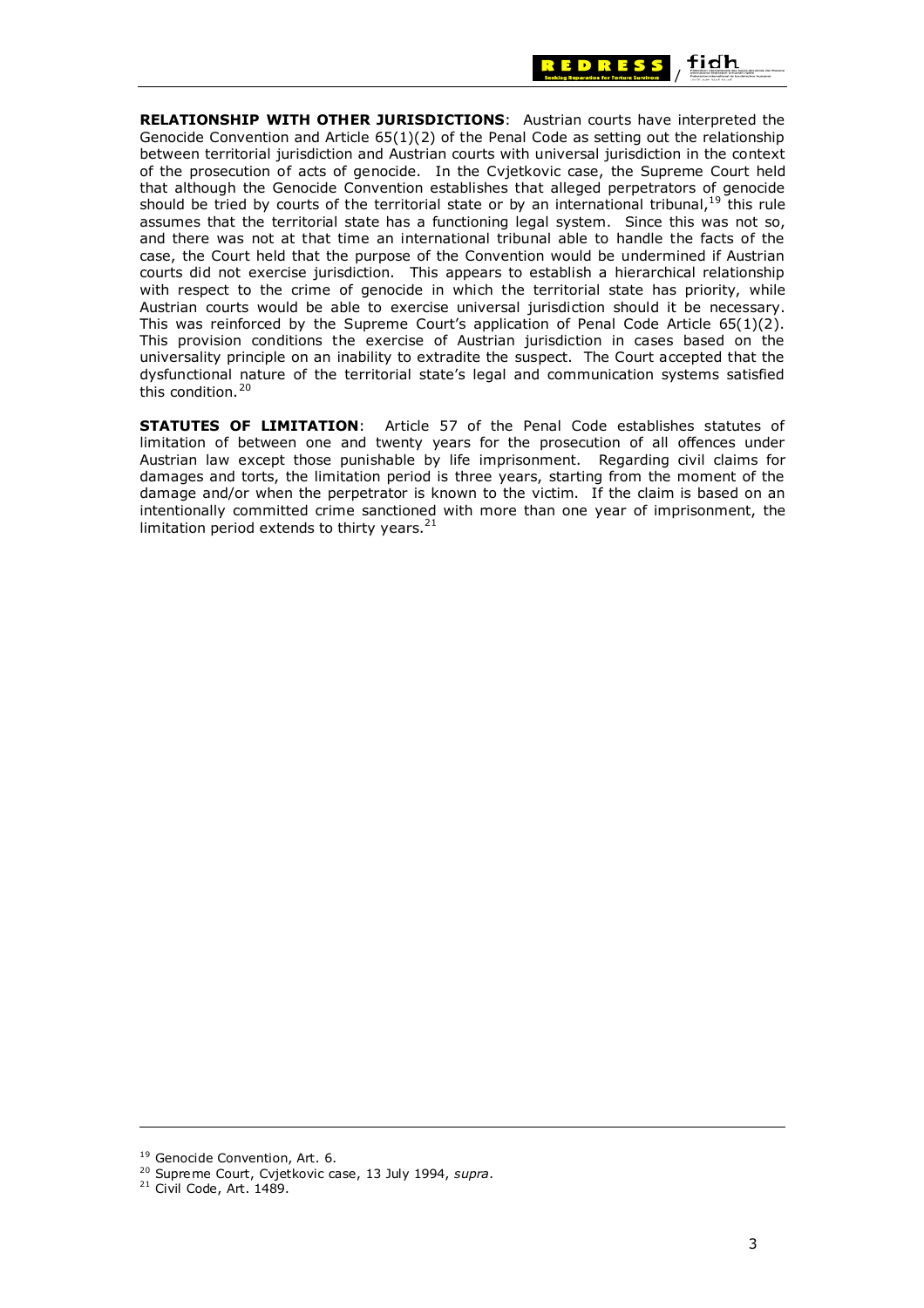# **BELGIUM**

<span id="page-9-0"></span>Belgium's well-known universal jurisdiction law was repealed in August 2003 and replaced, in far more restrictive form, with amendments to the Belgian Criminal Code. These amendments, adopted on 1 August 2003, provide Belgian courts with jurisdiction over genocide, crimes against humanity and war crimes, $^{22}$  as well as ancillary offences, only if the accused is Belgian or has primary residence in Belgian territory,<sup>23</sup> if the victim is Belgian or had lived in Belgium for at least three years at the time the crimes were committed, $24$  or if Belgium is required by treaty to exercise jurisdiction over the case. $25$ The previous law (*Loi du 16 juin 1993 relative à la repression des infractions graves aux Conventions Internationales des Genève du 12 août 1949 et aux Protocoles I et II du 8 juin 1977*), [as amended in 1999](http://www.ulb.ac.be/droit/cdi/1999.html) and now repealed, had provided for universal jurisdiction over war crimes, crimes against humanity and genocide without any nexus requirements.

Belgian law also provides for jurisdiction over summary and indictable offences under Belgian law that are also offences under the law of the place of commission, as long as the alleged perpetrator has primary residence in Belgian territory, the public prosecutor orders the prosecution, and either the victim or his/her family has filed a complaint or the State where the offence took place has advised Belgian authorities to prosecute.<sup>26</sup>

Belgian courts are also able to exercise universal jurisdiction over certain crimes against minors, where the person is found in Belgium.<sup>27</sup>

To claim compensation for damages, victims can bring a civil action as part of criminal proceedings.<sup>28</sup> Victims of intentional violent crime can also seek compensation from the Belgian State, under the 1985 Act on state compensation<sup>29</sup> so long as they meet certain criteria, such as if they became civil parties during the criminal trial but were not awarded compensation, provided that the claimant had the right to visit or live in Belgium.<sup>30</sup>

 $22$  Specifically, violations under the Geneva Conventions and both additional protocols, the Rome Statute of the International Criminal Court, and grave breaches as defined in Protocol II to the 1954 Hague Convention for the Protection of Cultural Property in the Event of Armed Conflict. (See the Penal Code, as amended by the 5 August 2003 – Law Relating to Grave Breaches of International Humanitarian Law (*5 [Août 2003 - Loi relative aux violations graves du droit international](http://www.universaljurisdiction.info/xp_resources/material/law_documents/Belgium/Belgium-2003 Law on Grave Breaches (French).doc)  humanitaire*[\)](http://www.universaljurisdiction.info/xp_resources/material/law_documents/Belgium/Belgium-2003 Law on Grave Breaches (French).doc), Art. 136quater. 23 17 April 1878 – Law Containing the First Title of the Criminal Procedure Code (*17 Avril 1878 – Loi* 

*contenant le titre préliminaire due Code de procedure pénale*), as amended by the 5 August 2003 – Law Relating to Grave Breaches of International Humanitarian Law, *supra*, Art. 6(1°bis), in conjunction with the amended Penal Code, *supra*, Book II, Title Ibis (Grave Breaches of International Humanitarian Law (*Des violations graves du droit internationale humanitaire*)), which establishes and defines these crimes under Belgian law.

<sup>&</sup>lt;sup>24</sup> Amended Criminal Procedure Code, *supra*, Art. 10(1bis), in conjunction with the amended Penal Code, *supra*, Book II, Title Ibis.

<sup>&</sup>lt;sup>25</sup> Amended Criminal Procedure Code, Art. 12bis.<br><sup>26</sup> Amended Criminal Procedure Code, *supra*, Art. 7. Note that when the offence is committed during war, this rule differs slightly (See Art. 7(2) of the same Code).

<sup>&</sup>lt;sup>27</sup> Law Containing Provisions Regarding the Repression of Trafficking in Human Beings and of Child Pornography of 13 April 1995 (*[Loi du 13 avril 1995 contenant des dispositions en vue de la repression](http://meta.fgov.be/pdf/pk/frk327-332.pdf)  de la traite des êtres humains et de la pornographie enfantine*[\)](http://meta.fgov.be/pdf/pk/frk327-332.pdf), Art. 8.<br><sup>28</sup> For the specific rights and conditions, see the amended Criminal Procedure Code, Arts. 4, 66 and

<sup>67,</sup> among others.

 $29$  1er Août 1985 - Loi portant des mesures fiscales et autres, as amended, Section II - State aid for victims of intentional violent acts (L'aide de l'Etat aux victimes d'actes intentionnels de violence).

<sup>&</sup>lt;sup>30</sup> See Artide 31bis for more detailed criteria.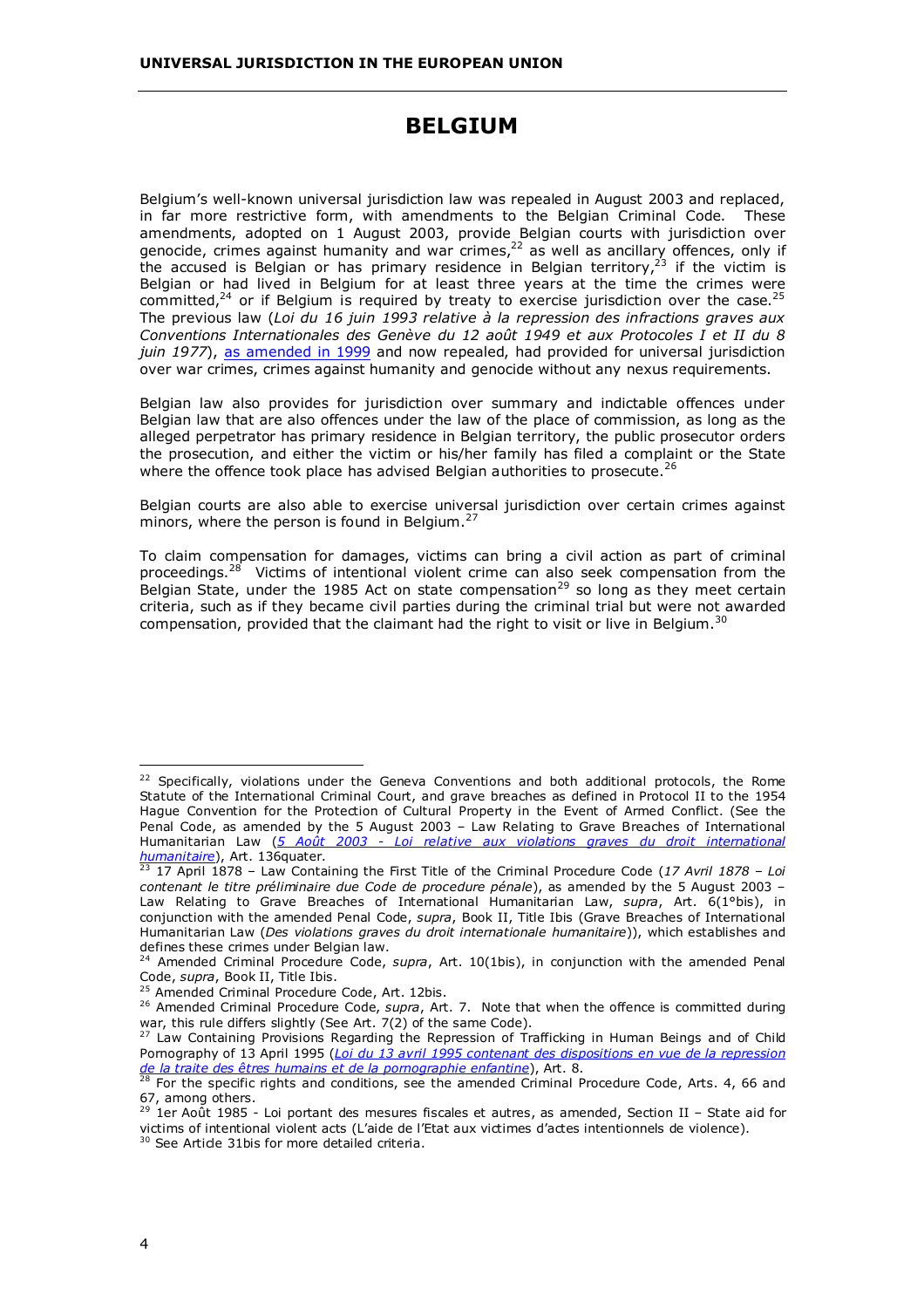

### **CASES**

Complaints based on universal jurisdiction have been filed against: four Rwandans for genocide; Israeli Prime Minister Ariel Sharon and others for their role in a massacre, carried out by Israeli-allied Christian militia, in the Sabra and Shatila refugee camps; former head of the Palestinian Preventive Security Service Muhammad Dahlan for terrorism and incitement to murder Israelis; former Chadian President Hissène Habré for torture and crimes against humanity during his rule from 1982 to 1990; the oil company TotalFinaElf for its logistical and financial support of the Burmese military, which was responsible for crimes such as forced labour, murder, torture and extrajudicial executions amounting to crimes against humanity in Burma (Myanmar); former Chinese President Jiang Zemin for torture, genocide and crimes against humanity allegedly committed against Falun Gong practitioners; former U.S. President George Bush, Sr., Vice President Dick Cheney, Secretary of State Colin Powell and Gen. Norman Schwarzkopf for war crimes during the first Gulf War; U.S. General Tommy Franks for war crimes under his command during the recent Gulf War; three former Khmer Rouge leaders for genocide and crimes against humanity in Cambodia; as well as against, Congolese Foreign Minister (at the time the case was brought) Yerodia Abdoulaye Ndombasi, former Iranian President Ali Akbar Hachémi-Rafsandjani, former Chilean President Augusto Pinochet, former Morrocan Interior Minister Driss Basri, President of Rwanda Paul Kagame, President of Congo (Brazzaville) Denis Sassou Nguesso, Iraqi leader (at the time the case was brought) Saddam Hussein, Cuban President Fidel Castro, President of the Ivory Coast Laurent Gbagbo, his predecessor Robert Gueï and two ministers, President of the Central African Republic Ange-Felix Patassé, and Mauritanian President Maaouya ould Sid'Amhed Taya, among others. Of these, only the [four Rwandans](http://www.droit.fundp.ac.be/genocide/themes/PartFiche.cfm?ID=2441&TITLE=HIGANIRO%20%2D%20Arr%EAt%20de%20la%20Cour%20d%27Assises%20de%20Bruxelles%20du%208%20juin%202001&Keyword=connexit%E9) have been convicted. Many others never even reached admissibility hearings.

Most of these cases can no longer proceed, as a result of the August 2003 legislative changes. The new legislation does, however, include a transitory provision allowing a limited category of advanced cases to continue, including those concerning the Rwandan genocide and the killing of two Belgian priests in Guatemala, as well as the complaints filed against ex-Chadian dictator Hissène Habré, for which a Belgian investigating judge had already gone to Chad in  $2002.^{31}$ 

## **ISSUES INVOLVED**

**PRESENCE REQUIREMENT**: Although Belgian law does not specify any presence requirement for the exercise of universal jurisdiction over genocide, war crimes or crimes against humanity, residence is a requirement. In particular, residence of either the alleged perpetrator or the victim in Belgian territory has been established as a condition except where Belgium is required by treaty to exercise jurisdiction over a case. $32$  Under the previous 1993 law (as amended in 1999), no link to Belgium was required.<sup>33</sup>

**EXECUTIVE DISCRETION:** Unless the accused is Belgian or has his primary residence in Belgium, the decision as to whether to proceed with any complaint, including whether to initiate an investigation concerning genocide, crimes against humanity or war crimes rests entirely with the state prosecutor.<sup>34</sup> This considerably reduces victims' ability to obtain direct access to the courts, as compared to procedure in place prior to the 5 August 2003 amendments in which victims could be involved as civil parties (i.e. through "*constitution de partie civile*"). For ordinary crimes under Belgian law, an order from the office of the

<sup>&</sup>lt;sup>31</sup> 5 August 2003 – Law Relating to Grave Breaches of International Humanitarian Law, Art. 29, §3.<br><sup>32</sup> See first paragraph of this chapter for further details.<br><sup>33</sup> As confirmed by the Supreme Court (Cour de Cassation) [others,](http://indictsharon.net/12feb2003dectrans.pdf) 12 February 2003. 34 The amended Criminal Procedure Code, *supra*, Art. 6(1°bis), 10(1°bis) and 12bis. The prosecutor is

obligated to proceed with a case unless it is manifestly unfounded, the alleged offences do not fall within the framework of Book II, Title Ibis of the Penal Code, the case could not be found admissible, or, in the interests of justice and in keeping with Belgium's international obligations, the case should instead be brought in another jurisdiction, where the administration of justice is independent and impartial. According to the same article, it is not possible to challenge the prosecutor's decision.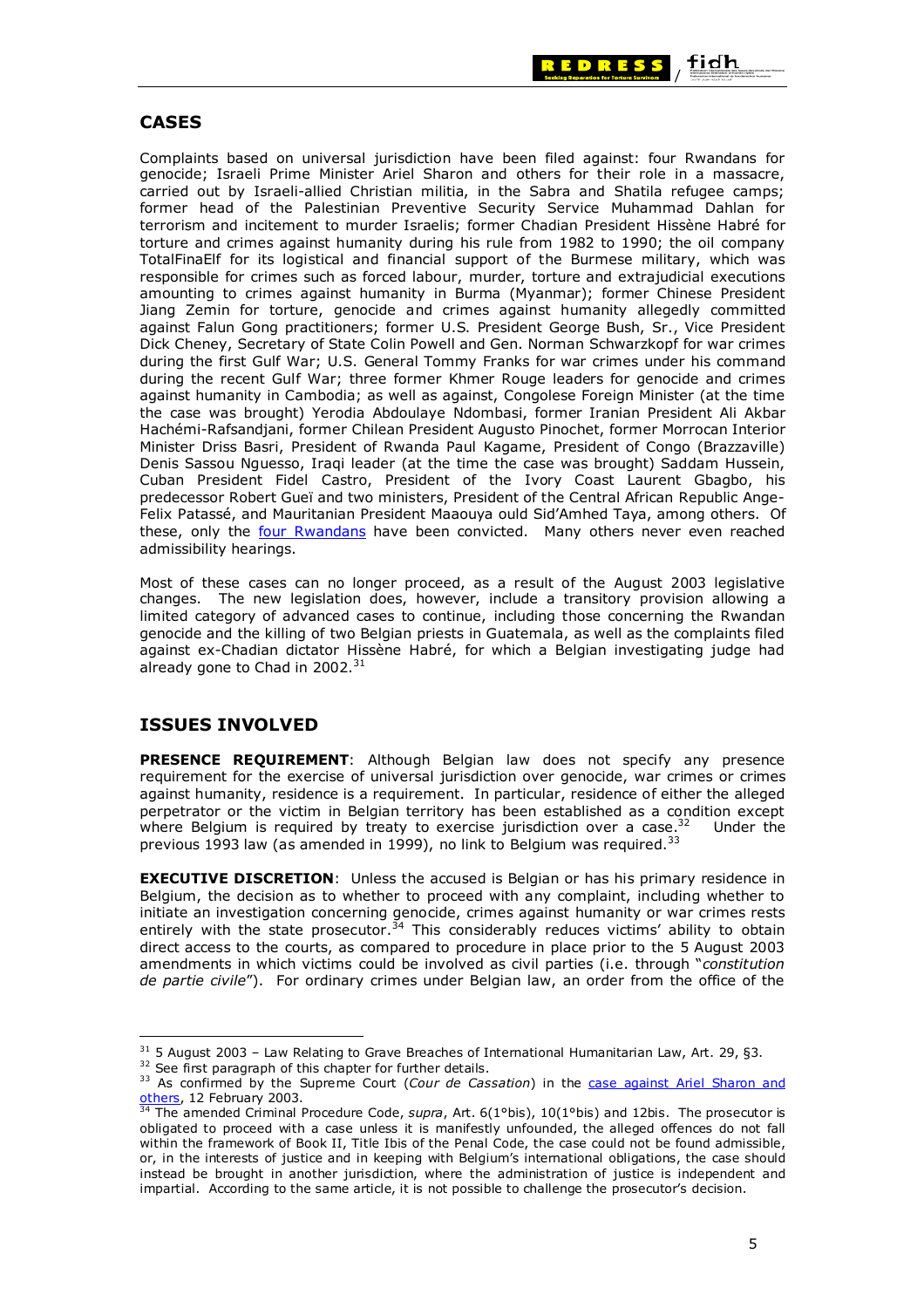public prosecutor (*ministère public*) is required for prosecutions based on universal jurisdiction to take place, even where the accused has primary residence in Belgium.<sup>35</sup>

**IMMUNITY:** The 1993 law expressly excluded immunity for state officials whereas the current legislation provides that, "[i]n accordance with international law, prosecutions are excluded with respect to:

• foreign heads of State, heads of government and ministers of foreign affairs, during the period in which they are in office, as well as other persons for whom immunity is recognised by international law;

• persons who enjoy immunity, total or partial, based on a treaty to which Belgium is a party."37

This shift appears to have resulted from the decision of the International Court of Justice in the case of the [Democratic Republic of the Congo v. Belgium](http://www.icj-cij.org/icjwww/idocket/iCOBE/icobejudgment/icobe_ijudgment_20020214.PDF) which determined, *inter alia*, that foreign ministers, and by inference heads of state and government, enjoy immunity while still in office, except if the State they represent waives their immunity.

**RELATIONSHIP WITH OTHER JURISDICTIONS**: Belgium's Minister of Justice is required to inform the International Criminal Court (ICC) of cases that the State Prosecutor has decided not to pursue in certain specified circumstances.<sup>38</sup> Additionally, the Minister of Justice, by a decision of the Counsel of Ministers, can inform the ICC of acts of genocide, crimes against humanity and war crimes<sup>39</sup> that are before the Belgian judiciary. If the ICC decides to address the acts, Belgian competence over the offences must cease. However, if the Court subsequently decides not to proceed, Belgium will again have competence.<sup>40</sup>

**STATUTES OF LIMITATION**: Prosecution of acts of genocide, crimes against humanity and war crimes<sup>41</sup> are not subject to any statute of limitations.  $42$ 

<sup>&</sup>lt;sup>35</sup> See paragraph 2 of Artide 7.

<sup>37</sup> The amended Criminal Procedure Code, *supra*, Art. 1°bis. (Unofficial translation by the Universal Jurisdiction Information Network.)

<sup>38</sup> For further details, see Article 10(1°bis) and 12bis of the amended Criminal Procedure Code, *supra*. 39 As defined in the amended Penal Code, *supra*.<br><sup>39</sup> As defined in the amended Penal Code, *supra*.<br><sup>40</sup> 5 August 2003 – Law Relating to Grave Breaches of International Humanitarian Law, Art. 28.

<sup>&</sup>lt;sup>41</sup> As defined in Articles 136bis, 136ter and 136quater of the amended Penal Code, supra.

<sup>42</sup> The amended Criminal Procedure Code, *supra*, Art. 21.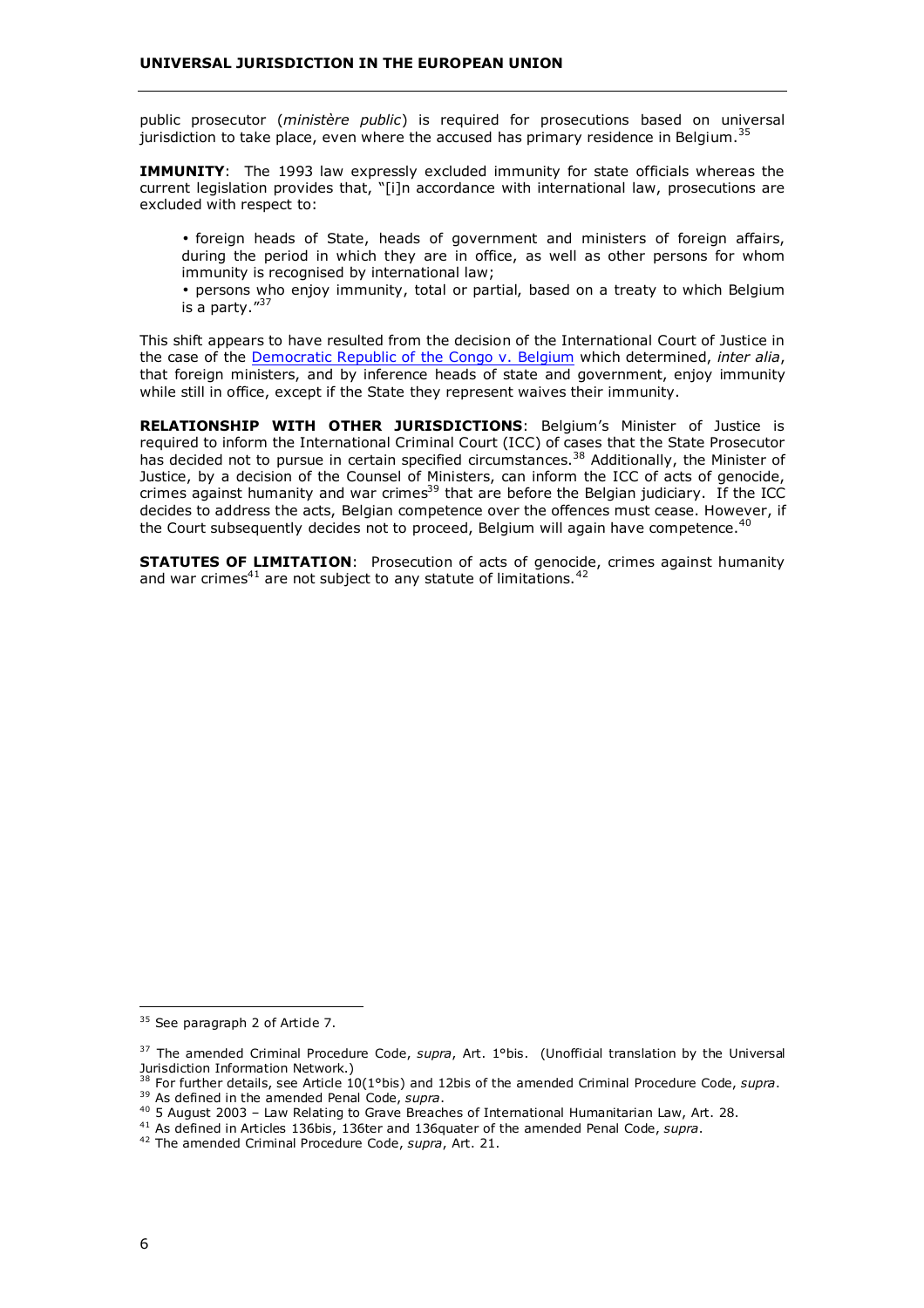

# **DENMARK**

<span id="page-12-0"></span>Danish law provides for universal jurisdiction over crimes that Denmark is obligated to prosecute under conventional international law.43 This would clearly cover torture under the [Convention against Torture](http://www.unhchr.ch/html/menu3/b/h_cat39.htm)<sup>44</sup> and grave breaches of the [Geneva Conventions,](http://www.icrc.org/ihl.nsf/WebCONVFULL?OpenView)<sup>45</sup> among other crimes. It is questionable, however, as to whether it would apply to crimes against humanity or genocide. These crimes, or conduct amounting to them, could however be tried under the following, more restrictive provisions:

Section 8(6) of the Penal Code enables Danish courts to exercise universal jurisdiction over any crime under Danish law that carries a prison sentence of more than one year, as long as the act would also be punishable in the territorial state and extradition of the accused for trial in another country has been "rejected". Section 8(6) does not explain the meaning of "rejected," leaving it unclear as to who can reject transfer to another state and whether extradition needs to have been requested and refused as a pre-condition for the exercise of jurisdiction by Danish courts.

Additionally, Section 7 of the Penal Code requires that domestic courts exercise jurisdiction over crimes under Danish law committed abroad by Danish residents, or nationals or residents of Nordic countries who are present in Denmark, where: 1) the crimes were committed in a territory not belonging to any state and are punishable by more than "simple detention"; or 2) the crimes were committed in a foreign state and are also punishable under the law of that state. For crimes under Danish law that are committed in territories not belonging to any state and are punishable by a sentence more severe than simple detention, Danish courts would also have jurisdiction if the victims were residents of Denmark.46

The Military Criminal Code also provides for universal jurisdiction over certain crimes committed during armed conflict by members of foreign military services who are interned in Denmark and other specified persons who may not have Danish nationality.

Civil claims for compensation can be brought either within criminal proceedings or in separate civil actions.<sup>48</sup> In criminal proceedings, the Public Prosecutor is obligated to pursue civil claims lodged by the victim, if this can be done without considerable inconvenience. Where separate civil proceedings are lodged, the victim bears a financial burden, as each party is obligated to pay the expenses of the proceedings. Once a ruling has been made, the losing party is required to reimburse the other side.<sup>48</sup>

Victims can also seek compensation for personal injury from public funds if the victim is a Danish resident or, at the time of the injury, was a civil servant in the Danish foreign service.<sup>50</sup> If there is a criminal prosecution in Denmark for the alleged crime, the victim must make a compensation claim during trial. It is, however, also possible to seek such compensation from public funds even if the perpetrator is unknown or cannot be found.<sup>51</sup>

<sup>&</sup>lt;sup>43</sup> Penal Code (*Straffeloven*), Section 8(5).<br><sup>44</sup> As confirmed by Denmark's first report to the Committee against Torture (CAT/C/5/Add.4): "19. [...] Denmark has, in fulfilment of the requirements as to jurisdiction flowing from article 5 [of the Torture Convention], established jurisdiction on the principle of aut dedere aut judicare. Accordingly, Danish criminal jurisdiction can, under section 8 (1) (5), be exercised in respect of criminal offences committed outside Danish territory, regardless of the offender's nationality, where the act is recognized by an international convention in pursuance of which Denmark is under obligation to institute legal proceedings. This provision establishes, inter alia, Danish jurisdiction in torture cases regardless of where the act was committed and irrespective of the offender's nationality."

 $^{45}$  As demonstrated by the Supreme Court's confirmation of Danish jurisdiction in the Sarić case, 15 August 1995.<br><sup>46</sup> Penal Code, Section 8(3).

<sup>47</sup> Military Criminal Code, Act No. 2t April 1973, adopted on 26 April 1973, as amended by Act No. 195 of 3 May 1978, Sections 2, 5(2) and 6, in conjunction with Sections 24-25 and 30-36.

<sup>&</sup>lt;sup>48</sup> Administration of Justice Act (*Retsplejeloven*), Section 991.<br><sup>49</sup> Administration of Justice Act, Sections 311 and 312.<br><sup>50</sup> Consolidated Act on Compensation from the State to Victims of Crimes (*Voldsofferloven*), 1(3).

 $51$  Consolidated Act on Compensation from the State to Victims of Crimes, Section 6.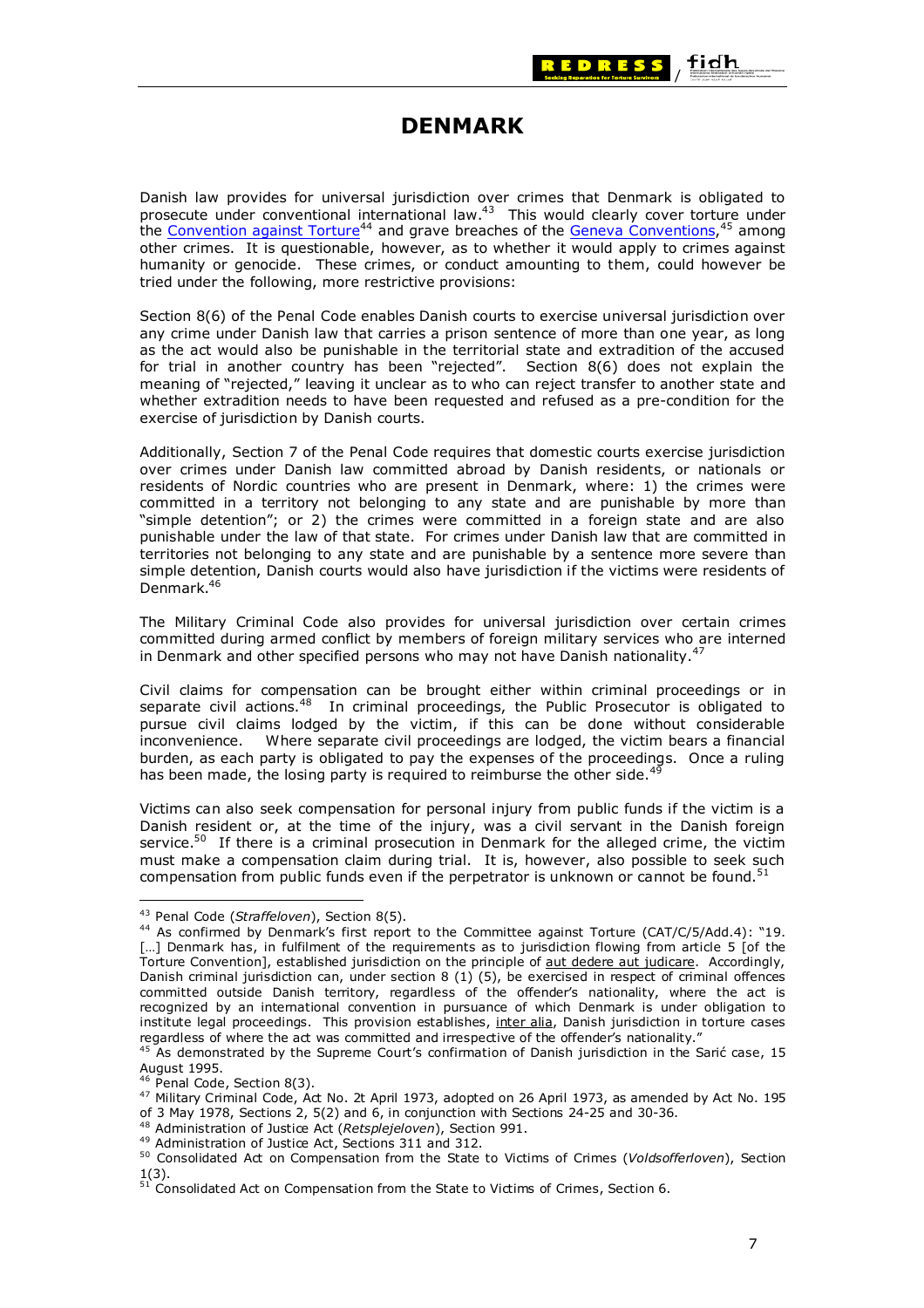#### **CASES**

In 1994, Refik Sarić was convicted and sentenced, under Penal Code Art. 8(5), to eight years imprisonment for crimes amounting to grave breaches of the Geneva Conventions committed against Bosnian Muslims.

Former chief of staff of the Iraqi army Nizar al-Khazraji, who had been living in Denmark as an asylum seeker, was charged on 19 November 2002 with grave breaches of the fourth Geneva Convention in relation to crimes allegedly committed against Kurdish civilians during the 1980-1988 Iran-Iraq war. Although he had been placed under house arrest, he managed to escape in March 2003. In response, the Danish authorities issued both a national and international arrest warrant and expressed a willingness to request an extradition in the event that the accused is found abroad.

As of early 2002, an investigation was underway into crimes committed by a Burundian who was seeking asylum in Denmark. The Burundian had told immigration authorities of his crimes, though later denied making such statements. The Director of Public Prosecutions reportedly determined that Denmark could exercise jurisdiction over the matter.

Danish immigration authorities also submitted information to the Director of Public Prosecutions about crimes committed by another asylum seeker – from Sierra Leone – who had admitted his actions during immigration proceedings. However he disappeared before the Director of Public Prosecutions received the information and no investigation had been initiated as of the start of 2002.

The only known case concerning a perpetrator not present in Denmark was against former Chilean President Augusto Pinochet. In 1998, 15 Danish residents of Chilean origin lodged a complaint with the Director of Public Prosecutions (*Rigsadvokaten*) against Pinochet for torture and other ill-treatment committed in Chile between 1973 and 1988. They requested that Denmark open an investigation concerning the alleged acts and seek Pinochet's extradition from the United Kingdom with a view to prosecuting him. After consideration, the Director of Public Prosecutions replied in the negative, determining that Denmark did not have jurisdiction over the alleged offences. The Ministry of Justice later confirmed this decision.<sup>52</sup>

As of early 2002, the Danish immigration authorities were reportedly looking into several asylum cases in which the asylum seekers may have committed crimes subject to universal jurisdiction.

Under the legislation for state compensation, very few extraterritorial cases have been brought and all have involved persons with close connections to Denmark.

### **ISSUES INVOLVED**

**PRESENCE REQUIREMENT**: The defendant must be present for the trial phase of proceedings, as trial in absentia is prohibited in Denmark.<sup>53</sup> Section 8(5) of the Penal Code does not establish any further presence requirement, and thus prosecutions could theoretically be brought for certain crimes under international treaty law, regardless of the location of the accused prior to trial. This would arguably apply to grave breaches of the Geneva Conventions 1949, as the Conventions have been interpreted as creating an obligation to find and bring to trial or extradite persons responsible for grave breaches, irrespective of the accused's location. Furthermore, jurisprudence confirms that once charges have been laid against a suspect present in Denmark, criminal proceedings for

<sup>&</sup>lt;sup>52</sup> Consideration of Reports Submitted by States Parties Under Article 19 of the Convention, Fourth periodic reports of States parties due in 2000 (CAT/C/55/Add.2) , *[Addendum, Denmark](http://www.unhchr.ch/tbs/doc.nsf/898586b1dc7b4043c1256a450044f331/0573122803c8d356c1256a310050517a/$FILE/G0044571.pdf)*, [4 August 2000], paras. 32-34.

<sup>53</sup> Administration of Justice Act, Section 847.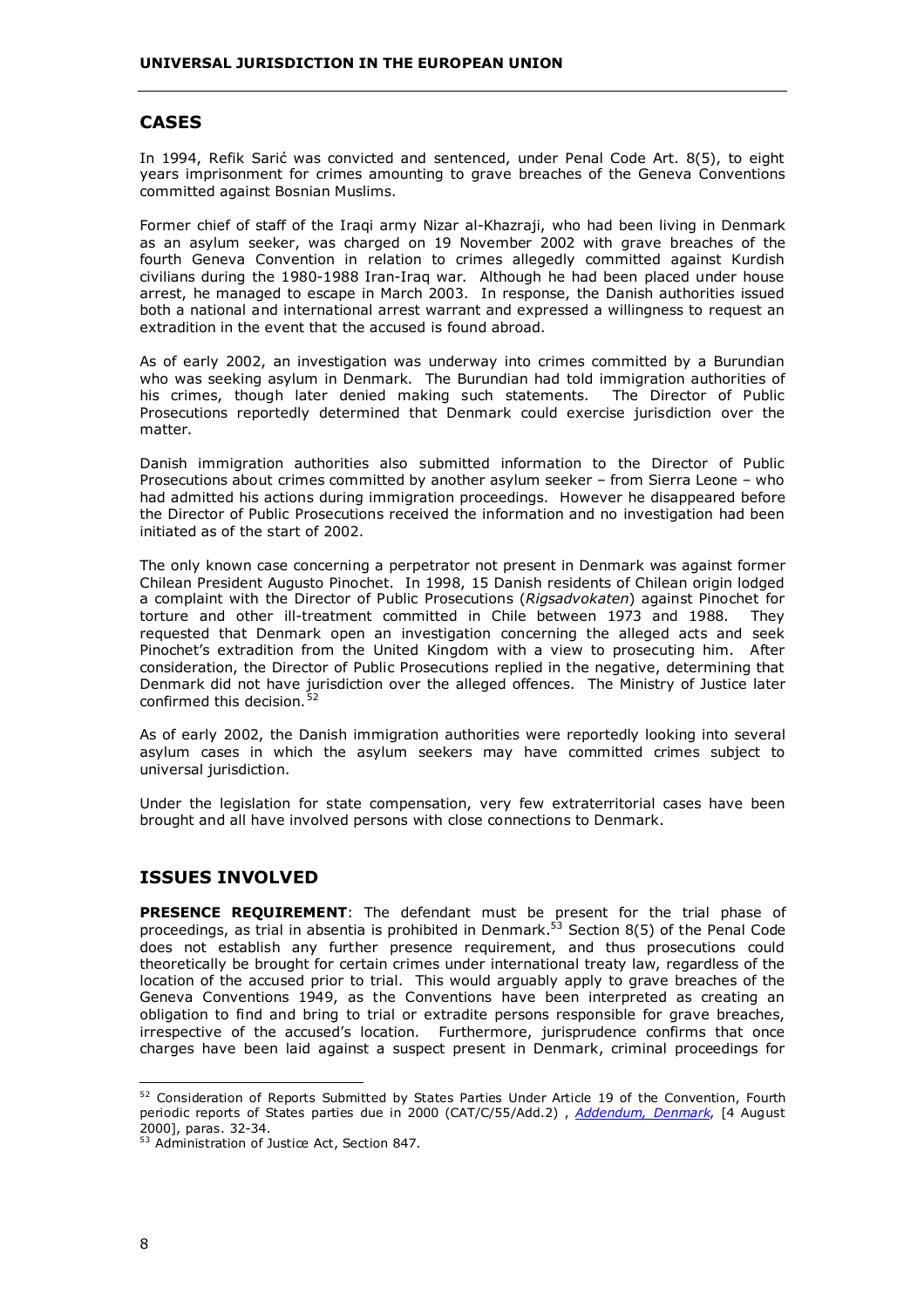

grave breaches can continue, at least until the trial phase, even if the accused flees the country (see al-Khazraji case above).

Some obligations to prosecute under international law, however, arise only if the accused is present in the territory of the forum state. This is the case with the Convention against Torture.54 Indeed, Danish authorities determined that they did not have jurisdiction over torture allegedly committed by former Chilean President Augusto Pinochet, who was in the United Kingdom when jurisdiction was being considered.

**IMMUNITY:** As the Penal Code restricts the application of Section 8 in accordance with international law, $55$  it appears that immunities would apply in cases based on universal jurisdiction insofar as they are recognised by international law. This was confirmed in one case against the Israeli ambassador to Denmark Carmi Gillon. He had been accused of bearing responsibility for the torture of prisoners allegedly committed by the Israeli Security Service during his term as head of the Service. However, the Minister of Foreign Affairs stated that his diplomatic immunity precluded any prosecution from proceeding against him under the [Vienna Convention on Diplomatic Relations.](http://www.unog.ch/archives/vienna/vien_61.htm) The Justice Ministry confirmed this interpretation on 25 July 2001 and the police closed the case.

Denmark does not have general legislation on state immunities.

**FORUM NON CONVENIENS**: Danish courts do not appear to have the discretion to reject competence over a case based on the doctrine of *forum non conveniens*.

**STATUTES OF LIMITATION**: The Penal Code establishes statutes of limitation of 5 to 15 years for most crimes under Danish law. Crimes such as hijacking and murder however are exempt from prescription periods.56 With respect to civil litigation, most claims for compensation must be made within five years of the damage taking place.<sup>57</sup> Additionally, applications for compensation from public funds cannot be submitted any later than two years from the date of the offence.

<sup>54</sup> See Article 5(2).<br><sup>55</sup> Section 12.<br><sup>56</sup> Penal Code, Sections 93 - 97.<br><sup>57</sup> Act on Limitations (*Forældelsesloven*), Section 1(5).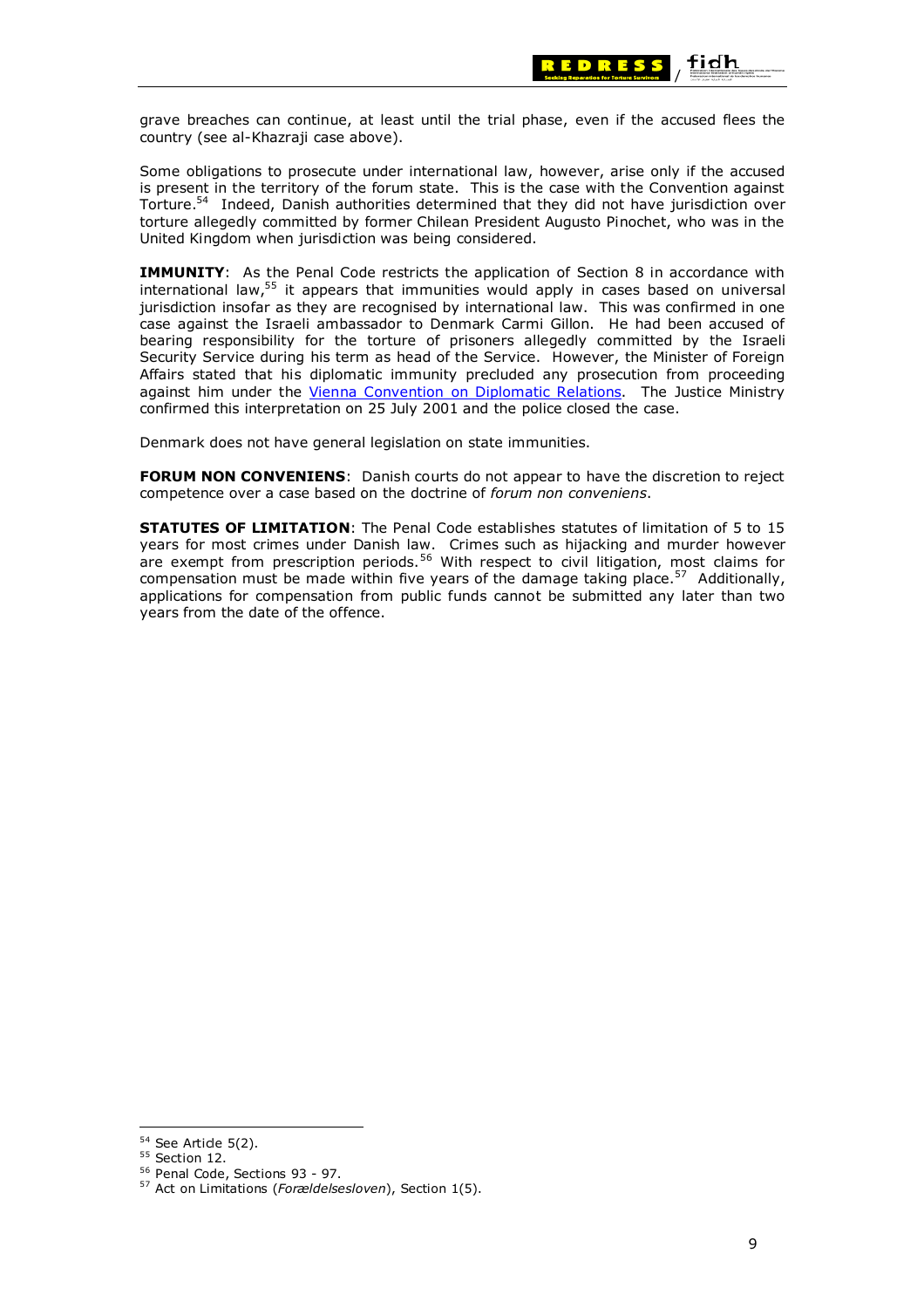# **FINLAND**

<span id="page-15-0"></span>Under Finnish law, Finnish courts can exercise universal jurisdiction over a broad range of crimes, often without any nexus requirement. Such crimes include war crimes, genocide, torture, counterfeiting, drug-related offences, hijacking and sabotaging aircraft, attacks against internationally protected persons, hostage taking, unlawful handling of nuclear material, unlawful involvement in chemical weapons, and piracy and other unlawful acts against the safety of maritime navigation, as well as perhaps other crimes under international treaties ratified by Finland that carry an obligation to either extradite or prosecute,<sup>58</sup> and terrorism.<sup>59</sup>

Jurisdiction over crimes committed abroad can also be triggered by any offence under Finnish law, as long as the act is also criminalised under the law of the place of commission, if within a state,<sup>60</sup> and the alleged perpetrator either: (1) was at the time of the offence, or is upon the start of trial, permanently resident in Finland, or (2) was apprehended in Finland and at the beginning of trial a citizen or resident of a Nordic country.<sup>61</sup> Finnish courts must also exercise universal jurisdiction over offences under Finnish law, which are also offences in the place of commission, in the context of vicarious administration of justice, where the territorial State has either requested that they do so or requested extradition but extradition was refused.<sup>62</sup>

A civil claim for damages can be brought through separate civil proceedings, regardless of any link between the case and Finland. Victims who are resident in Finland can also seek compensation from the Finnish State for personal injury committed abroad.<sup>63</sup>

### **CASES**

On 11 September 2003, a group of Falun Gong practitioners resident in Finland filed a criminal complaint against Luo Gan, a Standing Committee member of the Chinese Communist Party's Politburo. During his visit to Finland in early September, Luo Gan was formally notified of the complaint alleging his responsibility for torture and genocide carried out against Falun Gong practitioners in China. However, he returned to China before any further action was taken by Finnish authorities.

Additionally, one case based on Chapter 1, Section 7 of the [Penal Code](http://www.finlex.fi/pdf/saadkaan/E8890039.PDF) is now reportedly underway concerning drug offences committed in the Netherlands. However, the case involved defendants who were Finnish nationals or residents.

## **ISSUES INVOLVED**

**PRESENCE REQUIREMENT**: Neither presence nor any other nexus to Finland is required to exercise universal jurisdiction under Chapter 1, Section 7 of the Penal Code. However, as noted above, the application of universal jurisdiction under certain other provisions can be conditioned, *inter alia*, on the alleged perpetrator being apprehended in Finland.<sup>64</sup>

 $58$  [Finnish Penal Code](http://www.finlex.fi/pdf/saadkaan/E8890039.PDF), as amended by 650/2003, Chapter 1, Section 7(1) and (2), in conjunction with the Decree on the application of Chapter 1, Section 7 of the Penal Code (627/1996, as amended by Decrees 353/1997, 118/1999, 537/2000 and 370/2001), entered into force on 1 September 1996<br>(see Appendix 7 of the Council of Europe Progress Report by Finland, 11 September 2001).

 $^{59}$  [Ibid and Pen](http://www.finlex.fi/pdf/saadkaan/E8890039.PDF)al Code, Chapter 1, Section 7(3), in conjunction with Chapter 34a.<br><sup>60</sup> [Penal Code](http://www.finlex.fi/pdf/saadkaan/E8890039.PDF), Chapter 1, Section 11(1). Some exceptions to this rule apply to certain specified crimes, such as sexual offences against children and corruption by public officials, under Paragraph 2 of the same Section.<br>
<sup>61</sup> Penal Code, Chapter 1, Section 6.

<sup>&</sup>lt;sup>62</sup> [Penal Code](http://www.finlex.fi/pdf/saadkaan/E8890039.PDF), Chapter 1, Sections 8 and 11, with the exceptions cited above.<br><sup>63</sup> Victim Compensation Act (1973/935).<br><sup>64</sup> Penal Code, Chapter 1, Section 6(3)(b).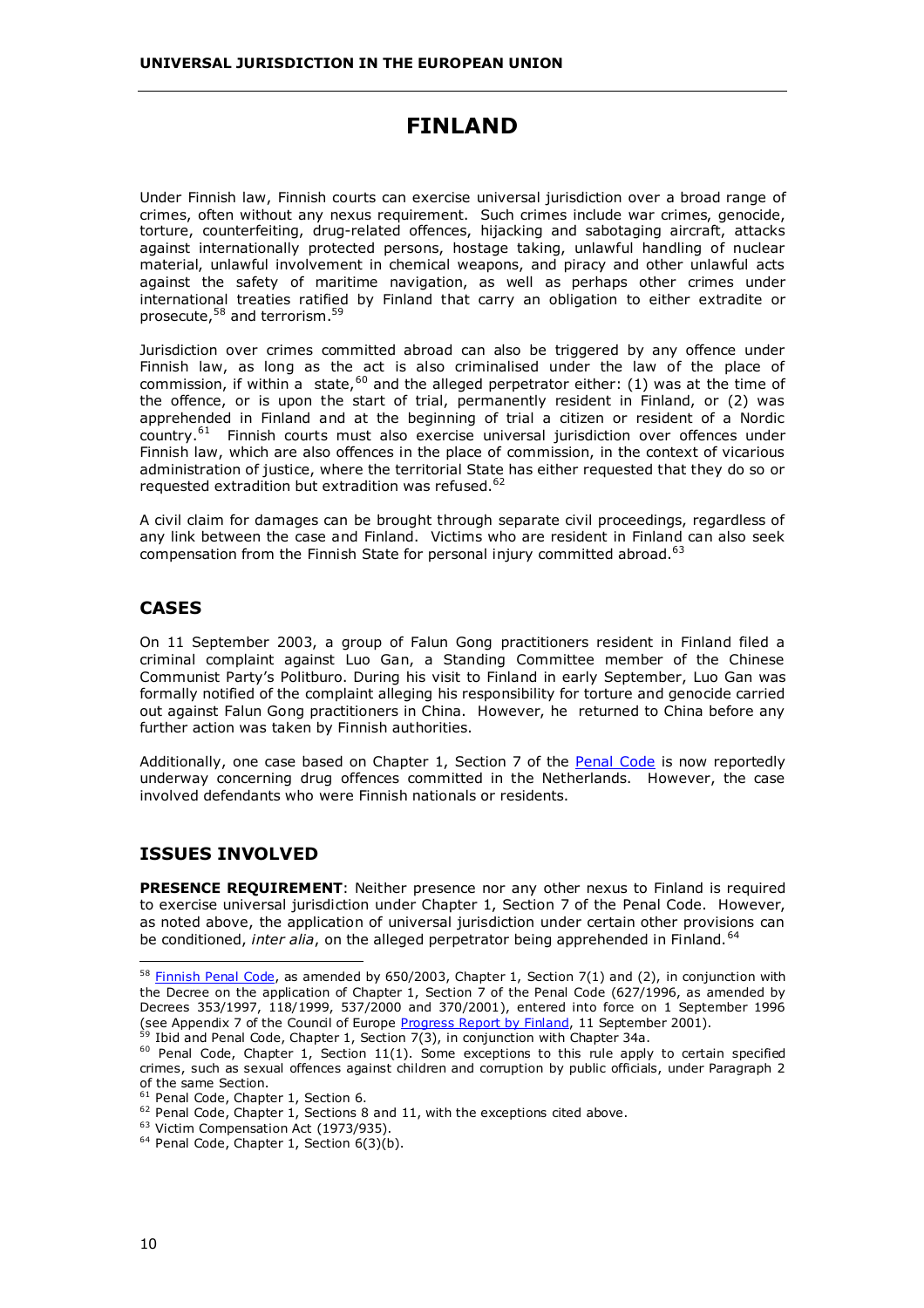

**EXECUTIVE DISCRETION**: According to Chapter 1, Section 12 of the Penal Code, criminal investigations in universal jurisdiction cases can be carried out only under order of the Prosecutor-General, except in certain limited circumstances, such as where the alleged perpetrator was a permanent resident of Finland at the time of the commission of the offence or upon the start of trial and the victim is a Finnish resident. The Penal Code does not specify criteria for the exercise of this discretion.

**IMMUNITY**: The Penal Code does not address immunity for foreign officials. However, as Section 15, Chapter 1 of the Penal Code states that international law binding on Finland can restrict the application of Finnish law, it appears that immunities would apply insofar as they are recognised by the general rules of international law.

**STATUTES OF LIMITATION**: Statutes of limitations apply to many crimes that can trigger the exercise of universal jurisdiction, as specified in Section 1, Chapter 8 of the Penal Code. However, crimes that carry a maximum penalty of life imprisonment, such as genocide, are not subject to prescription.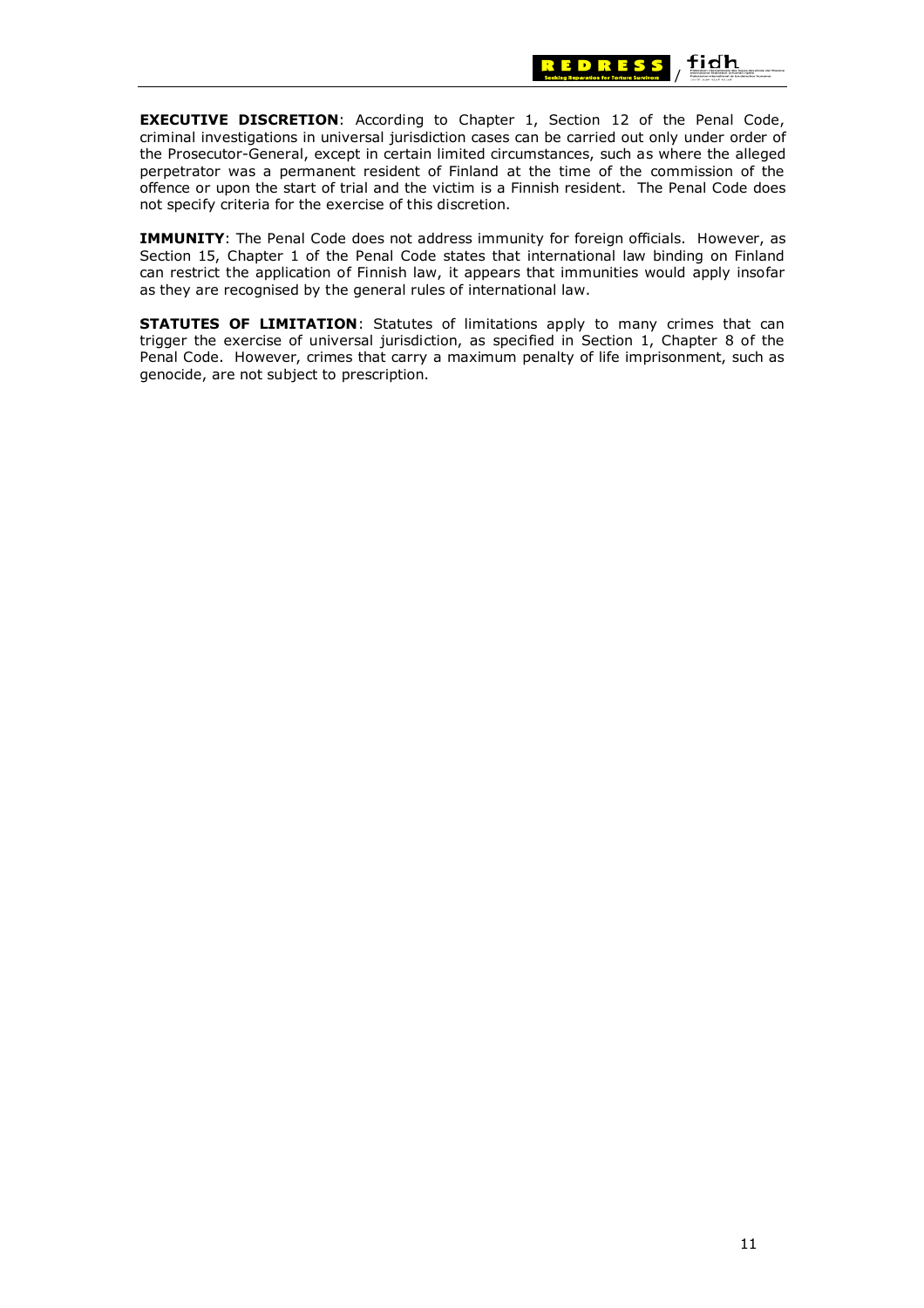# **FRANCE**

<span id="page-17-0"></span>French law provides for universal jurisdiction over war crimes, genocide and crimes against humanity under limited conditions. In particular, the ability to exercise universal jurisdiction over such crimes appears to remain limited to those specific instances when international conventions/treaties are said to have specific application in France by way of implementing legislation. For example, French courts can exercise their jurisdiction over such crimes when committed either in the former Yugoslavia since 1991 or in Rwanda, or by Rwandan citizens in neighbouring countries, during 1994.<sup>65</sup> They can assert jurisdiction over specified crimes, that France has a duty to prosecute under international treaties, including torture, terrorism, piracy, hijacking, corruption of European public officials and offences committed by means of nuclear materials.<sup>66</sup> Military courts can also hear cases based on a limited form of universal jurisdiction in which the alleged offences were committed in breach of the laws and customs of war during an armed conflict to which France was a party in limited circumstances.<sup>67</sup> Specifically, the offences must have been committed since the start of the armed conflict, by either enemy nationals or those working for the enemy or in the enemy's interests, and in a zone of the war. Such offences also need to have been committed against a French protégé, a soldier serving or having served France, a stateless person or a refugee resident, or against the possessions of such persons.

French courts also have the authority to exercise jurisdiction over any offence punishable under French criminal law committed on or after 1 March 1994 by persons who subsequently became French nationals.<sup>68</sup>

Civil compensation for damages can be obtained in the context of criminal proceedings, as the criminal judge addresses both the criminal sanction and the civil damage. $69$ 

## **CASES**

Prominent cases brought in France on the basis of universal jurisdiction include those concerning the Rwandan priest, Munyeshyaka, Javor, and the recent case of Ely Ould Dah, a Mauritanian lieutenant. Several other cases involve crimes committed in Rwanda in 1994, including Dirigeants de la Radio Télévision Libre des Milles-Collines and Bucyibaruta and others.

Other cases, all of which are pending, include: the vice-consul to the Tunisian Consulate in France, Khaled Ben Said, subject of an international warrant since February 2002; the case against the Algerian General, Khaled Nezzar, accused of committing crimes of torture and cruel, inhuman and degrading treatment; the case brought by six Tunisian victims against Tunisian alleged torturers Mohamed Ali Ganzoui, Ali Mansour and Mohamed Ennaceur; and finally the case of "the Disappeared of the Beach," which refers to the massacres allegedly conducted in Brazzaville in 1999 by Denis Sassou Nguesso, President of the Republic of Congo, Pierre Oba, General of the Ministry of the Interior, Public Security and Territorial Administration, Norbert Dabira, Inspector General of the army residing in France, and Blaise Adoua, General, Captain of the Republican guard (a.k.a. the presidential guard). This latter case became the subject of a claim by the Republic of Congo against France at the International Court of Justice.

 $65$  [Law no. 95-1 of 2 January 1995](http://www.universaljurisdiction.info/index/Laws/Law_summaries/99260,0) and [Law no. 96-432 of 22 May 1996](http://www.universaljurisdiction.info/index/Laws/Law_summaries/99335,0).<br> $66$  Criminal Procedure Code, Article 689 to 689-10.

<sup>&</sup>lt;sup>67</sup> Code of Military Justice (Code de Justice Militaire). Art. 70.<br><sup>68</sup> <u>Penal Code</u>, Art. 113-6 § 3.<br><sup>69</sup> Criminal Procedure Code, Art. 3.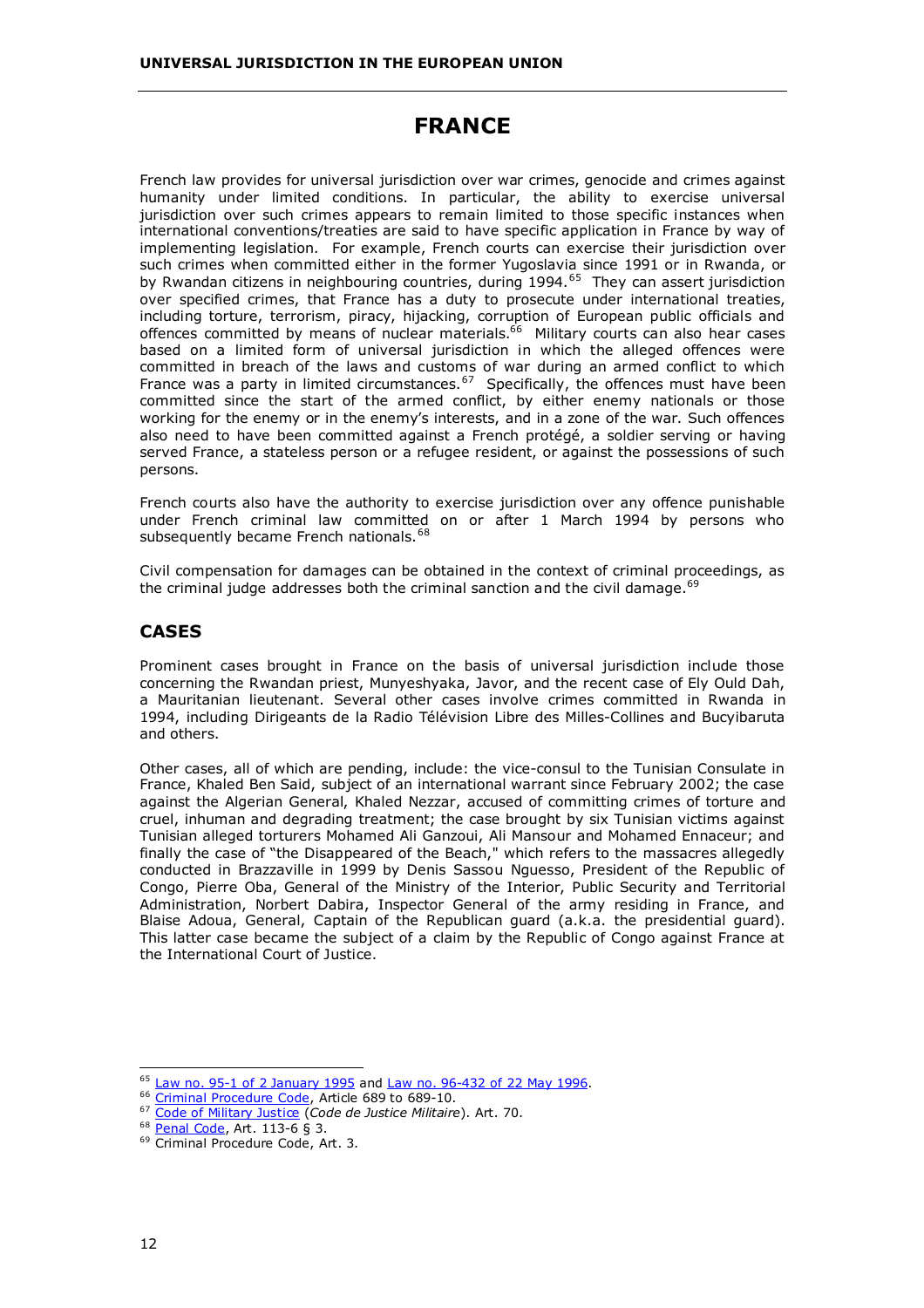

### **ISSUES INVOLVED**

#### **PRESENCE REQUIREMENT:**

#### *Investigation*

With respect to crimes that may be prosecuted under Article 689-1 of the [Criminal](http://www.universaljurisdiction.info/index/Laws/Law_summaries/99448,0)  [Procedure Code,](http://www.universaljurisdiction.info/index/Laws/Law_summaries/99448,0) such as torture, terrorism, piracy and others, presence must be established before a criminal investigation can be opened.<sup>70</sup> The same requirement applies to cases launched on the basis of [Law no. 95-1 of 2 January 1995](http://www.universaljurisdiction.info/index/Laws/Law_summaries/99260,0) and Law no. 96-432 of [22 May 1996](http://www.universaljurisdiction.info/index/Laws/Law_summaries/99335,0) concerning, respectively, crimes committed in the former Yugoslavia since 1991 and Rwanda or, by Rwandan citizens, in neighbouring countries, in 1994.

Given that Article 689-1 of the Criminal Procedure Code requires that the suspect "be found" in French territory before the launch of any criminal proceeding, the question arises as to whether this requirement prevents the opening of an investigation when the whereabouts of the suspect are unknown  $-$  i.e. when an investigation would be required to determine whether the accused is present. The investigating judge in the [Javor case](http://www.universaljurisdiction.info/index/Cases/Cases/France_-_Javor_case_/Case_Doc_Summaries/110471,0) adopted a liberal approach but was not followed by the *Cour de cassation*. In the Javor case, the victims did not bring any evidence that the suspects were on French territory when they filed their complaint. The investigating judge held that Article 1 of the Criminal Procedure Code gives victims, along with prosecutors, the right to initiate prosecutions, and that the presence requirement enshrined in Article 689-1 does not prevent victims from exercising that right even when the suspect's whereabouts are not known. Therefore, he concluded, victims can not only refer the matter to a judge, but may also initiate any investigative measures in order to identify and search for the authors of the offence.

However, the Indicting Chamber of the Court of Appeal and the *Cour de Cassation* both reaffirmed the condition of presence. The *Cour de* [Cassation](http://www.legifrance.gouv.fr/WAspad/UnDocument?base=CASS&nod=CXRXAX1996X03X06X00132X000) seemed to assert that the burden of establishing the presence of the suspect in French territory rested on the victims and had to be carried out prior to any complaint.

In theory, the victim could launch a complaint *in rem*, i.e against an unnamed person (in French: '*plainte contre X*'). This is usually used when the victim does not know who committed the offence. It would allow him/her to automatically shift the burden of finding the offender onto the Public Prosecution.

Even when the suspect has not been found on French territory, it is still possible, with respect to crimes committed in the former Yugoslavia or Rwanda, to ensure that evidence, such as a medical examination in case of rape, is collected in France and would be available if the suspect is later found there.<sup>71</sup> Similarly, pursuant to Article 77-1 of the Criminal Procedure Code, "if the case calls for findings or technical or scientific examinations which may not be postponed", the district prosecutor can decide to carry them out.

#### *Prosecution*

Once the accused has been found on French territory and a prosecution has been launched, the prosecution may continue even if the accused is no longer there. The case of the Mauritanian lieutenant [Ely Ould Dah](http://www.universaljurisdiction.info/index/Cases/Cases/110287,0) illustrates this. In June 1999, while he was staying in France, two French organisations, on behalf of two victims, filed a complaint against him on charges of torture. The lieutenant was first imprisoned, and later placed under judicial supervision. In April 2000 he managed to escape to Mauritania. Despite his absence, in May 2001 the investigating judge indicted him and ordered a trial before the *Cour d'Assises*. His lawyers then started a long legal battle to dismiss the case on jurisdictional grounds. Finally, both the Court of Appeal and the *Cour de Cassation* confirmed the

<sup>70</sup> Criminal Procedure Code, Art. 689-1; *Cour de cassation*, [Javor case](http://www.universaljurisdiction.info/index/Cases/Cases/France_-_Javor_case_/Case_Doc_Summaries/114071,0).

<sup>71</sup> Two circulars, namely [Circular of 10 February 1995,](http://www.legifrance.gouv.fr/WAspad/UnDocument?base=LEX&nod=1CX9950221P4) Art. 2.2.1. (published in the *Journal Officiel*, 21 February) and [Circular of 22 July 1996,](http://www.legifrance.gouv.fr/WAspad/UnDocument?base=LEX&nod=1CX9960831P3) Art. 1 (*Journal Officiel*, 31 August), edited after the adoption of Law no. 95-1 of 2 January 1995 and Law no. 96-432 of 22 May 1996, respectively, allow during preliminary investigations the interview and the medical examination of victims who have taken refuge in France, even if the suspect has not yet been found in the territory of the Republic. Such measures are considered as "conservatory measures" ("*mesures conservatoires*") – i.e. measures taken to preserve a right or a property, in the event of later prosecutions.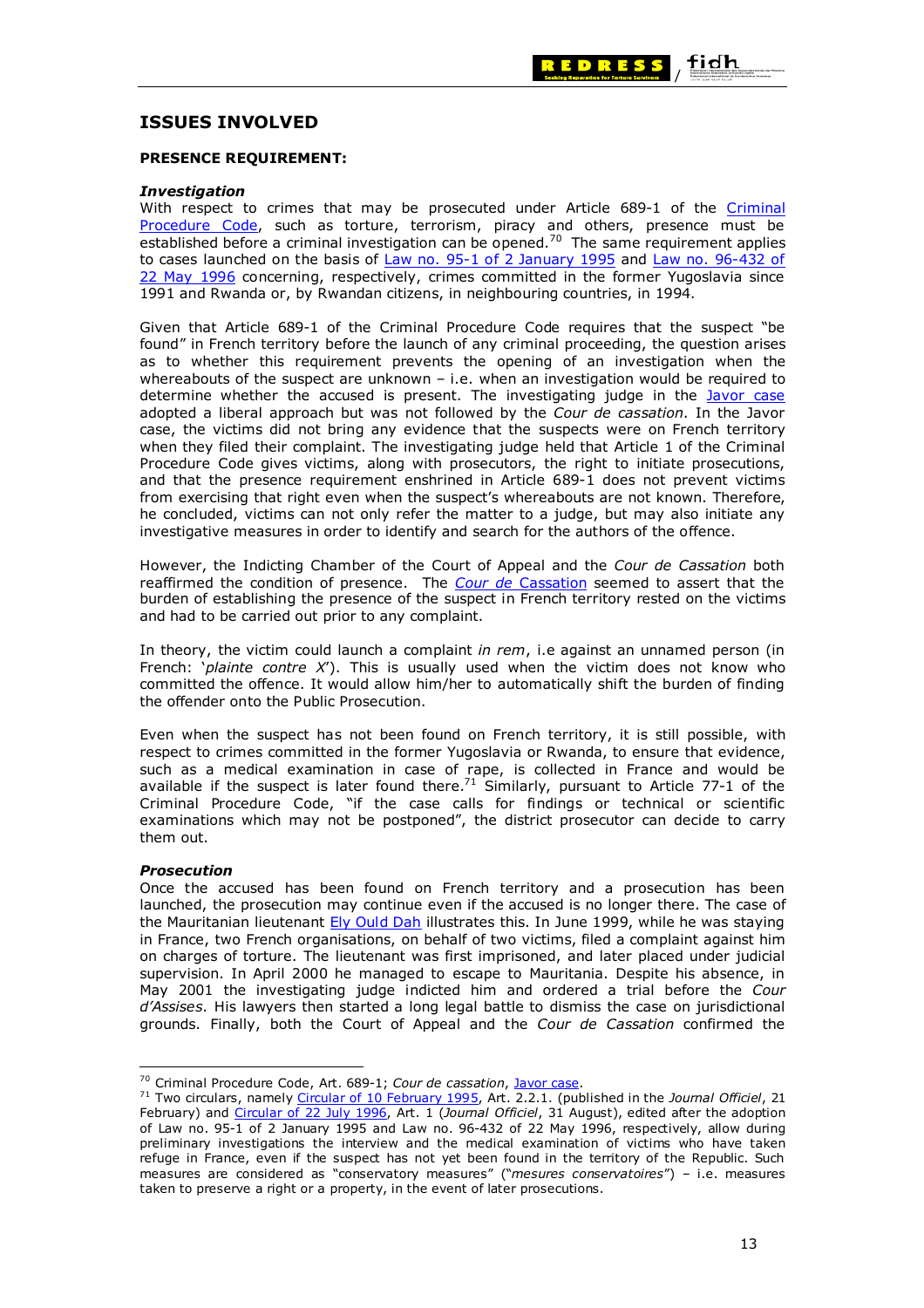decision of the investigating judge to proceed with the case even though the accused remained in Mauritania.

#### *Trial*

Trials in absentia (*jugements par contumace*) in universal jurisdiction cases are also possible, subject to the presence of the accused in French territory prior to the beginning of the prosecution.<sup>72</sup> Again, the Ely Ould Dah case provides a good example of its application. In its [decision of 23 October 2002,](http://www.universaljurisdiction.info/index/Cases/Cases/France_-__Ely_Ould_Dah_Case/Case_Doc_Summaries/110303,0) the *Cour de Cassation* declared French courts competent to exercise universal jurisdiction in the case against Ely Ould Dah in respect of alleged acts of torture and complicity of torture committed in Mauritania in the 1990s, according to Articles 689-1 and 689-2 of the Criminal Procedure Code, and decided to send the case to the *Cour d'Assises du Gard* to be judged. This marked the first time that French courts would try someone who is not present at a trial based on universal jurisdiction.

**EXECUTIVE DISCRETION**: In criminal matters, the opportunity to bring a prosecution remains the discretion of the Public Prosecutor.<sup>73</sup> In France, prosecutors are under the authority of the Ministry of Justice.<sup>74</sup> Furthermore, Article 36 of the Criminal Procedure Code allows the Ministry of Justice to issue written instructions to prosecute a particular case or refer the matter to the relevant court, although orders not to prosecute are theoretically not permitted.<sup>75</sup>

However, according to Article 1 of the Criminal Procedure Code (French version), victims can institute a civil action. Such a mechanism obliges the Public Prosecutor to open an investigation and designate an investigating judge, thereby allowing victims to have a direct access to justice. A majority of the pending universal jurisdiction cases have been filed using this mechanism. The French draft law incorporating into national law crimes under the jurisdiction of the International Criminal Court would abrogate "*constitution de partie civile*" so that only the prosecution authorities would decide on the opportunity to prosecute. Victims would only be able to become civil parties after this decision is taken.<sup>76</sup>

**IMMUNITY:** France recognises immunity for foreign heads of state while in office. In a [recent ruling](http://www.legifrance.gouv.fr/WAspad/UnDocument?base=CASS&nod=CXRXAX2001X03X06X00064X000) in the case against Libyan President and Colonel Muamar Khadafi, the *Cour de Cassation* stated that customary international law bars prosecutions of sitting foreign heads of state before the criminal courts of a foreign country, when no contrary international provisions bind the involved parties. In addition, in response to an application for the arrest of Zimbabwean President Robert Mugabe, when he was visiting Paris, a French court reportedly ruled that Mugabe holds immunity from prosecution as a sitting head of state.

**RELATIONSHIP WITH OTHER JURISDICTIONS (INCLUDING ICC): Chapter II of Law** [no. 95-1 of 2 January 1995](http://www.universaljurisdiction.info/index/Laws/Law_summaries/99260,0) concerning crimes committed in the former Yugoslavia addresses the relationship between French jurisdiction and that of the International Criminal Tribunal for the former Yugoslavia (ICTY) when each seeks to exercise jurisdiction over the same case. A request by the ICTY for the cessation of French jurisdiction essentially requires automatic implementation by the French judiciary, assuming the proper procedures have been followed and the case falls within the ICTY's jurisdictional mandate. One particular provision in Chapter II – i.e. Article  $6$  – establishes the

 $72$  General rules governing trials in absentia are set down in Article 627-21 (definition) and Articles 628 to 641 of the Criminal Procedure Code.<br> $73$  Criminal Procedure Code, Art. 40.

<sup>&</sup>lt;sup>74</sup> [Ordinance n° 58-1270 of 22 December 1958, Art. 5](http://www.legifrance.gouv.fr/texteconsolide/PFFAA.htm).

<sup>75</sup> See Rep. Min 4 Sept 1995, JOAN (*Journal Officiel de l'Assemblée Nationale*) Q 1995, p. 3802. For further information on the links between the Public Prosecutor's Office and the Executive see, for example, ELLIOTT Catherine, *French Criminal Law*, Willan Publishing, 2001, Chap. 2, pp. 23-32.<br><sup>76</sup> Avant-projet de loi portant adaptation de la législation française au Statut de la Cour pénale

internationale et modifiant certaines dispositions du code pénal, du code de justice militaire, de la loi du 29 juillet 1881 sur la liberté de la presse et du code de procédure pénale, June 2003. See, also Commission Nationale Consultative des Droits de l'Homme, "Avis sur l'avant-projet de loi portant adaptation de la législation française au Statut de la Cour pénale internationale," 15 May 2003.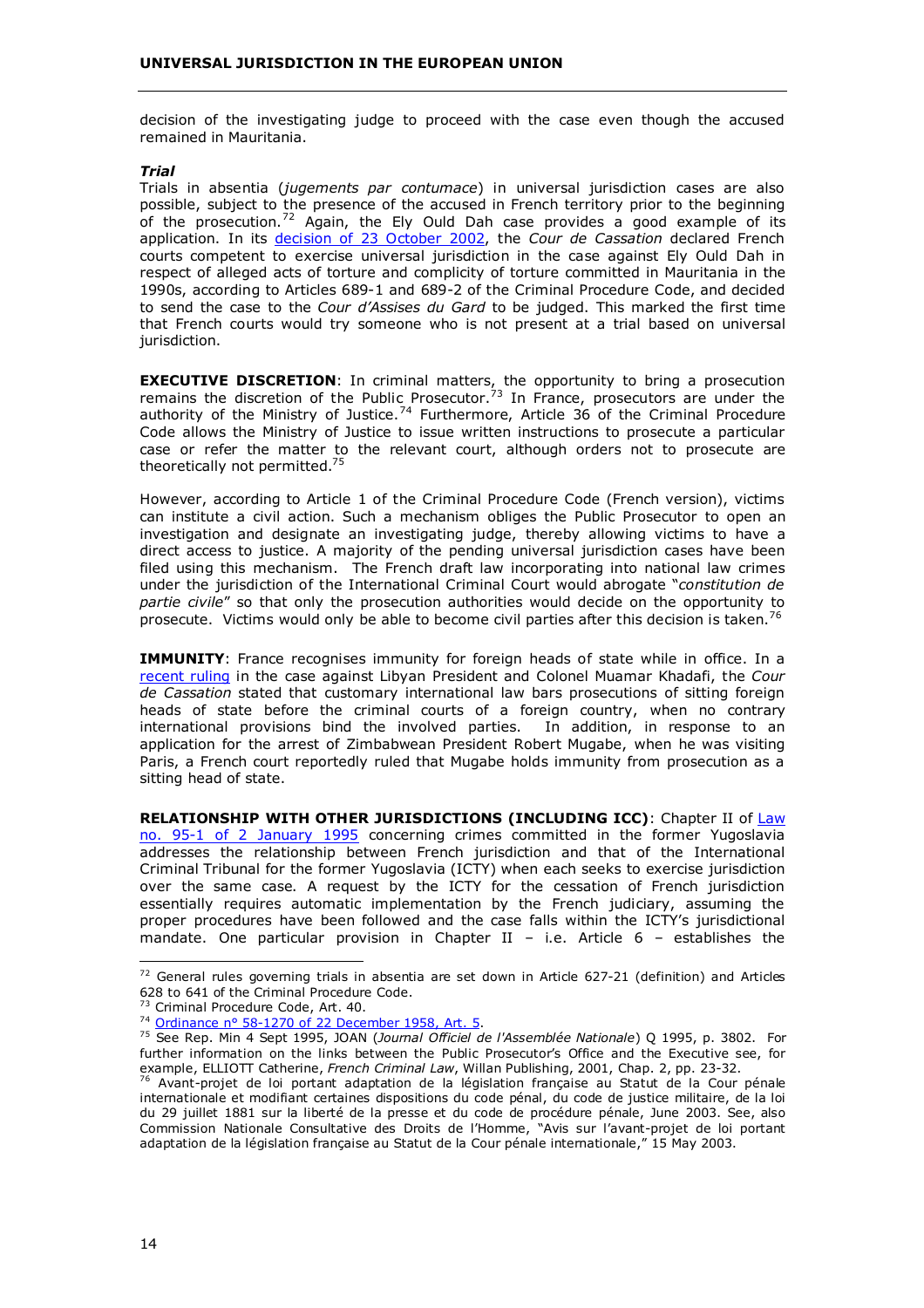

relationship between a civil action under this law before French courts and a criminal proceeding before the ICTY.

[Law no. 96-432 of 22 May 1996,](http://www.universaljurisdiction.info/index/Laws/Law_summaries/99335,0) concerning offences committed in Rwanda, or by Rwandans in neighbouring countries, in 1994, incorporates the same provisions.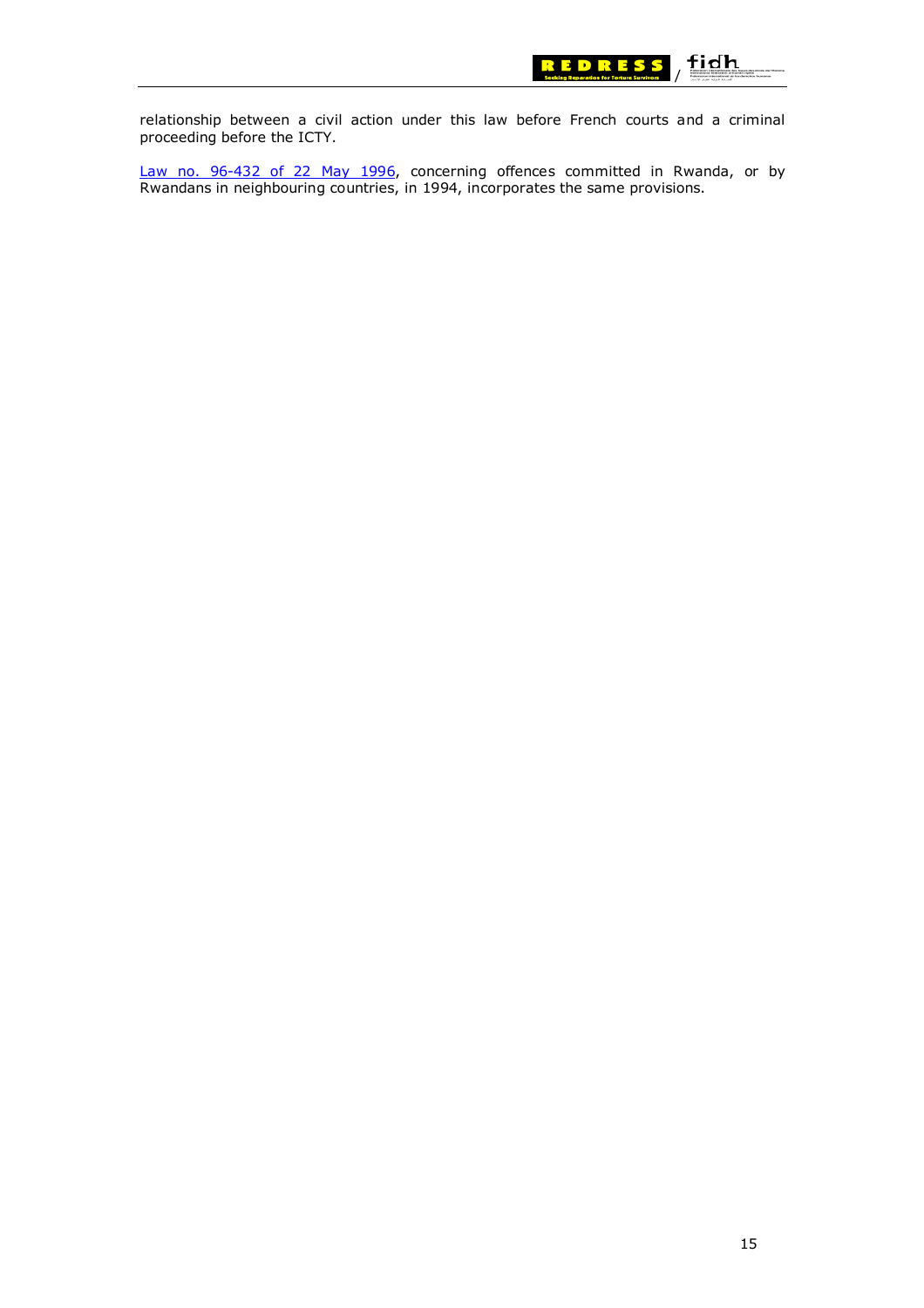# **GERMANY**

<span id="page-21-0"></span>German law expressly provides for the exercise of universal jurisdiction over genocide, crimes against humanity and war crimes.77 Additional crimes that can trigger universal jurisdiction in Germany include serious offences involving nuclear energy, explosives or radiation, assaults against air or sea traffic, trafficking in human beings, unauthorised distribution of narcotics, dissemination of pornographic writings, counterfeiting, subsidy fraud, and acts committed abroad if they are prosecutable on the basis of a binding international agreement.<sup>78</sup> German courts may also exercise universal jurisdiction over other crimes, including ordinary crimes under national law (e.g. murder, assault), which were carried out by someone who concommitantly committed one of the above acts.<sup>79</sup> Furthermore, when an act is prosecutable under a binding international agreement but is not defined as a crime in German law, it may be possible to exercise universal jurisdiction over any crime under German law that constitutes the said act (e.g. murder constituting a war crime or genocide). $80$ 

German law also expressly provides for jurisdiction over all crimes defined under German criminal law either where the perpetrator subsequently acquired German citizenship or, on the basis of the principle of vicarious administration of justice, where the perpetrator was a foreigner apprehended in Germany and could not be extradited for trial.<sup>81</sup>

Civil compensation can be sought in several ways: within criminal proceedings, separate civil litigation or victim-offender mediation. Before criminal courts, civil claims can be brought for any of the above crimes at any time during criminal proceedings,  $82$  although the court may reject the application for a joint procedure without providing reasons and appeals are not permitted.<sup>83</sup> Compensation may only be awarded if the defendant is found guilty or sentenced to a special measure, $84$  such as a provisional stay of proceedings by the court on condition that the alleged perpetrator compensates the victim.<sup>85</sup> In practice, very few civil claims are brought in this manner, as criminal courts tend to prefer not to rule on civil matters.

Victims can seek compensation through separate civil proceedings, as long as the defendant has either residence<sup>86</sup> or perhaps assets<sup>87</sup> in Germany. The ability to base the declaration of competence on the presence of assets alone is unclear; while the German

84 See Section 7.2 under guideline D.10 and D.11**.**

<sup>77</sup> Section 1, [Code of Crimes Against International Law \(](http://www.universaljurisdiction.info/index/Laws/Law_summaries/111467,0)*Völkerstrafgesetzbuch*), passed on 30 June 2002. No prosecutions have yet been initiated under this new legislation, although several universal jurisdiction cases had been lodged and declared admissible under Germany's previous universal jurisdiction legislation – Article 6, [Criminal Code](http://www.bmj.bund.de/images/10927.pdf) (*[Strafgesetzbuch](http://bundesrecht.juris.de/bundesrecht/stgb/gesamt.pdf)*). This provided for universal jurisdiction over genocide and "acts which, on the basis of international agreement binding on the Federal Republic of Germany, shall also be prosecuted if they are committed abroad", among other crimes. German courts exercised such jurisdiction in the Djajic and Jorgic cases, among others.

 $^{78}$  Sectio[n 6, Criminal](http://www.universaljurisdiction.info/index/Cases/Cases/Germany_-_Jorgic_case/Case_Doc_Summaries/106778,0) Code.<br> $^{79}$  In the [Jorgic case](http://www.universaljurisdiction.info/index/Cases/Cases/Germany_-_Jorgic_case/Case_Doc_Summaries/106778,0), the Federal High Court held that because it had jurisdiction over the crime of genocide it could "annex" jurisdiction over the concomitantly committed crime of murder. (Section 1, Judgment, Jorgic case, Federal High Court, 30 April 1999.) Subsequent to the introduction of the Code of Crimes, it would seem that such annexation remains possible as long as the *actus reus* of the crime being annexed is covered by the principal crime.

<sup>80</sup> For example, due to the fact that grave breaches did not exist per se as crimes under German domestic law, they were instead prosecuted as crimes under national law such as murder. (See Judgment, Djajic case, High Court of Bavaria, 23 May 1997.)

 $81$  Article 7(2), Criminal Code. The High Court of Bavaria used this provision to further support its exercise of jurisdiction, *inter alia*, over murder in the [Djajic case](http://www.universaljurisdiction.info/index/Cases/Cases/Germany_-_Djajic_case/Case_Doc_Summaries/106582,0) (Judgment, Djajic case, High Court of Bavaria, 23 May 1997).

<sup>82</sup> [Criminal Procedure Code](http://www.bmj.bund.de/images/10928.pdf) (*[Strafprozeßordnung](http://bundesrecht.juris.de/bundesrecht/stpo/gesamt.pdf)*, or *StPO*), Sections 403-406c, s. 404-1.

<sup>83</sup> Criminal Procedure Code, Sections 404-5.

<sup>85</sup> Criminal Procedure Code, Section 153 a. The prosecutor's office has responsibility for enforcing the compensation order.

<sup>86</sup> Civil Procedure Code (*Zivilprozeßordnung*), Section 1. 87 Civil Procedure Code, Section 23.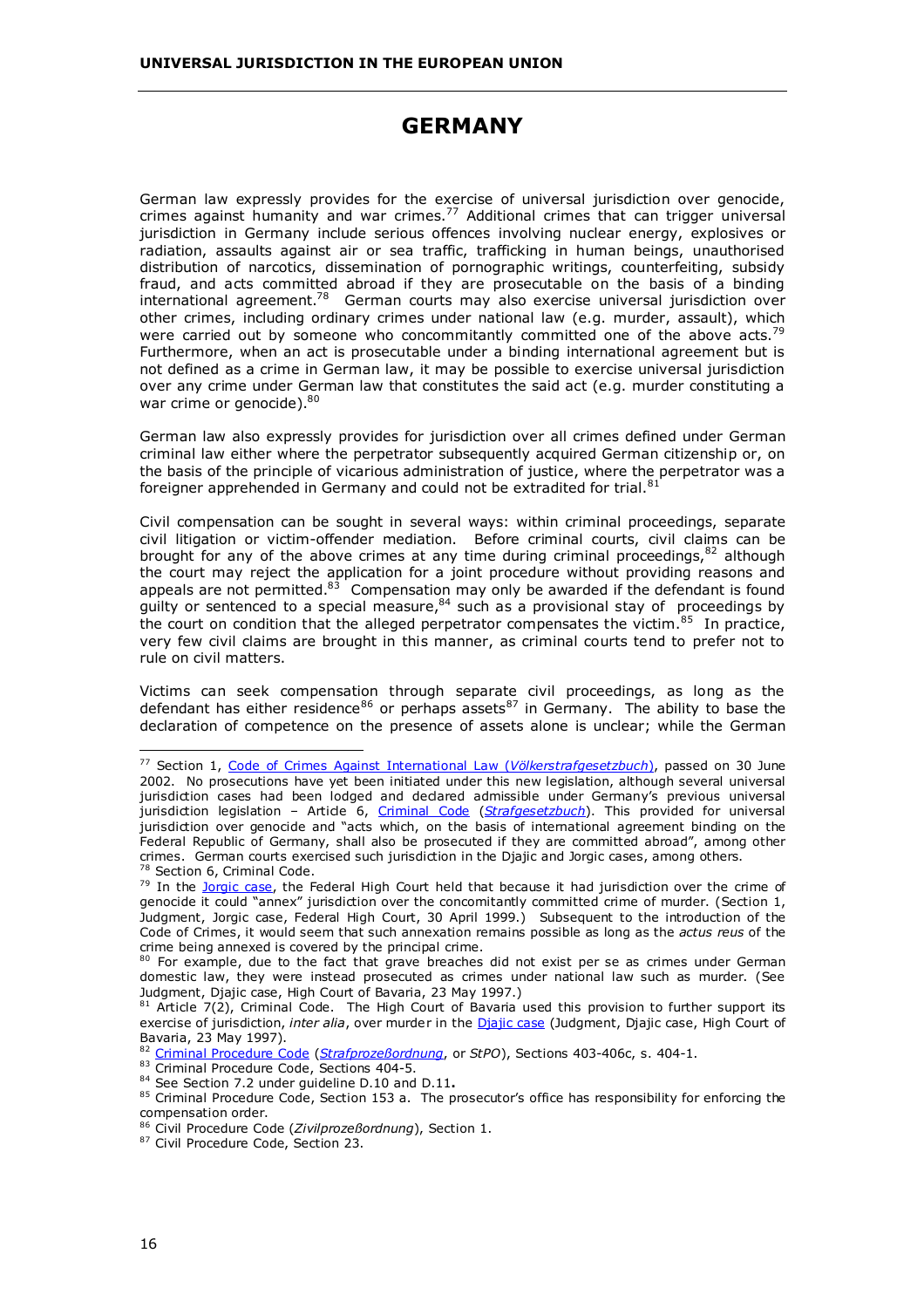

Code of Civil Procedure recognises the presence of assets as a sufficient nexus to Germany, a court ruled in 1991 that it is not. $88$  Aside from residence, what would suffice as a link to Germany remains unclear.

Compensation through victim-offender mediation was introduced in Germany in 1994.<sup>89</sup>

# **CASES**

Cases brought before German courts on the basis of universal jurisdiction include those against Novislav Djajic, Maksim Sokolovic, Djuradj Kusljic and Nikola Jorgic – all of whom were found guilty – among others. Civil claims did not form part of the criminal proceedings.

# **ISSUES INVOLVED**

**STATE SOVEREIGNTY**: Before the [Code of Crimes Against International Law](http://www.universaljurisdiction.info/index/Laws/Law_summaries/111467,0) was passed (which expressly states that it shall apply to acts which bear no relation to Germany), German courts adhered to the principle of non-intervention ("*Nichteinmischung*") requiring an "inland link" ("*inländische Anknüpfungspunkt*") between the accused and Germany before jurisdiction could be exercised in order to respect the principle of territorial sovereignty.<sup>90</sup>

The minimum requirements for establishing an "inland link" were unclear, as courts have tended to consider the sum of all existing links in the particular case when rendering their decisions rather than specifying any minimum.<sup>9</sup>

With the introduction of the Code of Crimes against International Law, this rule has changed with respect to genocide, war crimes and crimes against humanity. Section 1 of the Code expressly states that the Code shall apply even to acts that bear "no relation to Germany", thus clarifying that the inland link requirement no longer applies. However, the requirement may or may not still be applicable to the exercise of universal jurisdiction over crimes that remain outside the scope of the Code.

#### **PRESENCE REQUIREMENT:**

#### **Genocide, War Crimes and Crimes against Humanity**

Prior to the enactment of the Code of Crimes Against International Law, the ability of German courts to exercise jurisdiction over an extraterritorial crime of genocide, war crimes or crimes against humanity could have hinged on the presence or residence of the accused in Germany when no other link to Germany could satisfy the "inland link" requirement.

With the introduction of the Code of Crimes, there is no requirement that someone suspected of genocide, war crimes or crimes against humanity be present on German territory for an investigation to commence. However, prosecution might not proceed if the suspect is neither in Germany nor likely to be present in Germany, depending on the decision of the prosecutor.<sup>92</sup>

#### **Serious Offences involving Human Trafficking, Other Acts Prosecutable on the Basis of Binding International Agreement, etc.**

88 Bundesgerichtshof, Judgment, 2 July 1991, (XI ZR 206/90) = NJW 1991, 3092 (3093 ff.).

<sup>89</sup> M.E.I.Brienen and E.H. Hoegen, Victims of Crime in 22 European Criminal Justice Systems: The Implementation of Recommendation (85) 11 of the Council of Europe on the Position of the Victim in the Framework of Criminal Law and Procedure, Dissertation, University of Tilburg (Nijmegen, The Netherlands, 2000: Wolf Legal Productions (WLP)), Chapter 9, Section 9.

<sup>90</sup> See, *inter alia*, Judgment, Jorgic case, Duesseldorf Court, and Judgments, Federal High Court, 20 October 1976, 8 April 1987, 13 February 1994, 11 December 1998 and 11 February 1999.

<sup>91</sup> See, for example, Judgment, Jorgic case, Federal High Court, 30 April 1999; Judgment, Tadic case, Federal High Court, 13 February 1994; Judgment, Djajic case, Federal High Court; Judgments, Federal High Court, 20 October 1976, 8 April 1987, 11 December 1998 and 11 February 1999.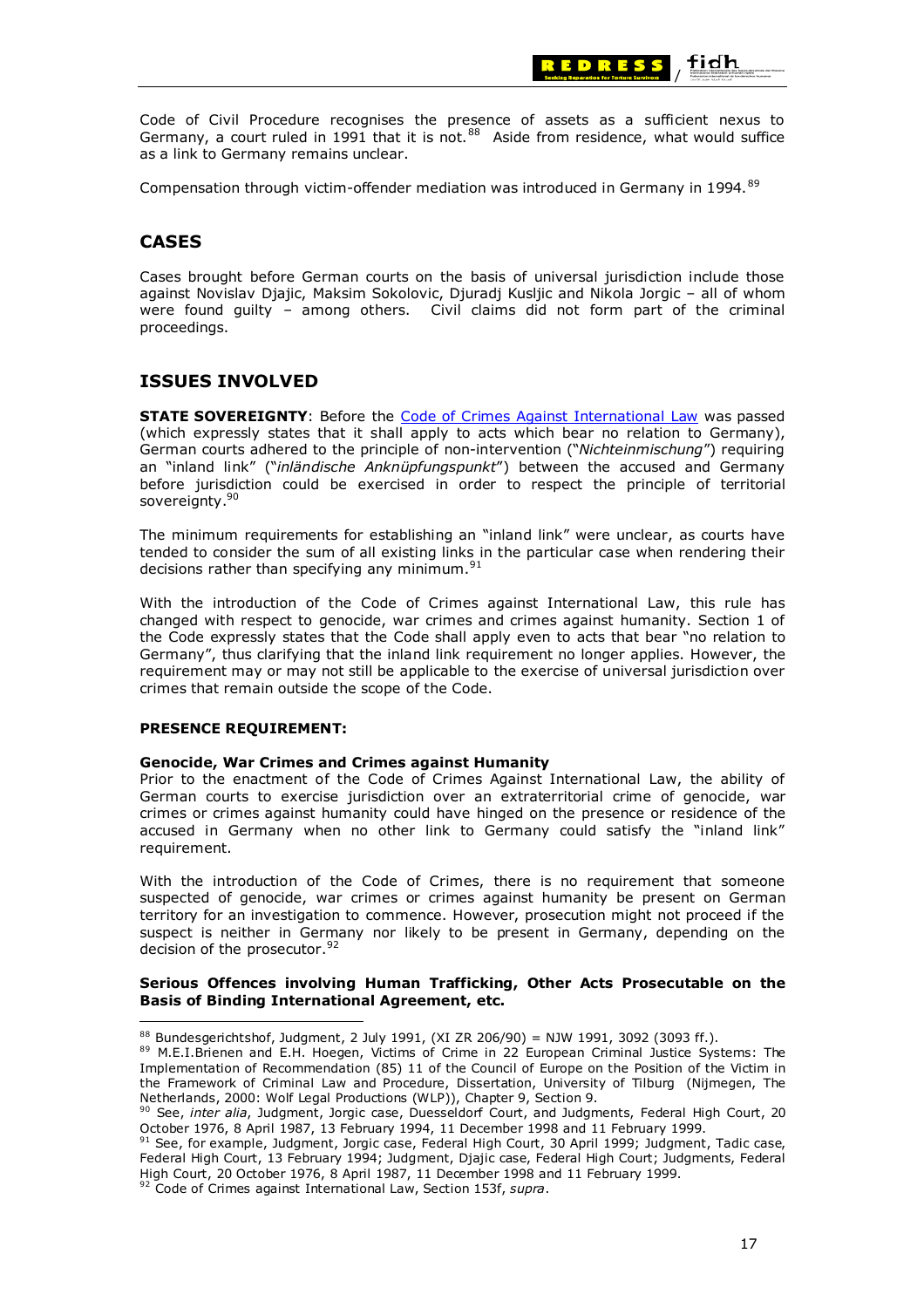Cases involving offences that fall within the application of Section 6 of the Criminal Code may still need to demonstrate the existence of an "inland link" for German courts to accept jurisdiction. Such a link could be satisfied by the presence or residence of the accused in Germany. However, the absence of any so-called "inland link" requirement in the new Code of Crimes against International Law may signal a shift away from this approach.

**EXECUTIVE DISCRETION**: The Public Prosecution Service (*Staatsanwaltschaft*) is required to "take action in the case of all criminal offences which may be prosecuted, provided there are sufficient factual indications".<sup>93</sup> However, Section 153 of the Code of [Criminal Procedure](http://www.universaljurisdiction.info/index/Laws/Law_summaries/111685,0) identifies the conditions under which the public prosecution office can (though it is not obliged to) dispense with a case. These conditions appear to allow for the possibility of dispensing with a prosecution on political grounds.

**IMMUNITY**: Germany's Judiciary Act (*Gerichtsverfassungsgesetz*) recognises the general rules of public international law on sovereign immunity.<sup>94</sup>

**FORUM NON CONVENIENS**: German law of civil procedure does not recognise the doctrine of *forum non conveniens*.

**RELATIONSHIP WITH OTHER JURISDICTIONS**: The principle of residual jurisdiction may be applicable in civil suits in cases of negative conflict of jurisdiction – that is, cases where no other State exercises jurisdiction and German statutes do not establish a basis for civil jurisdiction. However, there does not appear to be any case law on the subject.

**VICTIMS' ACCESS TO JUSTICE**: On paper, victims hold a strong position in German criminal law and procedure. In principle, victims can participate in a number of ways, such as by joining the proceedings as an auxiliary prosecutor or by bringing a civil claim for damages in adhesion to criminal proceedings.<sup>95</sup> However, in practice victims face numerous obstacles. Access to information depends on the victim's role in the proceedings. The procedure of adhering civil claims to criminal proceedings often proves unsuccessful for victims, perhaps due to lack of information and support in preparing the claim, resistance among judges and prosecutors to dealing with civil claims during criminal proceedings, the fact that lawyers can earn more by bringing a claim in a civil court than a criminal one. Enforcement is also usually left to the victim. Victims also rarely obtain compensation through the victim-offender mediation procedure. <sup>96</sup>

<sup>&</sup>lt;sup>93</sup> Section 152(2), Code of Criminal Procedure. (Unofficial translation found on the German Ministry of Justice Justice website,

http://www.bmj.bund.de/eng/service/federal\_law/10000013/?sid=03664838178c2f6671bc18df34d04 914.)<br><sup>94</sup> Section 20(2).

<sup>&</sup>lt;sup>95</sup> Criminal Procedure Code, Section 403 ff.

<sup>96</sup> For further information on victim's access to justice, see M.E.I.Brienen and E.H. Hoegen, Victims of Crime in 22 European Criminal Justice Systems: The Implementation of Recommendation (85) 11 of the Council of Europe on the Position of the Victim in the Framework of Criminal Law and Procedure, Dissertation, University of Tilburg (Nijmegen, The Netherlands, 2000: Wolf Legal Productions (WLP)), Chapter 9.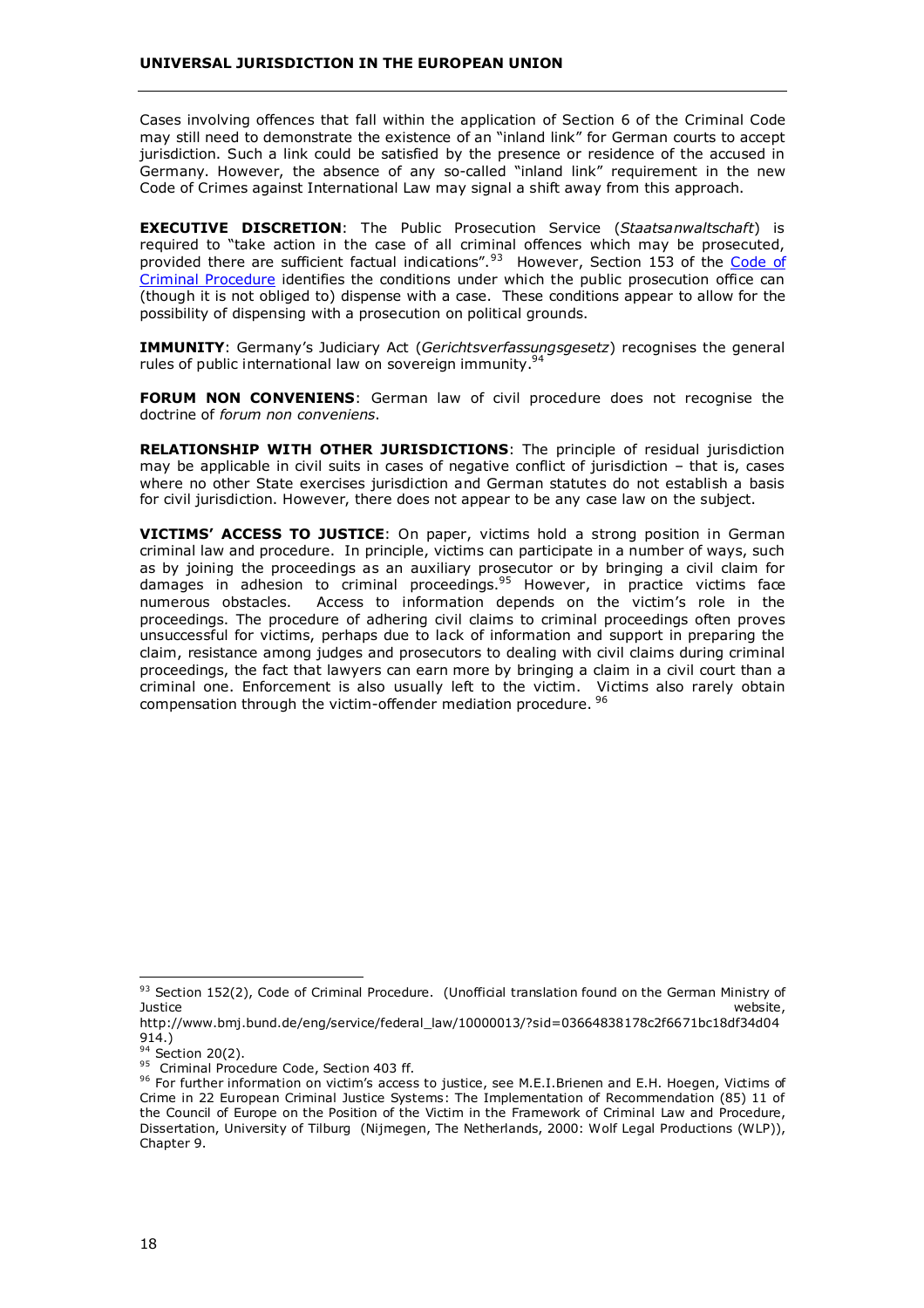

# **GREECE**

<span id="page-24-0"></span>Greek law provides for universal jurisdiction over piracy, counterfeiting, slave-trading, human trafficking aimed at "debauchery", drug trafficking, prostitution, pornography and "any other crime for which specific provisions or international conventions signed and ratified by the Greek state provide for the application of Greek criminal legislation. $^{97}$  This latter rule, in conjunction with the [Constitution](http://www.ministryofjustice.gr/eu2003/constitution.pdf) provision establishing that "[t]he generally recognised rules of international law, as well as international conventions […] shall be an integral part of domestic Greek law and shall prevail over any contrary provision of the law [...]", appears to require the exercise of universal jurisdiction by Greek courts over crimes such as grave breaches of the Geneva Conventions and torture under the Convention against Torture, among others.<sup>98</sup> Torture has been defined as a crime under domestic law.

Although Greek law does not provide for universal jurisdiction over crimes against humanity per se, certain conduct amounting to crimes against humanity that are both defined under Greek law and over which universal jurisdiction can be exercised, such as torture<sup>99</sup> and slave-trading,<sup>100</sup> can be prosecuted in Greece. Yet, it does not appear that one could be charged with crimes against humanity itself. The same is true of genocide.

Criminal jurisdiction can also be exercised over any act committed abroad that is defined as a felony or misdemeanor under Greek law as long as the alleged perpetrator was a Greek citizen either upon the commission of the offence or subsequently and the offence is also punishable under the law of the state where the offence was committed.<sup>101</sup>

Victims can bring civil claims for damages either through separate civil litigation<sup>102</sup> or within criminal proceedings.<sup>103</sup> Victims can choose to bring all or only part of their claims in criminal proceedings.<sup>104</sup> Additionally, claims that are brought before civil courts can be discontinued and then brought within criminal proceedings against the same defendant.<sup>105</sup> Where a civil claim is brought before a criminal court and a final decision is handed down, civil claims for that crime may no longer be initiated through civil proceedings unless the claimant, during the criminal proceedings, had explicitly retained the right seek further damages through separate civil litigation.<sup>106</sup> The person requesting civil or criminal proceedings is required to pay certain costs of the proceedings. They may be reimbursed depending on the outcome of the trial.

<sup>97</sup> Penal Code, Article 8 (k). (Translated by Amnesty International in its report, ["Universal Jurisdiction](http://web.amnesty.org/web/web.nsf/pages/legal_memorandum)  [the duty of states to enact and enforce legislation,](http://web.amnesty.org/web/web.nsf/pages/legal_memorandum)" AI Index: IOR 53/002/2001, 1 September 2001.)<br><sup>98</sup> Constitution, Art. 28(1). (Translation found on the Ministry of Justice website

http://www.ministryofjustice.gr/.) Also see, initial report of Greece to the Committee against Torture (CAT/C/7/Add.8), para. 32: "As of the date of publication in the Official Journal of Act No. 1782/88 on the ratification of the Convention against Torture, all persons subject to Greek law as well as lawenforcement agencies are under an obligation to comply with its provisions." And para. 33: "The Convention cannot be repealed, amended, restricted or changed by any law because, once an international convention has been ratified, it takes precedence over any conflicting legal provision, in accordance with article 28 of the 1975 Greek Constitution", as quoted by Amnesty International in its report, *supra*. Courts have abided by this provision (see Judgment 1574/1999, Court of Appeal of Athens, and Judgment 286/1999, Court of Appeal of Piraeus, which held that Article 14 (7) of the International Covenant on Civil and Political Rights prevails over contrary provisions in Article 8 of the Penal Code). It should also be noted that the same Article 28 sets reciprocity as a condition for the enforcement of international treaties on foreign nationals.<br><sup>99</sup> Defined in Arts. 137A to D of the Penal Code.

 $100$  Defined in Art. 323 of the Penal Code.<br> $101$  Penal Code, Art. 6. According to the same article, the double criminality rule does not apply if the crime was committed outside the territory of any state.

<sup>&</sup>lt;sup>102</sup> Criminal Procedure Code, Arts. 914-938.<br><sup>103</sup> Criminal Procedure Code, Arts. 63-70, 82-88, 108, 468, 480 and 488.<br><sup>104</sup> For further information, see M.E.I.Brienen and E.H. Hoegen, *Victims of Crime in 22 European [Criminal Justice Systems: The Implementation of Recommendation \(85\) 11 of the Council of Europe](http://www.victimology.nl/onlpub/Brienenhoegen/BH.html)  [on the Position of the Victim in the Framework of Criminal Law and Procedure](http://www.victimology.nl/onlpub/Brienenhoegen/BH.html)*, Dissertation, University of Tilburg (Nijmegen, The Netherlands, 2000: Wolf Legal Productions (WLP)), Chapter 10, Section 7.2.<br><sup>105</sup> Criminal Procedure Code, Art. 66.

<sup>&</sup>lt;sup>106</sup> Criminal Procedure Code, Art. 67.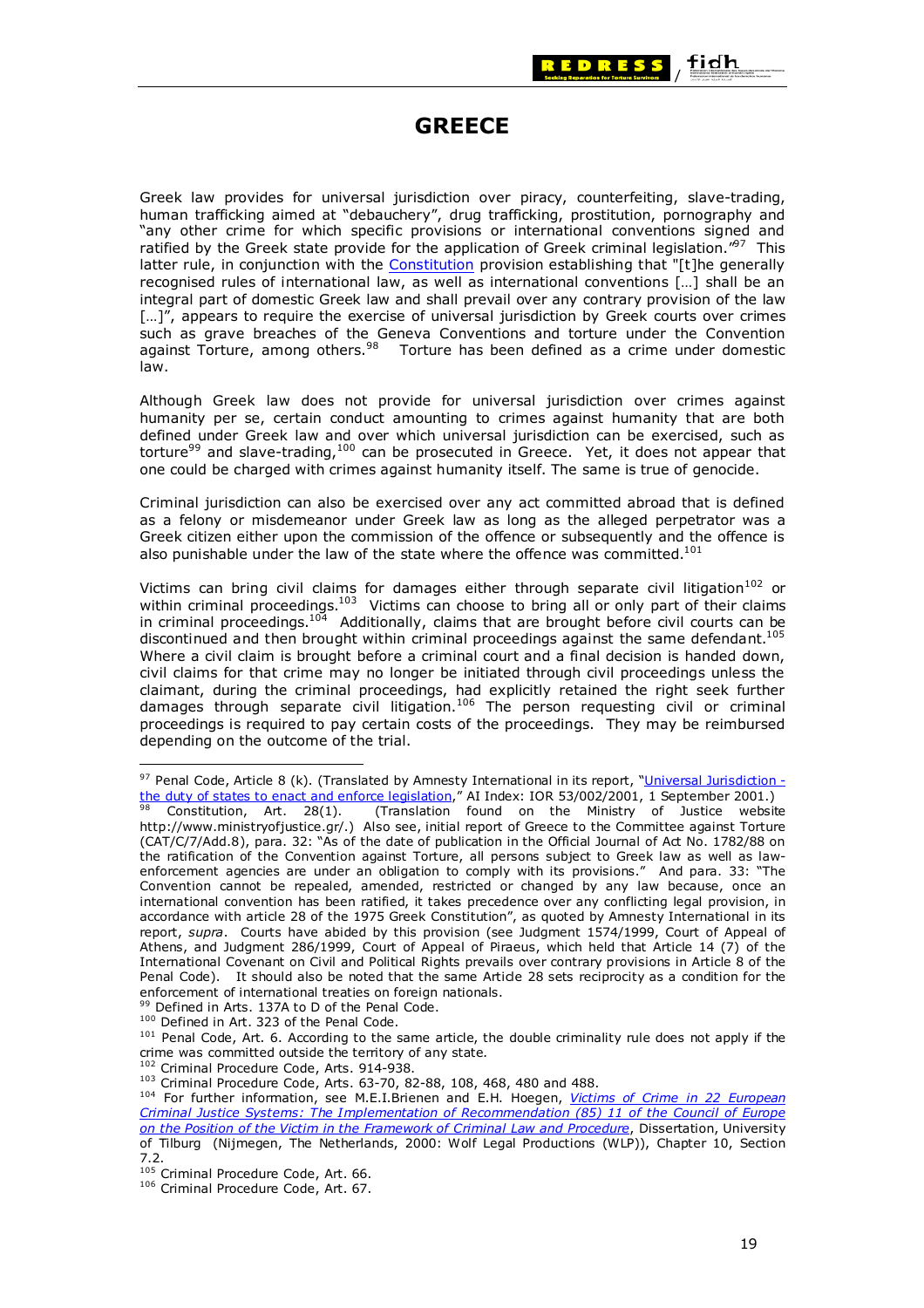### **ISSUES INVOLVED**

**PRESENCE REQUIREMENT:** Presence prior to trial does not appear to be required in universal jurisdiction cases.

**EXECUTIVE DISCRETION:** The Public Prosecutor has discretion, though based on very strict criteria, in deciding whether or not to initiate proceedings. S/he can decide not to prosecute only if the alleged facts do not constitute a crime, do not satisfy the elements of a crime or are virtually impossible to verify. Any decision not to prosecute is subject to appeal. $107$  Once proceedings are underway, the Minister of Justice has the authority to postpone a prosecution where political crimes or international relations are at issue.<sup>108</sup> In the context of civil proceedings, a case might not be able to proceed without the authorisation of the Minister of Justice.<sup>109</sup>

**IMMUNITY:** As Article 28(1) of the Constitution provides that international law prevails over domestic law, it appears that immunities would apply insofar as they are recognised by international law. With respect to state immunity in civil claims, a decision by Greece's Special High Court (*Anotato Eidiko*) in a case against the Federal Republic of Germany demonstrated that states enjoy immunity before Greek courts, even where the damages occurred in Greece.<sup>110</sup>

**STATUTES OF LIMITATION**: Foreign statutes of limitation cannot bar prosecutions under Article 8 of the same Code, according to Article 9(2) of the Penal Code. However, it appears that foreign prescription periods would apply to crimes perpetrated by persons who were at the time or subsequently became Greek citizens – i.e. crimes prosecuted under Article 6 of the Penal Code.<sup>111</sup>

 $107$  See for example Criminal Procedure Code, Arts. 43(1), 47 and 48.  $108$  Criminal Procedure Code, Art. 30.

<sup>&</sup>lt;sup>109</sup> Civil Procedure Code, Art. 923. 109 Civil Procedure Code, Art. 923. 110 Special High Court (*Anotato Eidiko*), Germany case, June 2002. The ruling was specific to damage caused by foreign (i.e. German) armed forces operating in Greece, whether during armed conflict or peacetime.

 $111$  Penal Code, Art. 9.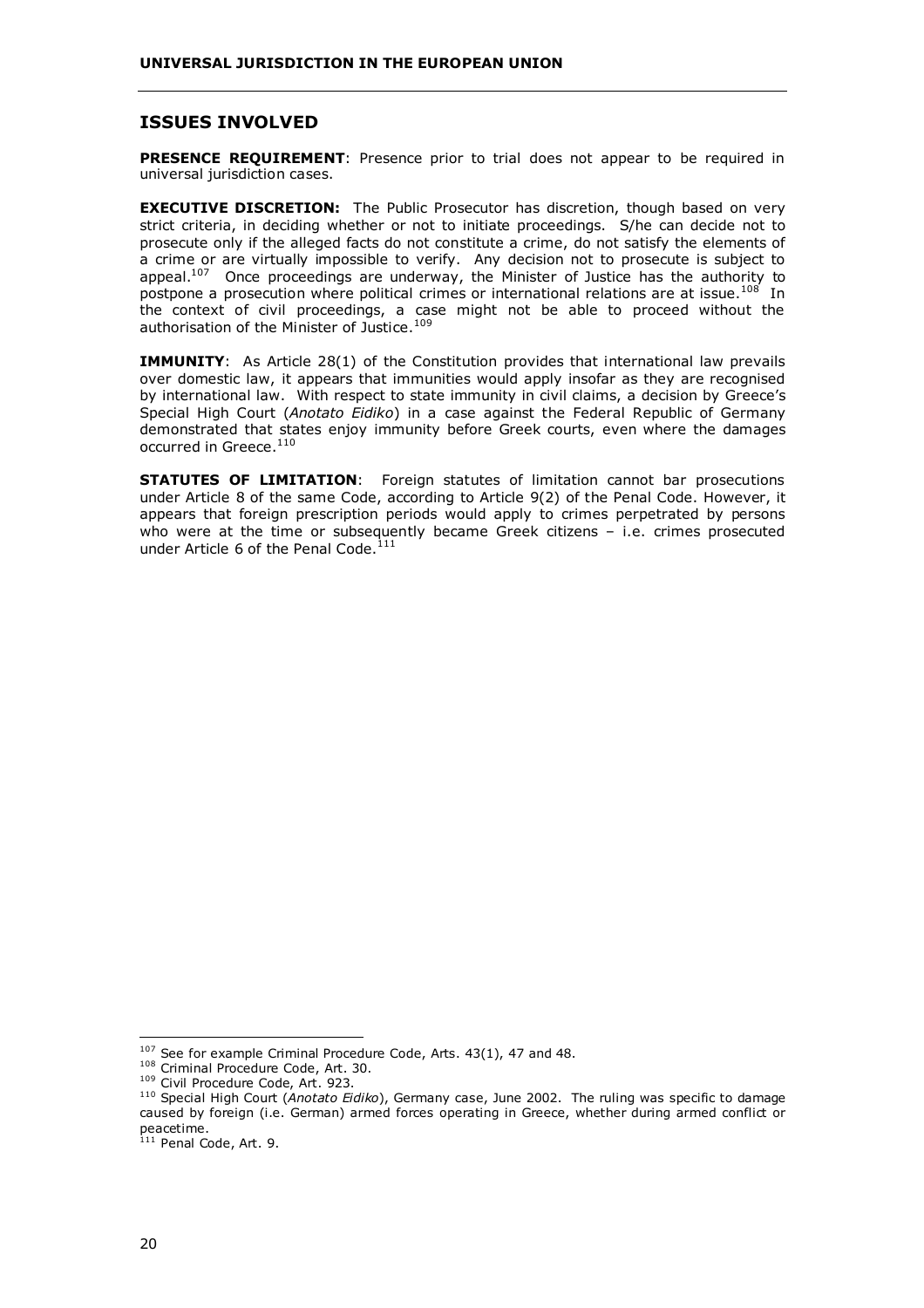

# **IRELAND**

<span id="page-26-0"></span>Under Irish law, Irish courts can exercise universal jurisdiction over, *inter alia*, grave breaches of the [Geneva Conventions of 1949 and its first additional protocol](http://www.icrc.org/ihl.nsf/WebCONVFULL?OpenView)<sup>112</sup> and torture.<sup>113</sup>

Victims can also seek civil remedies through criminal proceedings for damages suffered as a result of these crimes, even when the prosecution is based on universal jurisdiction.<sup>114</sup> There are two possible procedures for obtaining a compensation order from the court, though both are conditioned on the defendant being convicted: 1) the victim can take the initiative by applying to the court for compensation; or 2) the court can of its own initiative order the defendant to pay compensation. However, if a court chooses not to award compensation, it is under no obligation to explain its reasons.<sup>115</sup> A civil claim for damages can also be brought through the civil courts.

Victims can also seek compensation through the Scheme of Compensation for Personal Injuries Criminally Inflicted. This state compensation is provided as a measure of charity; victims do not have a legal right to it.<sup>116</sup> There have, however, been reports that the Scheme has become virtually inactive during the past few years. $117$ 

### **ISSUES INVOLVED**

**EXECUTIVE DISCRETION**: While prosecutions for grave breaches of the Geneva Conventions and Protocol  $I^{118}$  do not explicitly require the consent of the executive, the Geneva Conventions Act does specify that the Minister of Foreign Affairs has sole authority to determine whether the Act is applicable to a particular case.<sup>119</sup> With respect to torture and ancillary offences, the consent of the Director of Public Prosecutions is required in order to proceed with a prosecution beyond the initial charge and arrest.<sup>120</sup> The DPP, theoretically independent from the Executive, has the discretion to decide whether to prosecute an indictable offence, and must make this decision on the basis of the sufficiency of the available evidence and the public interest. The DPP is legally prohibited from explaining its reasons for deciding against a prosecution.<sup>121</sup>

**IMMUNITY**: The [Irish Constitution](http://www.taoiseach.gov.ie/upload/static/256.pdf) provides that the "State may exercise extra-territorial jurisdiction in accordance with the generally recognised principles of international law."<sup>122</sup> It would therefore appear that Irish courts could apply immunities insofar as they are recognised under these generally recognised principles.

**STATUTES OF LIMITATION**: Claims for compensation to the Criminal Injuries Compensation Tribunal should generally be made within three months from when the injury was inflicted. However, there is flexibility for exceptional circumstances.

<sup>&</sup>lt;sup>112</sup> [Geneva Conventions Act, 1962](http://www.irishstatutebook.ie/ZZA11Y1962.html), as amended by the [Geneva Conventions \(Amendment\) Act 1998,](http://www.irishstatutebook.ie/ZZA35Y1998.html) Section 3.<br><sup>113</sup> Criminal Justice (United Nations Convention Against Torture) Act, 2000, Sections 2 and 3.

<sup>&</sup>lt;sup>114</sup> Criminal Justice Act, 1993, Section 6(1).<br><sup>115</sup> M.E.I. Brienen and E.H. Hoegen, *Victims of Crime in 22 European Criminal Justice Systems: The [Implementation of Recommendation \(85\) 11 of the Council of Europe on the Position of the Victim in](http://www.victimology.nl/onlpub/Brienenhoegen/BH.html#index)  [the Framework of Criminal Law and Procedure](http://www.victimology.nl/onlpub/Brienenhoegen/BH.html#index)*, Dissertation, University of Tilburg (Nijmegen, The Netherlands, 2000: Wolf Legal Productions (WLP)), Chapter 12: Ireland, Section 5.2.

<sup>116</sup> See Brienen and Hoegen, *Victims of Crime in 22 European Criminal Justice Systems*, *supra*, Chapter 12: Ireland, Section 3.7.

 $117$  For further information on the various means of obtaining compensation for victims, see Brienen and Hoegen, *Victims of Crime in 22 European Criminal Justice Systems*, *supra*, Chapter 12: Ireland. <sup>118</sup> Under the amended Geneva Conventions Act, *supra*.

<sup>119</sup> Amended Geneva Conventions Act, *supra*, Section 5.<br><sup>120</sup> Criminal Justice (United Nations Convention Against Torture) Act, 2000, Sections 5(2).<br><sup>121</sup> Prosecution of Offences Act, 1974, Section 6(1)(a).<br><sup>122</sup> Art. 29(8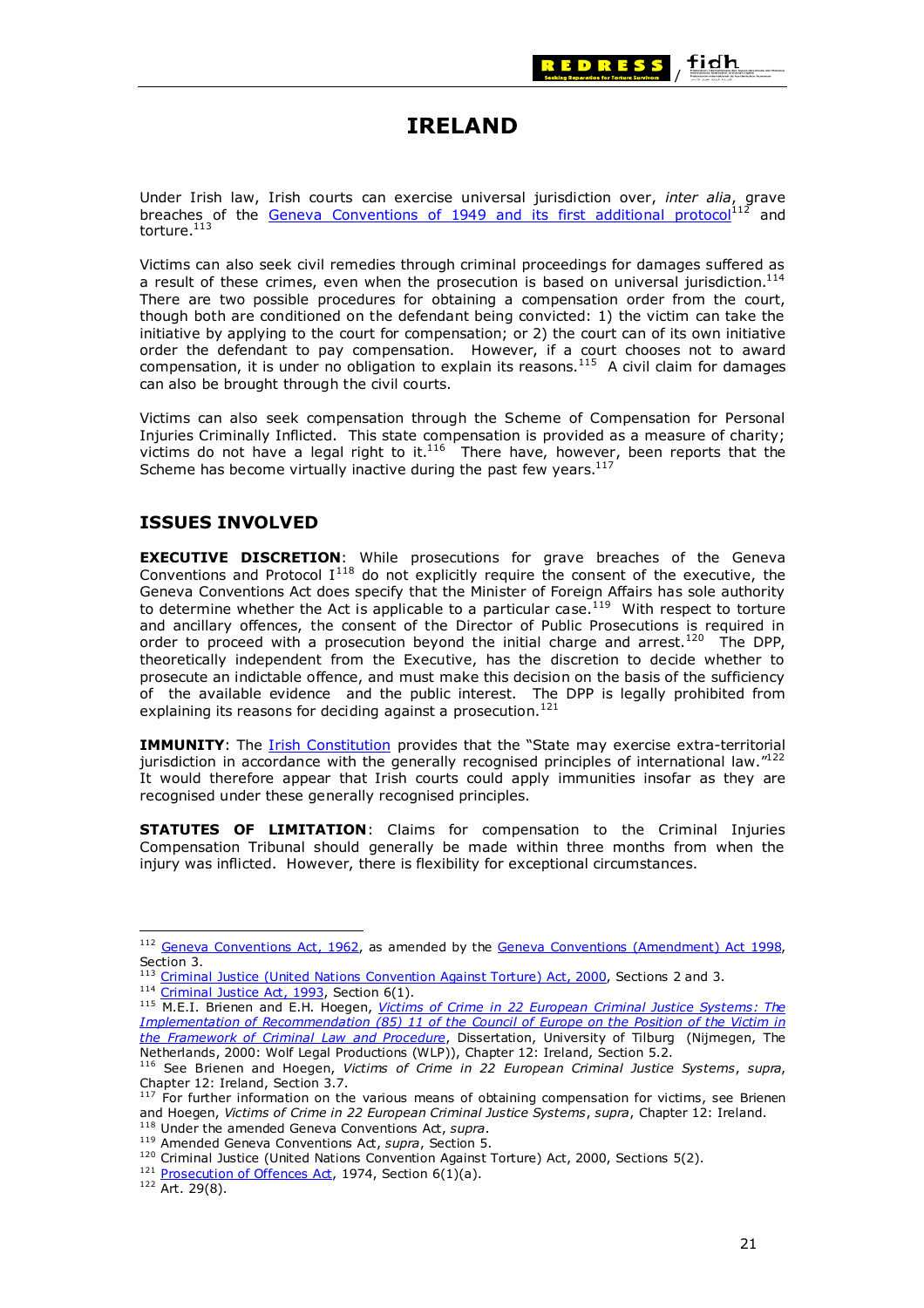# **ITALY**

<span id="page-27-0"></span>Italian courts can exercise universal jurisdiction over torture, $123$  any crime under Italian law that carries a prison term of at least three years, $124$  and "any other crime for which special legal provisions or international agreements specify that Italian criminal law applies".<sup>125</sup> There is debate, however, as to whether this can be applied without the incorporation into Italian law of the relevant jurisdictional provisions.<sup>126</sup>

Limited universal jurisdiction provisions can also be found in military statutes. For example, the 1941 [Wartime Military Criminal Code](http://www.giustiziamilitare.difesa.it/legislazione/cpmg/en/libroprimo_en.shtm) (*[Codice Penale Militare de Guerra](http://www.militari.org/legge/codice_penale_militare_guerra_libro_1.htm)*), as [amended in 2002,](http://www.giustiziamilitare.difesa.it/legislazione/enduring_freedom/Legge31gen02Enduring_freedom2.pdf) establishes that, "[t]he provisions of Title IV [on offences against war laws and usage], Book Three [on military offences in particular] of this code concerning offences committed against wartime laws and customs, also apply to military personnel and any other member of the enemy armed forces when any of these offences have been committed to the detriment of […] an allied state or a subject thereof."127 The Code defines certain war crimes, including grave breaches of the [Geneva Conventions](http://www.icrc.org/ihl.nsf/WebCONVFULL?OpenView) among others**.**

Civil claims for compensation can be brought either in the context of criminal proceedings<sup>129</sup> or separately before civil courts. The relationship between these two types of proceedings is set out in Article 75 of the Criminal Procedure Code.

# **ISSUES INVOLVED**

**PRESENCE REQUIREMENT:** In order to exercise universal jurisdiction over torture under [Law No. 498 of 3 November 1988,](http://www.giustizia.it/cassazione/leggi/l498_88.html) the perpetrator would need to be present in Italian territory and not to be extradited.<sup>130</sup> Similarly, the ability to exercise universal jurisdiction over any crime under Italian law that carries a prison sentence of at least three years is restricted by a requirement that the alleged perpetrator be present in Italian territory and that no extradition to the territorial or home state has been ordered.131 In contrast, no presence requirement is stipulated for the prosecution of crimes that Italy is obligated to prosecute under international agreements in accordance with Art. 7(5) of the [Penal Code.](http://www.usl4.toscana.it/dp/isll/lex/cp.htm)

**EXECUTIVE DISCRETION:** Generally, the Public Prosecutor (*Pubblico Ministero*) is obligated to exercise criminal action once a criminal complaint has been lodged and then to submit the case to an investigating judge for prosecution, unless Italian courts would not have jurisdiction over the facts or the allegations are manifestly unfounded.<sup>132</sup> Decisions

http://www.giustiziamilitare.difesa.it/legislazione/cpmg/en/libroprimo\_en.shtm).

<sup>&</sup>lt;sup>123</sup> Law No. 498 of 3 November 1988 (*[Legge 3 novembre 1988, n.498](http://www.giustizia.it/cassazione/leggi/l498_88.html)*), Art. 3(1)(c); and [Penal Code,](http://www.usl4.toscana.it/dp/isll/lex/cp.htm) Art. 10. In its initial report to the Committee against Torture, Italy noted that both of these provisions cover, at least in part, the obligation established in Art. 5(2) of the [Torture Convention.](http://www.unhchr.ch/html/menu3/b/h_cat39.htm) Torture is not defined as a crime, however, under Italian law and therefore would need to be prosecuted as ordinary crimes under Italian law that amount to torture, as the Italian Government has explained in its reports to the Committee against Torture. (Italy's initial state party report (CAT/C/9/Add.9), para. 36; as reiterated in *Third periodic reports of States parties due in 1998: Italy. 15/12/98* (CAT/C/44/Add.2), 15 December 1998, para. 9.)

<sup>124</sup> Penal Code, Art. 10. Genocide, for example, has been criminalized in Italian law and carries a prison sentence of more than three years [\(Law No. 962 of 9 October 1967](http://www.preventgenocide.org/it/legge.htm#trans) (*[Legge 9 ottobre 1967,](http://www.stranieriinitalia.it/razzismo/genocidio.html) n.962*)).<br>
<sup>125</sup> Penal Code, Art. 7(5).

<sup>&</sup>lt;sup>126</sup> See, for example, Amnesty International, "Universal Jurisdiction - the duty of states to enact and [enforce legislation,](http://web.amnesty.org/web/web.nsf/pages/legal_memorandum)" AI Index: IOR 53/002/2001, 1 September 2001, Chapter 4, Part B, p. 10.<br>127 **Art.** 13. (Translation found at

<sup>&</sup>lt;sup>129</sup> Penal Code, Art. 185; and Criminal Procedure Code, Arts. 74, 90, 101, 394, 396.<br><sup>130</sup> Art. 3(1)(c).<br><sup>131</sup> Penal Code, Art. 10(1) and (3).<br><sup>131</sup> [Constitution](http://www.oefre.unibe.ch/law/icl/it00000_.html), Art. 112 ("The public prosecutor has the duty to initiate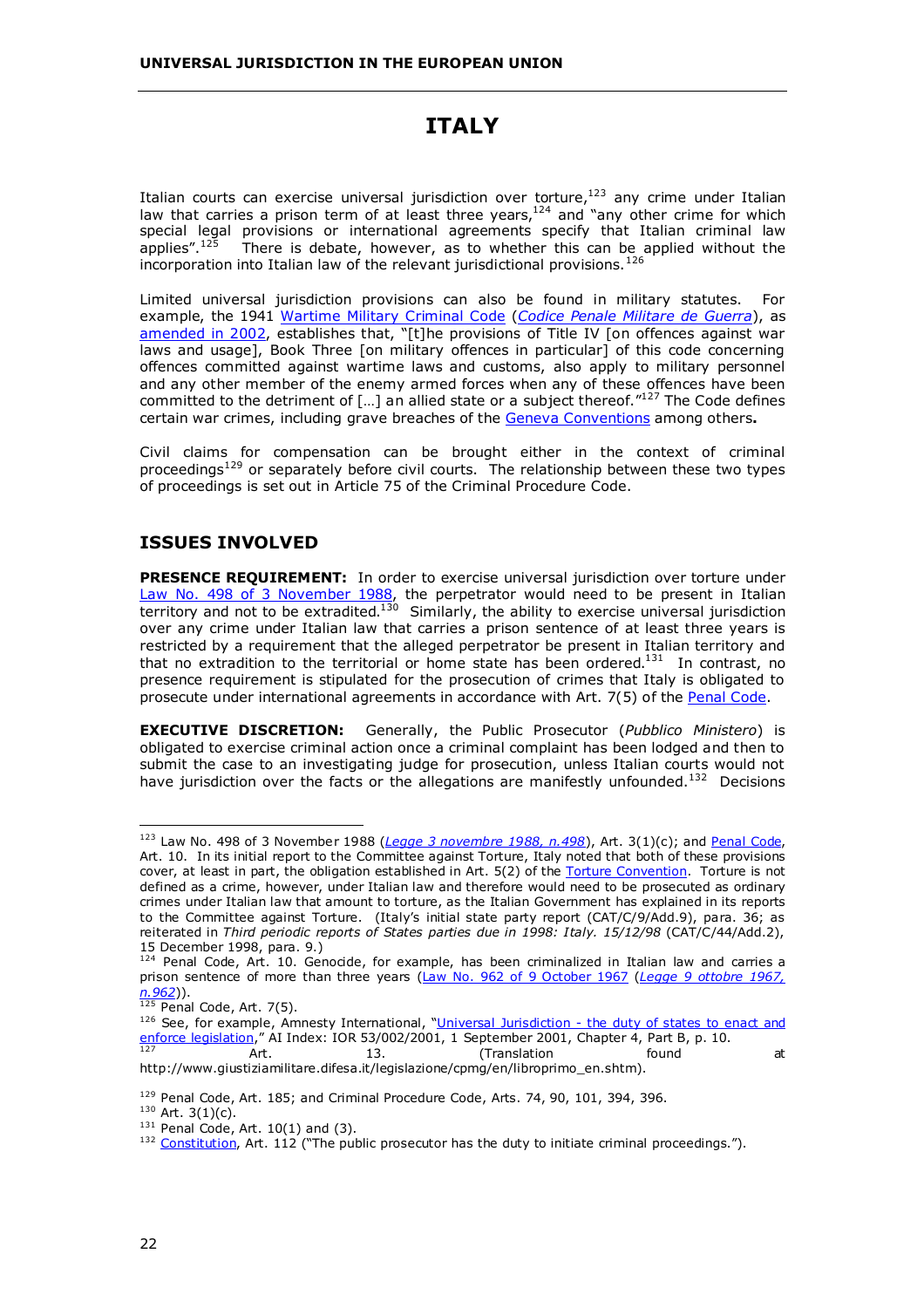

not to prosecute can be challenged.<sup>133</sup> To prosecute someone for torture under Art. 3(1)(c) of Law No. 498 of 3 November 1988, or for ordinary crimes under Penal Code Art. 10, the Minister of Justice must first issue a request for the prosecution to take place.

**STATUTES OF LIMITATION:** Although statutes of limitation are laid out in Articles 157 to 161 of the [Penal Code,](http://www.usl4.toscana.it/dp/isll/lex/cp_l1.htm) they do not appear to be applicable to crimes that can be subject to life imprisonment.

<sup>133</sup> Criminal Procedure Code, Arts. 408 to 410.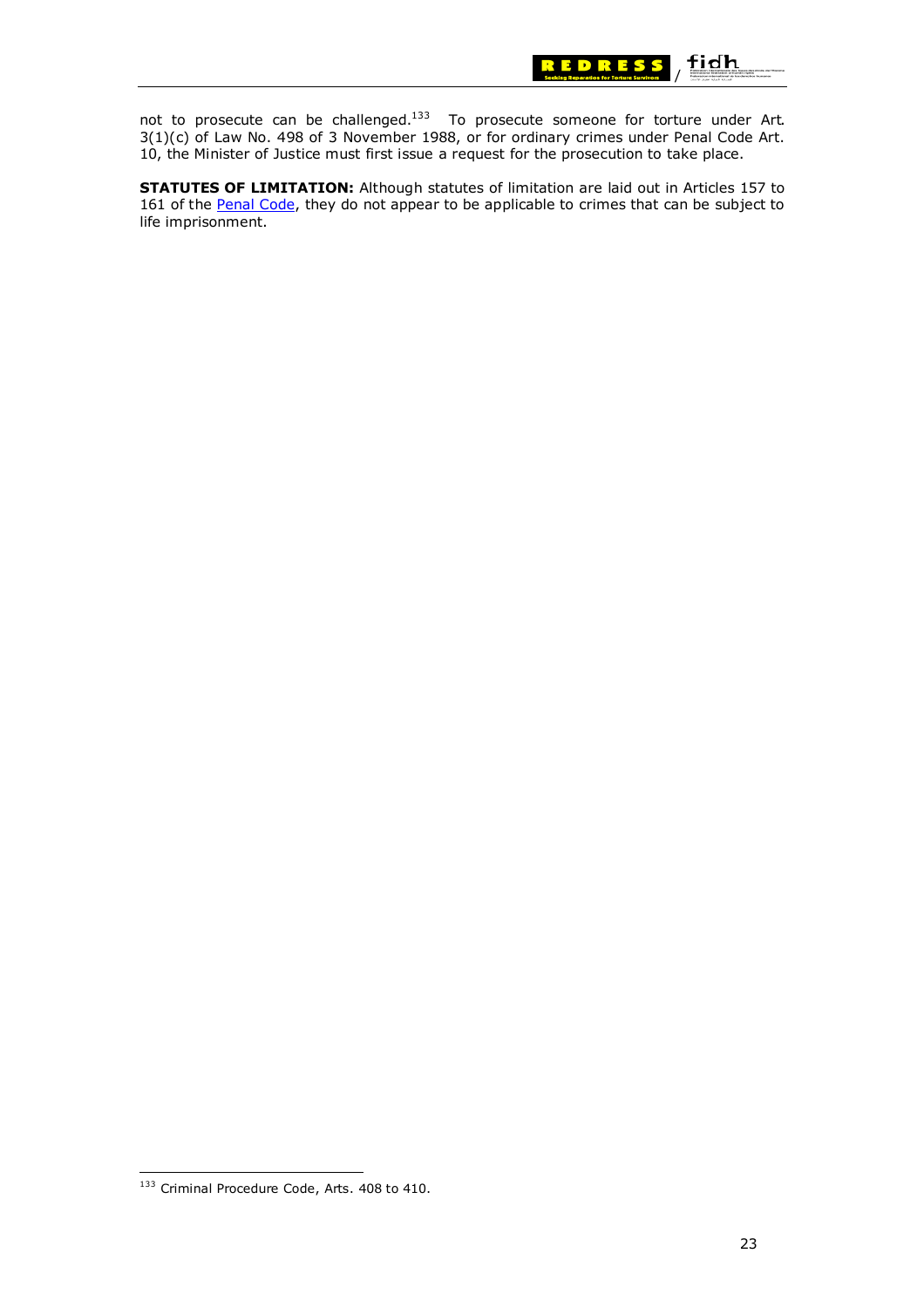# **LUXEMBOURG**

<span id="page-29-0"></span>Luxembourg law provides for universal jurisdiction over genocide, $134$  grave breaches of the 1949 Geneva Conventions,  $135$  certain violations of the laws and customs of war,  $136$  torture (either if the victim resides in Luxembourg<sup>137</sup> or when "an application for extradition has been submitted, but the person concerned has not been extradited<sup>"138</sup>), and offences involving perjury (*faux serment* and *faux témoinage*) and bribery of trial participants.139 Furthermore, Luxembourg law provides for universal jurisdiction over certain other war crimes, rape, crimes against public decency (*pudeur*), certain offences against minors, and certain offences involving prostitution, human trafficking, counterfeiting of currency or falsification of official documents. $140$ 

Civil claims for compensation for the above crimes can be sought within criminal proceedings.<sup>141</sup>

### **CASES**

In 1998, Chilean refugees in Luxembourg filed a complaint against former Chilean President Augusto Pinochet following his arrest in London. The investigating judge ruled that Luxembourg law at the time did not provide for jurisdiction over the alleged facts.<sup>142</sup>

### **ISSUES INVOLVED**

**PRESENCE REQUIREMENT**: The 9 January 1985 law that provides for universal jurisdiction over grave breaches of the Geneva Conventions specifies that presence is not required: "Every individual, who has committed, outside the territory of the Grand Duchy, a violation covered by the present law, can be prosecuted in the Grand Duchy even if he is not found here.<sup>"143</sup> To prosecute someone for genocide or for violations of the laws and customs of war, however, he must be either found in Luxembourg territory, found in an "enemy country" (*pays ennemi*), or extradited to Luxembourg.144 Prosecution for a limited number of war crimes and certain crimes involving the falsification of documents or currency requires simply that the suspect's whereabouts be known, whether s/he is in

<sup>134</sup> [Law of 8 August 1985 Concerning the Repression of Genocide](http://www.etat.lu/LEGILUX/DOCUMENTS_PDF/LOIS_SPECIALES/GENOCIDE.pdf) (*8 août 1985 – Loi portant répression du genocide*), Art. 6.<br><sup>135</sup> Law of 9 January 1985 Concerning the Repression of Grave Breaches of the Geneva Conventions of

[<sup>12</sup> August 1949](http://www.etat.lu/legilux/DOCUMENTS_PDF/MEMORIAL/memorial/a/1985/a0022501.pdf) (*Loi du 9 janvier 1985 relative à la repression des infractions graves aux Conventions* 

*internationals de Genève du 12 août 1949* ) (*Mém. A Nº 2 du 25 janvier 1985, p. 24*), Art. 10. 136 [Law of 2 August 1947 Concerning the Repression of War Crimes](http://www.etat.lu/legilux/DOCUMENTS_PDF/MEMORIAL/memorial/a/1947/a0381108.pdf) (*Loi du 2 août 1947 sur la repression des crimes de guerre*) (*Mém.1947. 755 - Pas. 1947. 500*), Art. 1. This provides jurisdiction

to War Crimes Courts (Cour[s] de crimes de guerre).<br><sup>137</sup> Code of Criminal Investigation, Art. 7-3, in conjunction with [Penal Code](http://www.etat.lu/LEGILUX/DOCUMENTS_PDF/CODES/CODE_PENAL/cp_L1.pdf), Arts. 260-1 to 260-4.<br><sup>138</sup> Code of Criminal Investigation, Art. 7-4, in conjunction with

<sup>(</sup>Translation found in *[Third periodic reports of States parties due in 1996: Luxembourg](http://www.unhchr.ch/tbs/doc.nsf/898586b1dc7b4043c1256a450044f331/4870d067077d49bac1256a26004c2298/$FILE/G0140620.pdf)* (CAT/C/34/Add.14), 19 February 2001, para. 21.)

 $140$  Code of Criminal Investigation, Art. 7(3) and (4) and Art. 5-1, in conjunction with Penal Code, Arts. 163, 169, 170, 177, 178, 187-1, 192-1, 192-2, 198, 199, 199bis, and 368 to 382.<br><sup>141</sup> Code of Criminal Investigation, Art. 3.

<sup>&</sup>lt;sup>142</sup> Réquisitoire du 19 novembre 1998 du parquet du tribunal d'arrondissement de Luxembourg dans l'affaire de la plainte contre Augusto Pinochet, nº 18077/98/CD, reprinted in 9 Annales du Droit Luxembourgeois 393 (1999), as found in Amnesty International, "[Universal Jurisdiction - the duty of](http://web.amnesty.org/web/web.nsf/pages/legal_memorandum)  [states to enact and enforce legislation,](http://web.amnesty.org/web/web.nsf/pages/legal_memorandum)" AI Index: IOR 53/002/2001, 1 September 2001.<br><sup>143</sup> Law of 9 January 1985 Concerning the Repression of Grave Breaches of the Geneva Conventions of

<sup>12</sup> August 1949, Art. 10. (Translation found in Amnesty International, "Universal Jurisdiction - the duty of states to enact and enforce legislation," AI Index: IOR 53/002/2001, 1 September 2001.)

<sup>&</sup>lt;sup>144</sup> Law of 8 August 1985 Concerning the Repression of Genocide, Art. 6; and Law of 2 August 1947 Concerning the Repression of War Crimes, Art. 1.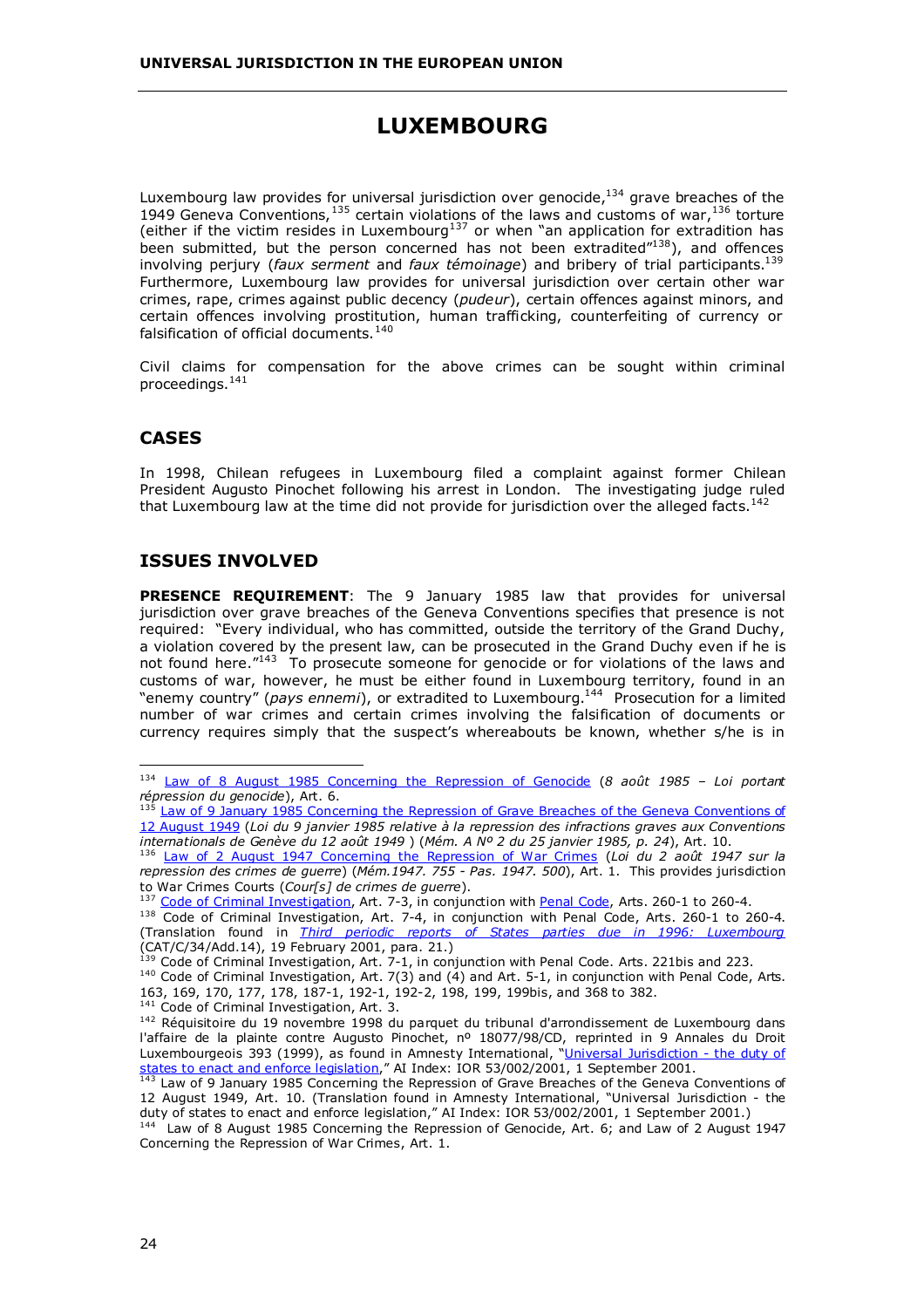

Luxembourg or abroad. $145$  Jurisdiction over crimes such as falsifying documents and counterfeiting currency can also be conditioned on the presence of the alleged perpetrator in Luxembourg territory.<sup>146</sup> Prosecutions for torture can proceed as long as one of two possible criteria are satisfied, both of which imply the perpetrator's presence at some stage: either 1) the victim is resident in Luxembourg;<sup>147</sup> or 2) extradition of the alleged perpetrator must have been requested but not granted.<sup>148</sup>

**RELATIONSHIP WITH OTHER JURISDICTIONS:** Article 12 of the 1985 law concerning grave breaches of the Geneva Conventions provides that Luxembourg courts can cede jurisdiction to foreign courts. However, if the foreign court fails to take action on the case within six months or it renounces its intention to exercise jurisdiction, the Luxembourg courts can re-establish their own jurisdiction over the facts of the case.<sup>149</sup>

**STATUTES OF LIMITATION**: Statutes of limitation for criminal prosecutions are set out in Chapter V of Title VII of Book II of the Code of Criminal Investigation.

<sup>&</sup>lt;sup>145</sup> Code of Criminal Investigation, Art. 7(3) and (4).<br><sup>146</sup> Code of Criminal Investigation, Art. 5-1.<br><sup>147</sup> Code of Criminal Investigation, Art. 7-3. The wording of this provision appears to imply residence of the victim at the time of the commission of the offence.<br><sup>148</sup> Code of Criminal Investigation, Art. 7-4.

<sup>&</sup>lt;sup>149 149</sup> Law of 9 January 1985 Concerning the Repression of Grave Breaches of the Geneva Conventions of 12 August 1949.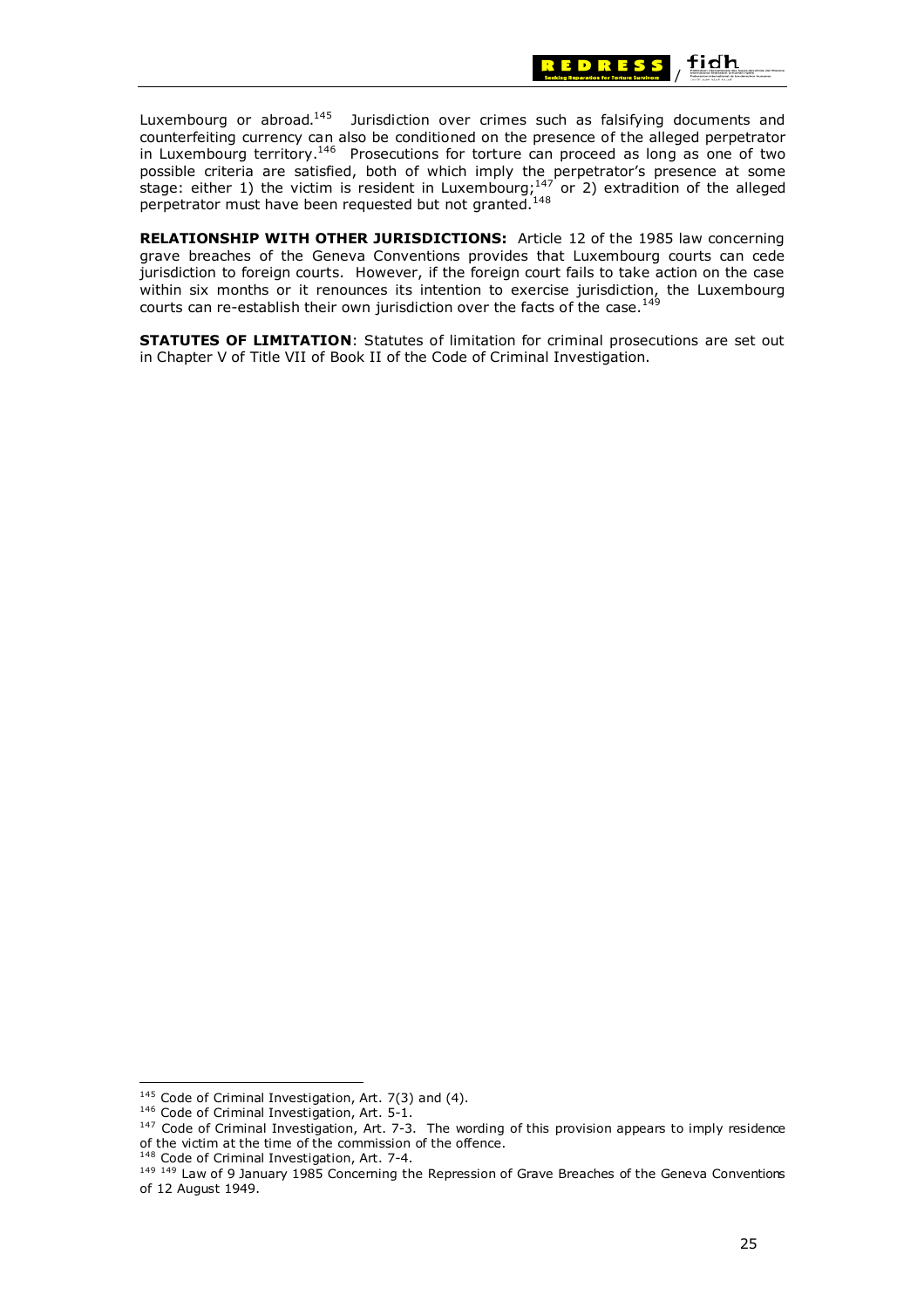# **THE NETHERLANDS**

<span id="page-31-0"></span>Under recently enacted implementing legislation for the International Criminal Court (the [International Crimes Act\)](http://www.minbuza.nl/default.asp?CMS_ITEM=48969E53AB41497BB614E6E9EAABF9E0X3X35905X73), Dutch courts have the authority to exercise universal jurisdiction over genocide, war crimes, crimes against humanity and torture, as long as the alleged perpetrator either is present in the territory of the Netherlands or has become a Dutch national subsequent to the commission of the crime.<sup>150</sup> It is not clear as to whether the new International Crimes Act can be applied retrospectively to crimes committed before its entry into force on 1 October 2003. However, section 21(2) of the Act refers to offences committed before the Act's entry into force as punishable under the Torture Convention Implementation Act.<sup>151</sup> Additionally, the **[Constitution](http://www.geocities.com/CapitolHill/Lobby/2445/nl00000_.html)** provides that, "No offence shall be punishable unless it was an offence under the law at the time it was committed."152

Prior to the introduction of the International Crimes Act, Dutch courts were able to exercise universal jurisdiction over, *inter alia*, violations of the laws and customs of war.<sup>153</sup> genocide (if the perpetrator subsequently became a Dutch national)<sup>154</sup> and torture.<sup>155</sup>

Dutch law also establishes universal jurisdiction over piracy and counterfeiting, <sup>156</sup> hijacking and other attacks against aircraft and maritime navigation where the perpetrator is present in the Netherlands.<sup>157</sup> Some additional provisions establishing universal jurisdiction can be found in Criminal Code Article 4.

Furthermore, Dutch courts can exercise jurisdiction under the representational principle with respect to any crime under Dutch law, as long as the "prosecution has been taken over by the Netherlands from a foreign state on the basis of a treaty from which the competence of the Netherlands follows."<sup>158</sup>

Civil claims for compensation can be brought either within criminal proceedings for any of the above crimes<sup>159</sup> or through separate civil proceedings under tort law. Each carries significant limitations, however.

In the course of a criminal trial, victims can obtain compensation in two ways. First, they can join proceedings as a civil party and make a claim. Alternatively, where the defendant is convicted, the court may order him/her to compensate the victims. In the former

<sup>&</sup>lt;sup>150</sup> [International Crimes Act](http://www.minbuza.nl/default.asp?CMS_ITEM=48969E53AB41497BB614E6E9EAABF9E0X3X35905X73), adopted 19 June 2003, entered into force 1 October 2003, Section 2(1)(a) and (c) and 2(3), in conjunction with Sections 3 to 8 and 10 which define these acts as crimes under Dutch law.

<sup>&</sup>lt;sup>151</sup> The Torture Convention Implementation Act was repealed by Section 20 of the International Crimes Act, *supra*.<br><sup>152</sup> Art. 16 [Nulla Poena Sine Lege].

<sup>&</sup>lt;sup>153</sup> Wartime Offences Act (Wet Oorlogsstrafrecht) (1952), Art. 3(1) and (3). See application of this article in the Knežević case. Also, see n re *Rohrig,* Special Criminal Court, Amsterdam, 24 December 1949, 17 Int'l L. Rep. 393. (as cited in Amnesty International, "[Universal Jurisdiction - the duty of](http://web.amnesty.org/web/web.nsf/pages/legal_memorandum)  [states to enact and enforce legislation,](http://web.amnesty.org/web/web.nsf/pages/legal_memorandum)" AI Index: IOR 53/002/2001, 1 September 2001, Chapter Four, Part B). The ruling provided that "[t]here is a rule of customary international law by which those who violate the rules of war can be punished by those into whose hands they have fallen (the socalled theory of detention). This rule has the same universality as that applied internationally in the rule which treats pirates as enemies of mankind."

<sup>154</sup> Netherlands Act of 2 July 1964 Implementing the Convention on Genocide (*Uitvoeringswet genocideverdrag*) (hereinafter, Genocide Convention Implementation Act), Section 5(2).

<sup>&</sup>lt;sup>155</sup> Act of 29 September 1988 implementing the Convention against Torture and Other Cruel, Inhuman or Degrading Treatment or Punishment (Implementation) Act (*Uitvoeringswet Folteringverdrag*) (hereinafter, Torture Convention Implementation  $Act$ ), No. 478, Section 5.<br><sup>156</sup> Penal Code, Arts. 4 (3) and (5), in conjunction with 381-385 and 208-215.

<sup>157</sup> Penal Code, Arts. 4 (7) and (8), in conjunction with 166, 168, 350, 352, 354, and 385a to 385c.<br><sup>158</sup> Penal Code, Arts. 4 (7) and (8), in conjunction with 166, 168, 350, 352, 354, and 385a to 385c.

justice"), states can exercise jurisdiction on behalf of or when requested to do so by the state in which the crime occurred, or possibly also by another state with jurisdiction.

<sup>&</sup>lt;sup>159</sup> Penal Code, Art. 36(f); and Civil Procedure Code, Art. 51a(1). The victim can also opt to bring only a part of their claim through criminal proceedings (see Civil Procedure Code, Art. 51a(3)).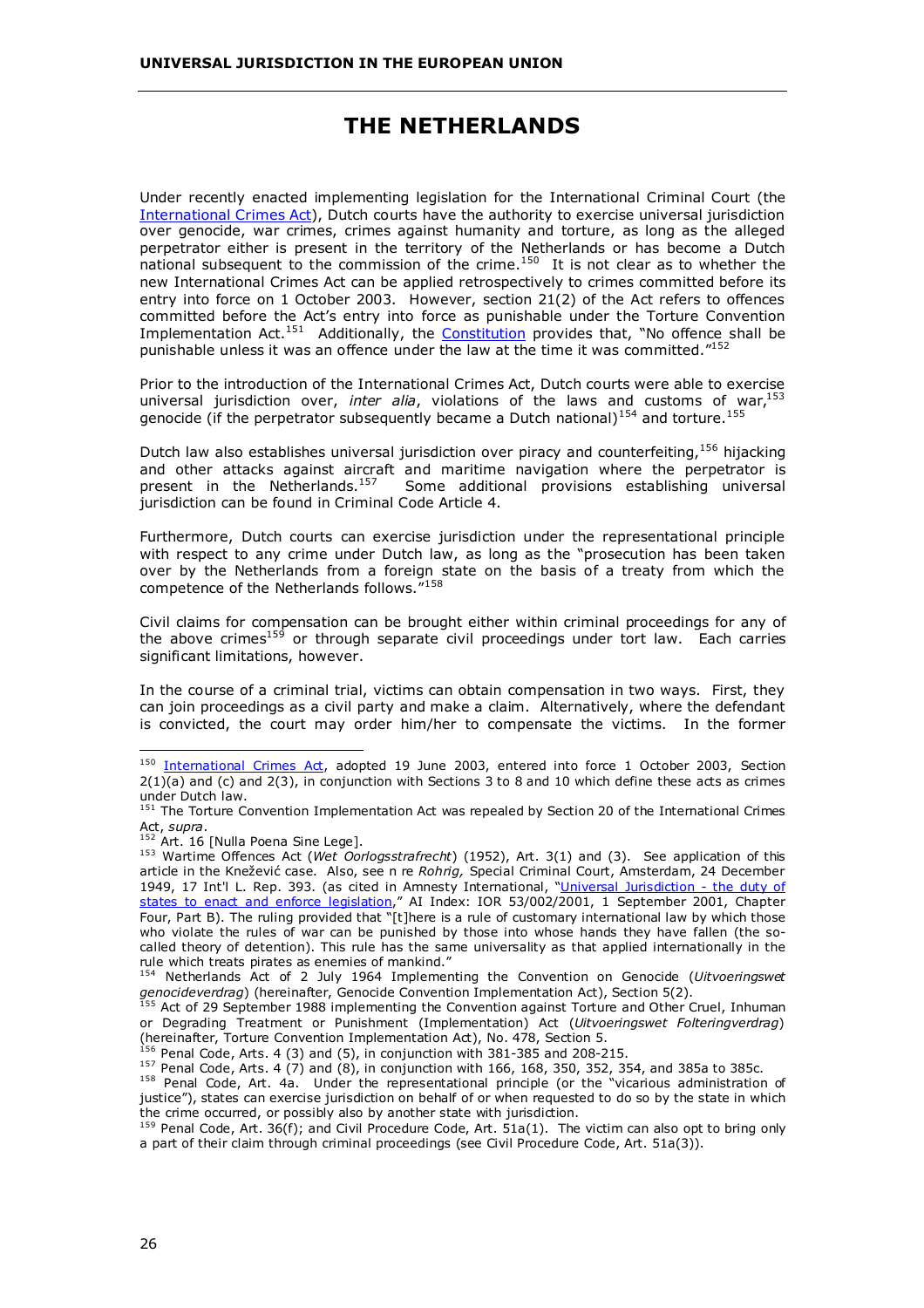

/

 $\operatorname{\mathsf{fid}}$ h

With respect to civil litigation, nexus requirements limit the circumstances in which proceedings can take place. In particular, they can be brought only where either: 1) the claimant resides in the Netherlands;<sup>161</sup> or 2) the claimant has requested the freezing or seizure of assets and the defendant has assets in the country.<sup>162</sup>

Victims who have managed to obtain compensation through these procedures or from an insurance company or elsewhere can apply to the Criminal Injuries Compensation Fund.<sup>163</sup>

#### **CASES**

Cases based on universal jurisdiction have been brought against, *inter alia*, former Surinamese military leader Desiré Delano Bouterse for torture and murder committed in Surinam; Darko Knežević for grave breaches and violations of Common Article 3 of the Geneva Conventions of 1949 committed in the former Yugoslavia; former Chilean President Augusto Pinochet for torture in Chile and former Argentine Minister of Agriculture Jorge Zorreguieta and other government ministers for torture and crimes against humanity. Dutch military courts were declared competent to try Darko Knežević. Additionally, in April 2002 the Dutch Ministry of Justice announced the creation of a task force mandated in part to investigate the potential involvement of asylum seekers in war crimes in their home countries. This may have led to the arrest and charging of a Congolese (Kinshasa) colonel in September 2003, reportedly for torture, and rape.<sup>164</sup>

### **ISSUES INVOLVED**

or not compensation is considered.

**PRESENCE REQUIREMENT**: The presence of the accused is a pre-condition for prosecution in most circumstances, although the stage of proceedings at which such presence is required is not entirely clear. As noted above, to prosecute someone under the new International Crimes Act for genocide, war crimes, crimes against humanity or torture committed outside Dutch territory, where neither the suspect nor the victims of the said crimes are Dutch nationals, the suspect must be present in the territory of the Netherlands. However, the relevant provision of this Act does not offer any clarity as to the stage at which this rule would apply<sup>165</sup> – at trial, at admissibility hearings, to open an investigation, or otherwise. The notes of the Ministry of Foreign Affairs on this provision may shed some light; they indicate that the provision concerns the trial and perhaps admissibility phases only: "The reasons for making this [presence requirement] were the difficulties associated with conducting a trial in *absentia* of an individual with no ties to the Netherlands, as well as the desire to limit jurisdictional conflicts."<sup>166</sup>

With respect to attacks against civil aviation and maritime navigation, prosecution is conditioned on the suspect's presence in Dutch territory.<sup>167</sup>

Regarding other crimes, while presence during trial is the norm in the Dutch legal system, trial in absentia is permitted in certain circumstances.<sup>168</sup>

<sup>160</sup> Civil Procedure Code, Art. 334(1), 361(3).

<sup>161</sup> Civil Procedure Code, Art. 126(3). In such circumstances, it may also be required that the defendant and claimant are of the same nationality.

<sup>&</sup>lt;sup>162</sup> Civil Procedure Code, Art. 767.<br><sup>163</sup> "Information Suplementary to the Second Dutch Report and a Review of the Report by the Committee against Torture."

<sup>&</sup>lt;sup>164</sup> Anthony Deutch, "Dutch Court Charges Congolese Colonel," *Associated Press*, 30 September 2003.<br>
<sup>165</sup> International Crimes Act, *supra*, Section 2(1).<br>
Ministry of Toreign Affairs website,

http://www.minbuza.nl/default.asp?CMS\_ITEM=MBZ459385

<sup>&</sup>lt;sup>167</sup> Penal Code, Arts. 4 (7) and (8), in conjunction with 166, 168, 350, 352, 354, and 385a to 385c. <sup>168</sup> Criminal Procedure Code (*Wetboek van Strafvordering*), Arts. 278 to 280.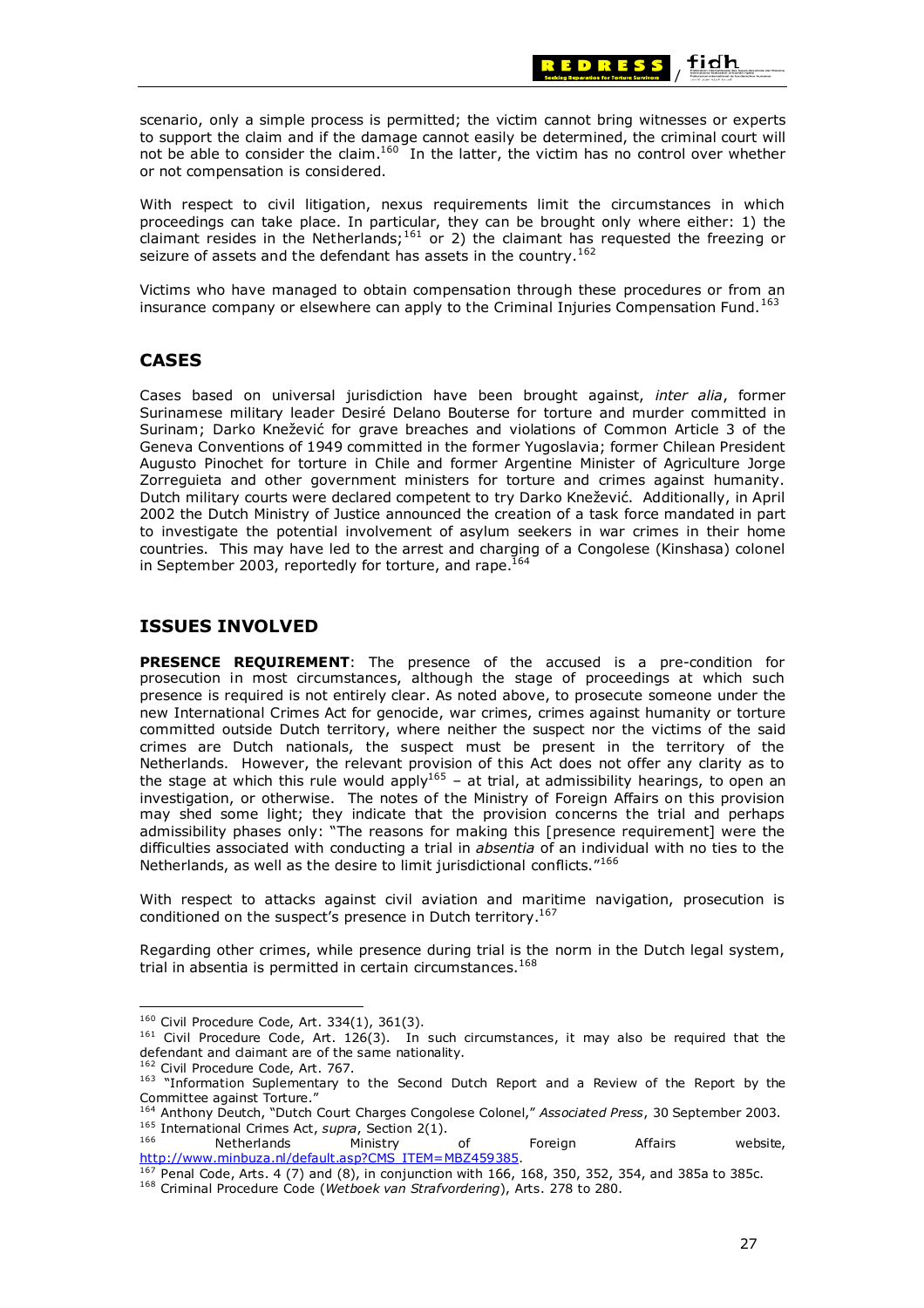**EXECUTIVE DISCRETION**: The Public Prosecutor, who has the sole authority to initiate criminal proceedings, is empowered with a significant degree of discretion. Under the expediency principle (*opportuniteitsbeginsel*), the Prosecutor can determine whether or not to bring a prosecution based on public interest. Criteria for this decision may include technical issues, such as sufficiency of evidence, or policy, concerning, for example, the severity of the alleged offence, the offender's personal circumstances or otherwise.<sup>169</sup> A decision of the Public Prosecutor not to institute proceedings can be challenged by an "interested party" in an appeals court.<sup>170</sup>

**IMMUNITY**: The Penal Code states that the jurisdiction provided therein shall be subject to limitations recognised by international law.<sup>171</sup> More specific rules have also emerged. In particular, sitting "foreign heads of state, heads of government and ministers of foreign affairs […], and other persons in so far as their immunity is recognised under customary international law" or under a Convention applicable in the Netherlands, are immune from prosecution for genocide, war crimes, crimes against humanity and torture as defined under the new ICC implementing legislation.<sup>172</sup>

**RELATIONSHIP WITH OTHER JURISDICTIONS:** The Netherlands recognises a hierarchy of jurisdictions in which the territorial jurisdiction has priority over the exercise of universal jurisdiction by Dutch courts.

**STATUTES OF LIMITATION**: Although Sections 70 to 76a of the Criminal Code establish statutes of limitation for crimes under Dutch law, they do not apply to genocide, torture, crimes against humanity and most war crimes committed under the enactment of the International Crimes Act.<sup>173</sup> The Netherlands has ratified the European Convention on the [Non-Applicability of Statutory Limitation to Crimes Against Humanity and War Crimes.](http://conventions.coe.int/Treaty/en/Treaties/Html/082.htm)

<sup>169</sup> Criminal Procedure Code, Arts. 67 and 242; and M.E.I.Brienen and E.H. Hoegen, *Victims of Crime in 22 European Criminal Justice Systems: The Implementation of Recommendation (85) 11 of the Council of Europe on the Position of the Victim in the Framework of Criminal Law and Procedure*, Dissertation, University of Tilburg (Nijmegen, The Netherlands, 2000: Wolf Legal Productions (WLP)), Chapter 17, Section 7.1.<br><sup>170</sup> Criminal Procedure Code, *supra*, Arts. 12 to 13a.

<sup>171</sup> Penal Code, Art. 8.<br>
<sup>172</sup> International Crimes Act, *supra*, Section 16.<br>
<sup>173</sup> The International Crimes Act, *supra*, Section 13 exempts these offences from the application of any statutes of limitation. Section 21(2) of the same Act extends the application of Section 13 to acts of torture punishable under the Torture Convention Implementation Act and specifies that it applies retrospectively.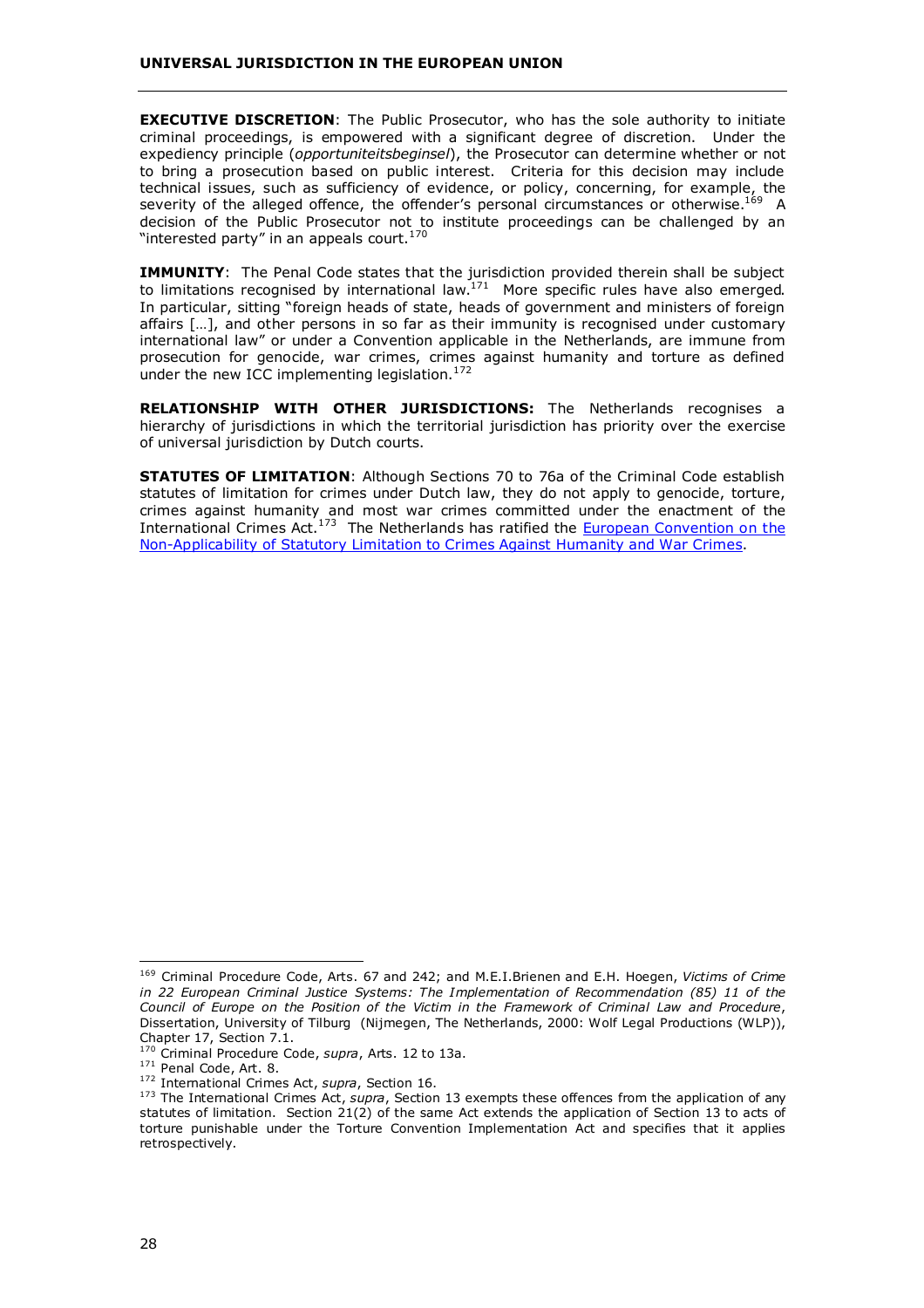

# **PORTUGAL**

<span id="page-34-0"></span>Portugese law expressly provides for universal jurisdiction over genocide, slavery, abduction, human trafficking, sexual abuse of children and certain types of war crimes, where the accused is "found" in Portugal and cannot be extradited.<sup>174</sup> A few of these crimes are classified in the [Penal Code](http://translate.google.com/translate?hl=en&sl=pt&u=http://www.cea.ucp.pt/lei/penal/penalind.htm&prev=/search?q=penal+code+of+p) under the heading "crimes against humanity," but this is not defined as a distinct offence.<sup>175</sup> Portugese law also provides for universal jurisdiction, regardless of the location of the alleged perpetrator, over terrorism, communication or information fraud, counterfeiting, certain premeditated acts (not concerning serious crimes against the person) and certain crimes against foreign States and international organisations.<sup>176</sup> Additionally, the Penal Code provides for jurisdiction over any act committed abroad: 1) which the state is obligated to prosecute under an international treaty, $177$  or 2) for which Portugal is generally able to extradite the perpetrator and the accused is in Portugal but his/her extradition cannot be granted.<sup>178</sup> The former may well obligate Portugal to try or extradite suspected torturers found in its territory, in accordance with the 1984 [Convention against Torture,](http://www.unhchr.ch/html/menu3/b/h_cat39.htm) which Portugal has ratified.179

Under Portugese law, victims have a right to compensation,<sup>180</sup> even in cases based on universal jurisdiction. Generally, compensation must be addressed in the context of criminal proceedings,<sup>181</sup> and victims need to take the initiative by filing civil claims for damages. In very limited circumstances, the criminal court has the authority to award compensation even if the victims have made no such claim, but only where they require special protection.<sup>182</sup> A conviction is not an absolute pre-condition to the awarding of compensation.<sup>183</sup>

Civil claims can also be brought before civil courts, but only in limited circumstances – in particular, when, for instance: 1) the victim was not informed of the opportunity to claim in a criminal court; 2) a prosecution has not taken place up to eight months after the reporting of the crimes; 3) a decision has been taken not to prosecute, to suspend prosecution, to stop proceedings before the sentence is enforced, or to bring the proceedings before a military court or in a summary form; among other criteria.<sup>184</sup>

## **ISSUES INVOLVED**

**PRESENCE REQUIREMENT:** Most provisions that allow for universal jurisdiction in Portugal require that the alleged perpetrator be present in Portugal in order for the courts to try a case. However, Article 5(1)(a) of the Penal Code does not contain this requirement, enabling the courts to hear cases concerning terrorism, crimes against foreign States and international organisations and other offences.*<sup>185</sup>* Additionally, under Article 5(2) of the Penal Code, Portugese courts may try crimes that Portugal is obligated to prosecute under conventional international law regardless of the location of the accused. This would arguably include grave breaches of the *[Geneva Conventions](http://www.icrc.org/ihl.nsf/WebCONVFULL?OpenView)*.

<sup>&</sup>lt;sup>174</sup> Portugese Penal Code (*Código Penal Português*), Art. 5(1)(b).<br><sup>175</sup> See Capítulo II -Dos crimes contra a humanidade of Título III – Dos crimes contra a paz e a humanidade of the Penal Code.<br><sup>176</sup> Penal Code, Art. 5(1)(a).

<sup>&</sup>lt;sup>177</sup> Penal Code, Art. 5(2).<br><sup>178</sup> Article 5(1)(e) Penal Code.<br><sup>179</sup> Torture is defined as a crime in Art. 243 and 244 of the Portugese Penal Code.<br><sup>179</sup> Torture is defined as a crime in Art. 243 and 244 of the Portugese claims in this chapter is from M.E.I. Brienen and E.H. Hoegen, *Victims of Crime in 22 European [Criminal Justice Systems: The Implementation of Recommendation \(85\) 11 of the Council of Europe](http://www.victimology.nl/onlpub/Brienenhoegen/BH.html#index)  [on the Position of the Victim in the Framework of Criminal Law and Procedure](http://www.victimology.nl/onlpub/Brienenhoegen/BH.html#index)*, Dissertation, University

of Tilburg (Nijmegen, The Netherlands, 2000: Wolf Legal Productions (WLP)).<br><sup>181</sup> Criminal Procedure Code, Section 71. Section 72 provides for certain exceptions.

<sup>&</sup>lt;sup>182</sup> Criminal Procedure Code, Section 82A.<br><sup>183</sup> Criminal Procedure Code, Section 377.<br><sup>184</sup> Criminal Procedure Code, Section 72-1, as explained in Brienen and Hoegen, *Victims of Crime in 22 European Criminal Justice Systems, supra, footnote 136.* 185.<br><sup>185</sup> See first paragraph of this chapter for a more comprehensive list of offences.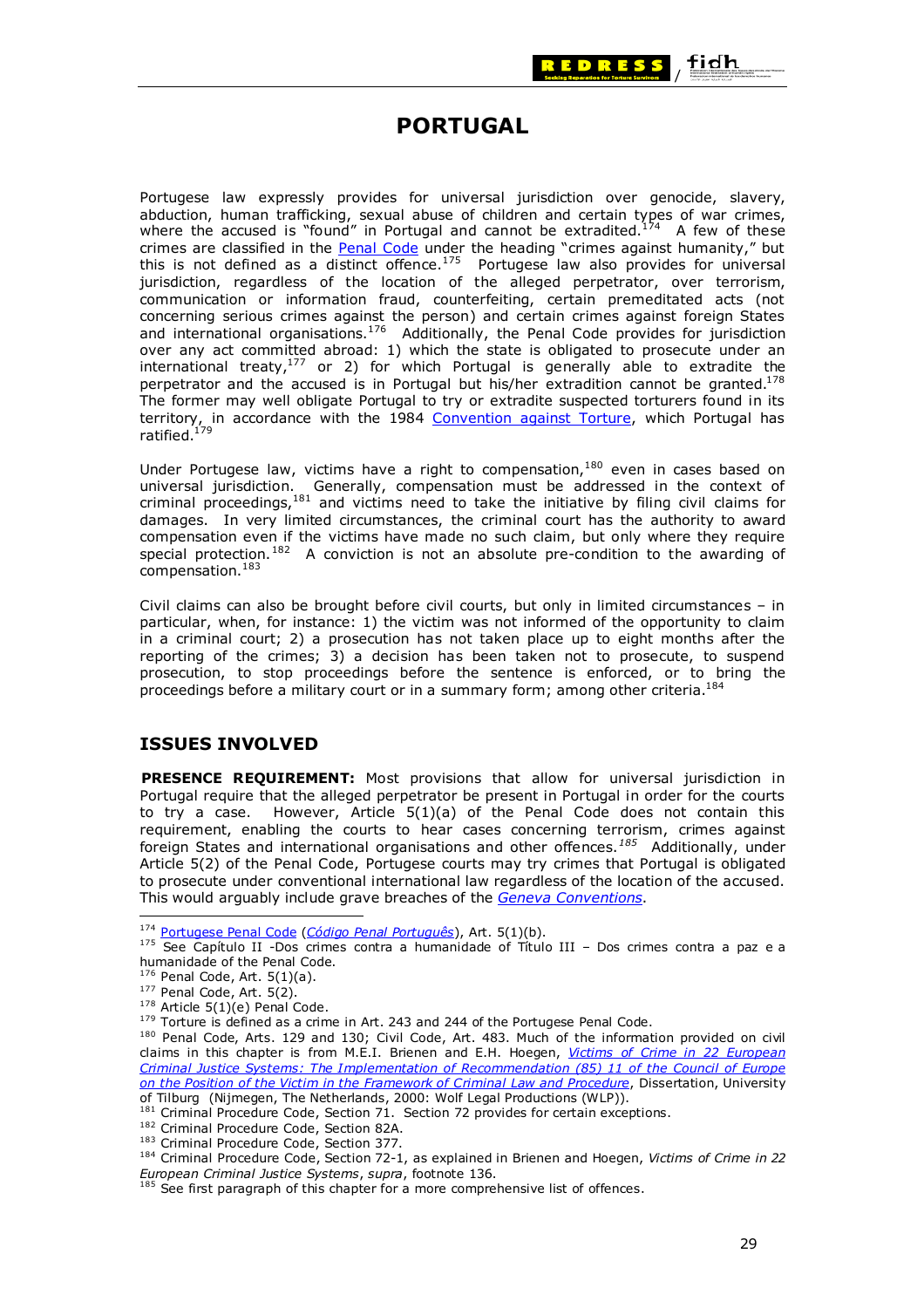**EXECUTIVE DISCRETION:**<sup>186</sup> Portugal does not appear to have made executive discretion part of the judicial process. The public prosecutor is legally obligated to investigate all crimes brought to his/her attention,  $187$  and, generally, to prosecute when there is sufficient evidence, the perpetrator can be identified and charged and public action is permitted.<sup>188</sup> The public prosecutor could, however, suspend proceedings conditionally for offences that are subject to less than five years of imprisonment, as long as s/he has the consent of the examining magistrate, the auxiliary prosecutor and the accused.<sup>189</sup> The victim has the right to challenge decisions not to prosecute,<sup>190</sup> but not decisions to suspend proceedings.<sup>191</sup>

**STATUTES OF LIMITATION:** Persons who wish to claim compensation through criminal proceedings must file a claim within twenty days of being notified that the case will be prosecuted or an indictment issued.<sup>192</sup> Additional rules on prescription periods can be found in Articles 118 to 122 of the Penal Code.

<sup>186</sup> The information on executive discretion in this chapter was found in Brienen and Hoegen, *Victims of Crime in 22 European Criminal Justice Systems*, *supra*.

<sup>&</sup>lt;sup>188</sup> Criminal Procedure Code, Section 277 and 283.<br><sup>189</sup> Criminal Procedure Code, Section 281.<br><sup>190</sup> Criminal Procedure Code, Sections 277, 278 and 287-2b.<br><sup>191</sup> Criminal Procedure Code, Section 281-5.<br><sup>192</sup> Criminal Proc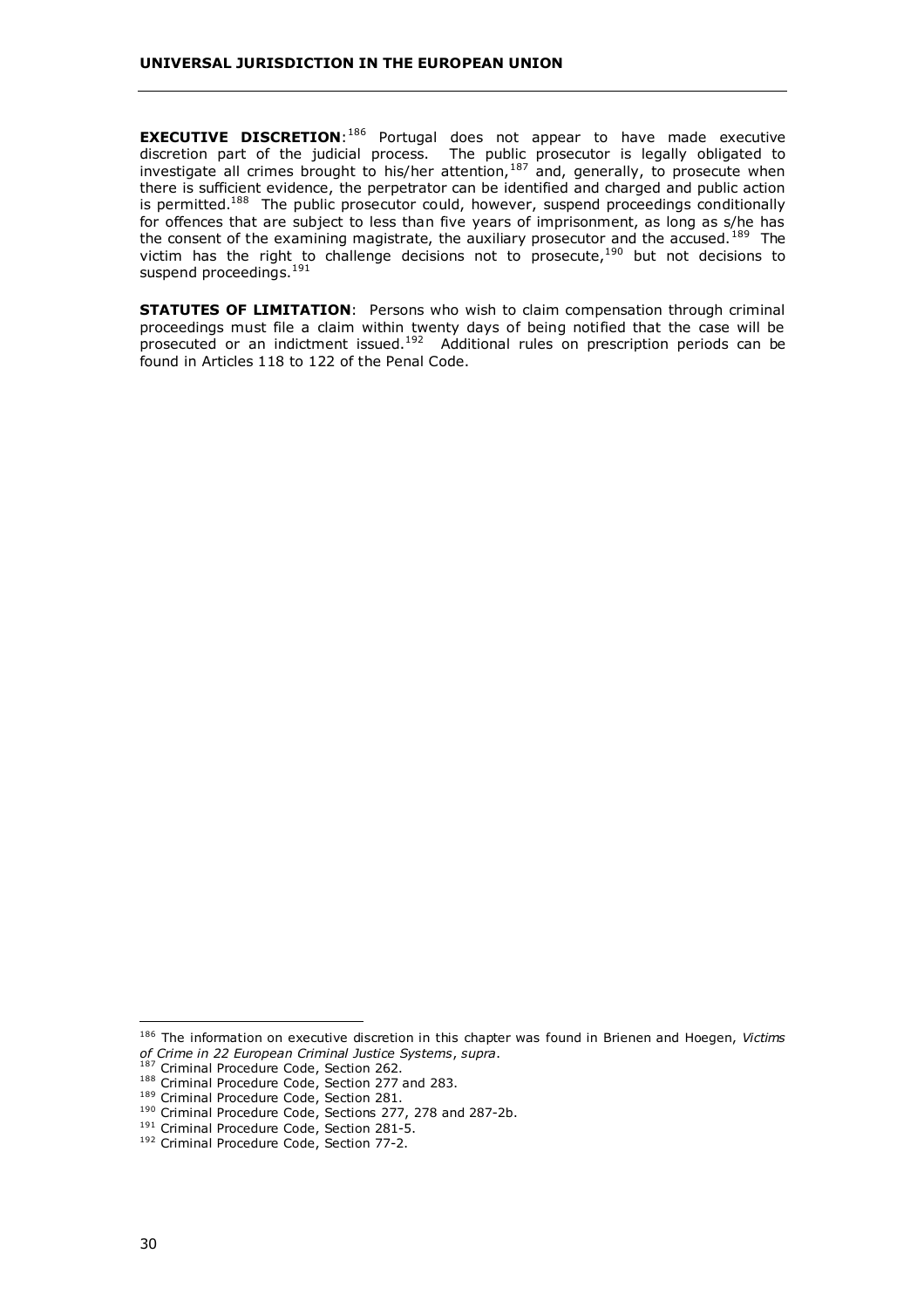

# **SPAIN**

<span id="page-36-0"></span>A single article of Spanish law provides for universal jurisdiction over the crimes of genocide, terrorism, piracy, hijacking, counterfeiting of foreign currency, offences related to prostitution and corruption of minors and handicapped, drug trafficking and any other crime that Spain has a duty to prosecute under international treaties, $193$  which includes torture and certain violations of international humanitarian law, among others. (For crimes against humanity that do not constitute genocide or torture, the ability of the article to provide a basis for universal jurisdiction remains questionable and has yet to be determined by Spanish courts.) Furthermore, Spanish law provides that any criminal complaint filed by a victim is also a civil claim except if the claimant expressly renounces it. $194$ 

Despite the existence of legislation establishing and supporting the competence of Spanish courts to try cases that have no direct link to Spain, the most recent jurisprudence in 2003 has raised doubt about the ability to exercise universal jurisdiction when there is no such direct connection. In its decision in the [Rios Montt \(Guatemala\) case,](http://www.universaljurisdiction.info/index/Cases/Cases/Spain_-_Rios_Montt_(Guatemala)_case_/Case_Doc_Summaries/117135,0) <sup>195</sup> the Supreme Court (*Tribunal Supremo*), Spain's highest court, determined – by eight votes to seven – that the aforementioned article is too general to "allow criminal proceedings to be instituted"196 on the basis of universal jurisdiction, and that, due to limitations imposed by the principles of state sovereignty and non-intervention, Spanish courts can only exercise jurisdiction over genocide where there exists a "point of connection"<sup>197</sup> with Spain.

The impact that this decision will have on other cases before Spanish courts is not yet clear. Future rulings are likely to clarify whether the effect of the Rios Montt decision on other cases is to limit jurisdiction over crimes other than genocide. There has been only one subsequent judgment – that of the Supreme Court in the [Fujimori case](http://www.universaljurisdiction.info/index/Cases/Cases/Spain_-_Fujimori_case/Case_Doc_Summaries/128118,0) – where the Court had the opportunity to do so. Here, the Court did not mention any pre-requisite of a link with Spain. Instead, it determined that Spain would have jurisdiction, but ruled not to admit the criminal complaint "for the moment" since the crimes allegedly committed by former President Fujimori are under judicial investigation in Peru and several persons linked to him are in jail there or are fugitives.

## **CASES**

Several complaints have already been filed on the basis of universal jurisdiction, including the cases against former Chilean president Augusto Pinochet, former Chilean general Herman Brady, former Argentinean military official Ricardo Miguel Cavallo, former Guatemalan head of state Efraín Ríos Montt, and several other officials, among others. Argentinean navy officers are currently in Spanish jails awaiting trial for crimes of genocide, terrorism and torture; the trial is expected to take place during 2004. All these criminal proceedings have included civil actions.

## **ISSUES INVOLVED**

**STATE SOVEREIGNTY**: Until the Supreme Court's Rios Montt ruling in February 2003, Spanish courts had held that the exercise universal jurisdiction by Spain was not contrary to the principle of sovereign equality embodied in Article 2 of the [United Nations](http://www.un.org/aboutun/charter/) 

<sup>193</sup> [Organic Law 6/1985, of 1 July, of the Judicial Power](http://www.universaljurisdiction.info/index/Laws/Law_summaries/80392,0) (*Ley Organica 6/1985, de 1 de julio, del Poder Judicial*) , Art. 23.4. Additionally, the "Purpose of the Act" of [Organic Law 6/2000 of 4 October](http://www.universaljurisdiction.info/index/Laws/Law_summaries/80286,0)  [Authorising Ratification by Spain of the Statute of the International Criminal Court](http://www.universaljurisdiction.info/index/Laws/Law_summaries/80286,0) does not expressly enable the exercise of universal jurisdiction yet does lend further support to Spain's right to apply the universality principle to genocide and recognises the possibility, if not a duty, to exercise universal jurisdiction for crimes against humanity.<br><sup>194</sup> Spanish Criminal Proceedings Law, Art. 112.

<sup>195</sup> Judgment, [Rios Montt case](http://www.derechos.org/nizkor/guatemala/doc/gtmsent.html), *Tribunal Supremo*, 25 February 2003.<br><sup>196</sup> Unofficial translation provided by Amnesty International, on file with the authors.<br><sup>197</sup> Ibid.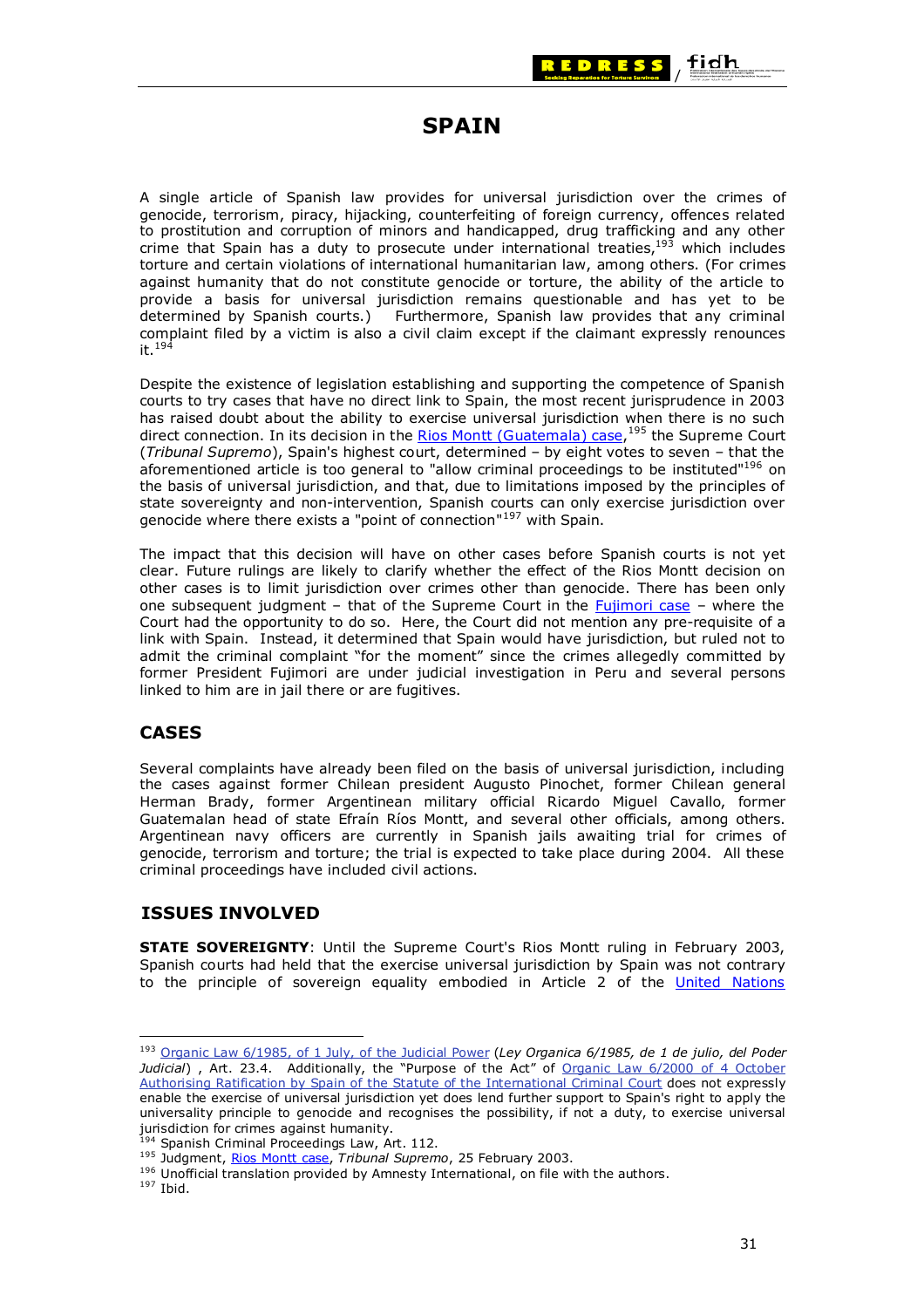#### [Charter.](http://www.un.org/aboutun/charter/)<sup>198</sup>

In the Rios Montt decision, however, the Supreme Court took the view that the principles of state sovereignty and non-intervention can in fact restrict jurisdiction. As such, the Court reasoned that the exercise of extraterritorial jurisdiction by Spanish courts can only be justified where either: a) there exists a direct connection with Spanish national interests, or b) such jurisdiction is "accepted"199 by agreements between States or by a decision of the United Nations. The Court's examples of national interests that could trigger Spanish competence over a case included the nationality of the alleged perpetrator or the victim (i.e. the active and passive personality principles) or anything that would be covered by the "protection of interests" (or protective) principle. The Court's examples of instances in which jurisdiction would be accepted by agreements between States included ones in which the State is under an international treaty obligation to either extradite or prosecute perpetrators of the crime who are present in its territory. This controversial decision was taken by a slim majority (eight to seven).

In the subsequent Fujimori decision, the Supreme Court did not address the direct connection requirement but did assume that there was a limit to the exercise of jurisdiction: where the territorial state is prosecuting a case in an effective manner, there is no need for a State with universal jurisdiction to intervene. It further explained that a determination that there has been no effective prosecution in the territorial state does not imply any pejorative judgment of that State.

**PRESENCE REQUIREMENT**: As noted above, the Supreme Court's Rios Montt ruling appears to have introduced a presence requirement with respect to the exercise of universal jurisdiction over certain crimes. The Court does not specify at what stage of a case the perpetrator would need to be present in Spanish territory, but it implies that this would be a precursor to any establishment of competence by a Spanish court. The launch of investigations may still be possible even in the absence of the accused.

Prior to the Rios Montt ruling, it had been possible not only to investigate criminal conduct but also to declare judicial competence regardless of the location of the accused. This was evident in the Pinochet case in which the *Audiencia Nacional* declared Spanish courts competent, even though Pinochet was in the United Kingdom at the time. The ruling of the Supreme Court in the Fujimori case seems to follow the pre-Rios Montt line of reasoning.

However, presence during the merits phase of a trial has always been obligatory however.<sup>200</sup>

**EXECUTIVE DISCRETION**: Executive discretion does not exist in Spanish criminal procedure.

**IMMUNITY**: Spanish law recognises immunities that exist in public international law.<sup>201</sup> In practice, it appears that Spain does not recognise immunity for former heads of state or "senators for life" in criminal proceedings, including where civil claims are attached. In addition, sovereign immunity might not be applicable when the crime alleged is the crime of genocide. According to the Central Magistrate's Court Number Five, in a decision concerning the request for extradition of Pinochet from the United Kingdom, "sovereign

<sup>198</sup> See, for example, [Judgment, Pinochet case](http://www.universaljurisdiction.info/index/Cases/Cases/Spain_-_Pinochet_case/Case_Doc_Summaries/95172,0), *Audiencia Nacional*, 5 November 1998. The Court stated that, "Article 2(1) of the Charter of the United Nations ("The Organisation is based on the principle of the sovereign equality of all its Members") is not a legal provision which invalidates the proclamation of jurisdiction made in article 23(4) […]. When the Spanish courts apply the said legal provision, they are not interfering in the sovereignty of the State where the crime was committed, but rather they are exercising Spanish sovereignty with regard to international crimes. Spain has jurisdiction to judge the events by virtue of the principle of universal prosecution for certain crimes - a category of international law - recognized by our internal legislation." (Unofficial translation by Micah Myers, as indicated by Juan Garcés.)<br><sup>199</sup> Unofficial translation provided by Amnesty International, on file with the authors.

<sup>200</sup> Articles 789(4), 791(4), 793, 834, 835 and 836, [Criminal Procedure Code](http://www.universaljurisdiction.info/index/Laws/Law_summaries/80445,0).

<sup>201</sup> Article 21(2), Organic Law 6/1985, of 1 July, of the Judicial Power, *supra*.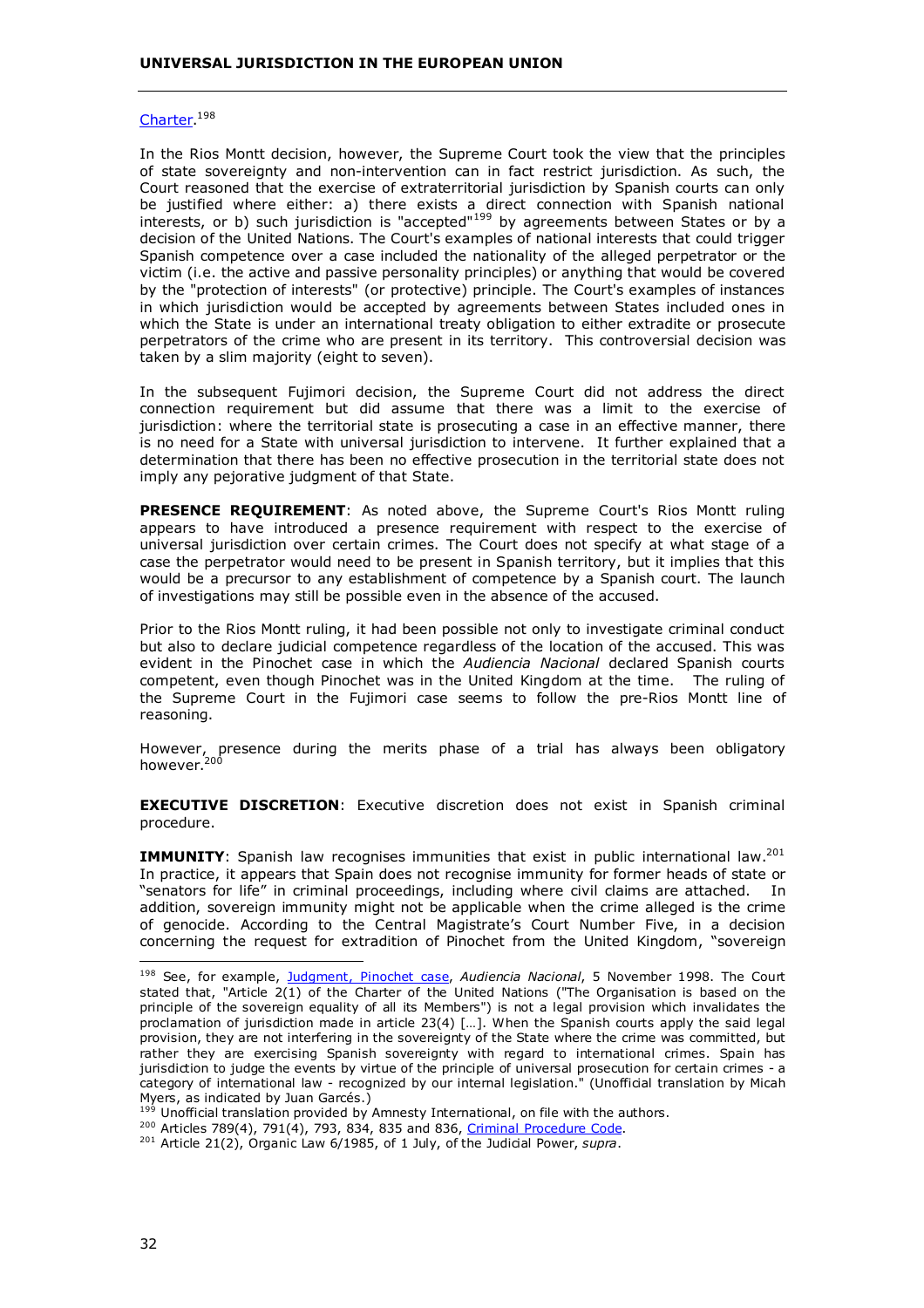

immunity cannot protect someone who has been charged with the crime of genocide, because this would contradict the Genocide Convention of 1948, which is binding on the United Kingdom."202 The Genocide Convention is also binding on Spain.

**RELATIONSHIP WITH OTHER JURISDICTIONS**: Spanish jurisprudence recognizes a hierarchy of jurisdictions in the context of the crime of genocide, if not other crimes as well. The Supreme Court, in both the Rios Montt and Fujimori rulings, determined that territorial jurisdiction has priority over all other forms of jurisdiction "where there is a real and effective concurrence of active jurisdictions".<sup>203</sup> In the Fujimori decision, the Supreme Court clarified that to commence proceedings based on universal jurisdiction in Spain, "serious and reasonable proof" that the offences "have not been prosecuted effectively to date by the territorial jurisdiction"<sup>204</sup> must be provided. The Court explained that there exists a "principle of necessity of jurisdictional intervention",<sup>205</sup> derived from the nature and purpose of universal jurisdiction. This establishes the priority of the territorial jurisdiction over a State exercising universal jurisdiction.

There is a significant difference between the two judgments. In the Rios Montt decision, the Court's ruling of inadmissibility was of a permanent character. In the Fujimori ruling, the Court determined that "for the moment"206 there is no need for Spanish courts to exercise jurisdiction. Perhaps this difference can be attributed to the fact that the Fujimori decision did not address a nexus requirement, as had the Rios Montt decision.

**STATUTES OF LIMITATION**: Limitation periods exist for most crimes, though the crime of genocide is exempt.<sup>207</sup>

<sup>&</sup>lt;sup>202</sup> Unofficial translation by the Universal Jurisdiction Information Network (UJ Info).<br><sup>203</sup> Decision of the Supreme Court in the Rios Montt case. (Unofficial translation provided by Amnesty International, on file with the authors.)

<sup>&</sup>lt;sup>204</sup> Unofficial translation by Amnesty International.<br><sup>205</sup> Unofficial translation by UJ Info.<br><sup>206</sup> "[E]n el momento actual". (Unofficial translation by UJ Info.) <sup>207</sup> [Penal Code](http://www.igsap.map.es/cia/dispo/7734.htm), Art. 131.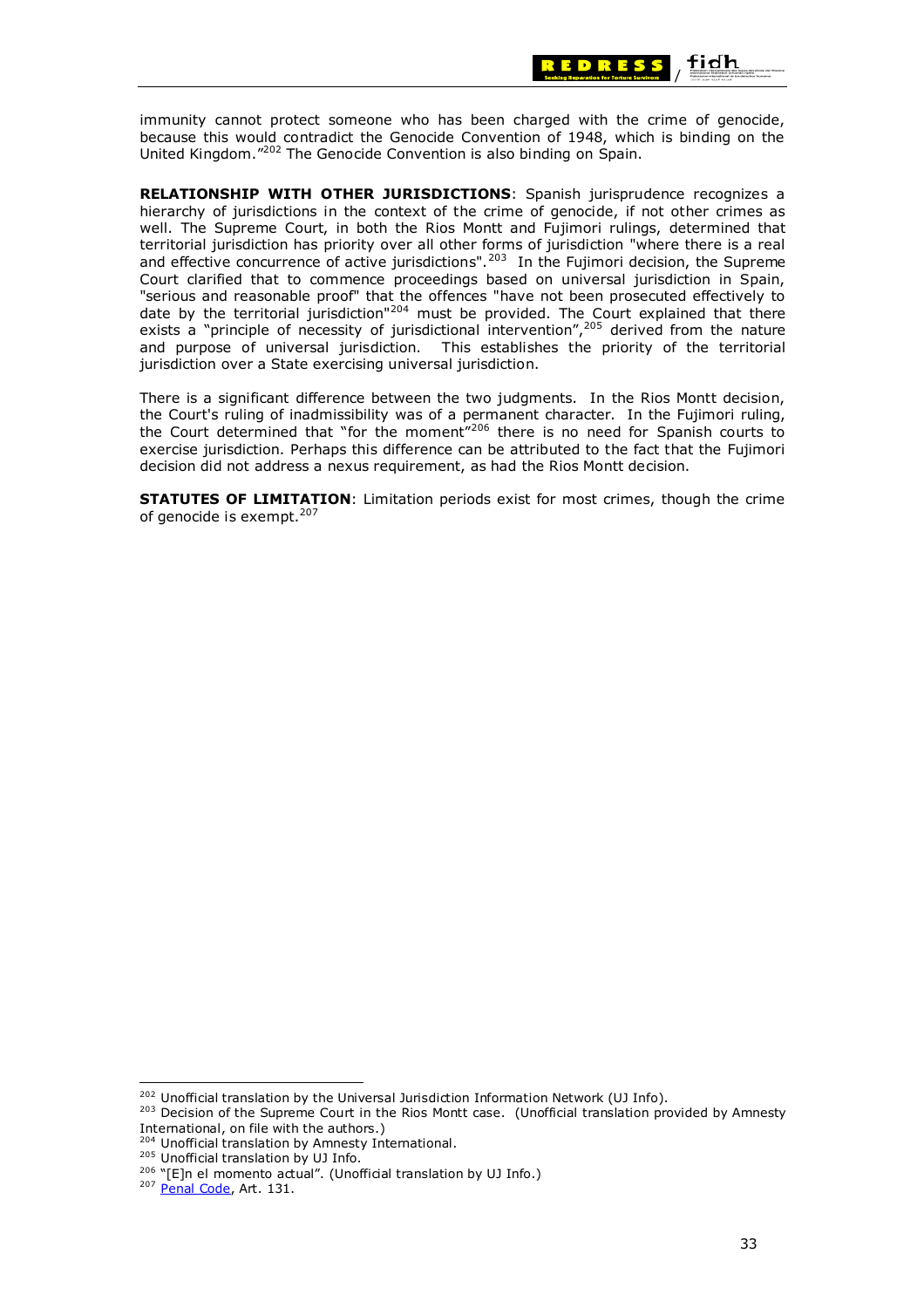# **SWEDEN**

<span id="page-39-0"></span>Swedish courts can exercise universal jurisdiction over "crime[s] against international law", hijacking and sabotaging aircraft/airports, piracy, unlawful involvement in chemical weapons and mines, false or careless statements before international courts, <sup>208</sup> and any crime that would result in a prison sentence of a minimum four years.<sup>209</sup> In addition, any crime under Swedish law that carries a prison sentence of at least six months can also trigger universal jurisdiction, as long as the accused is present in Sweden.<sup>210</sup> Furthermore, such jurisdiction can be exercised over all crimes under Swedish law where the alleged perpetrator: 1) was resident in Sweden at the time of the offence or subsequently became resident, 2) became a Swedish citizen subsequent to the commission of the crime, 3) is a citizen of a Nordic country and present in Sweden,  $2^{11}$  or 4) was employed in a foreign contingent of the Swedish military and committed the crime in the course of duty.<sup>2</sup> Swedish courts can also exercise jurisdiction over crimes under Swedish law committed: 1) by anyone in an area where a detachment of the Swedish military is present for a purpose other than an exercise, $2^{13}$  or 2) against a Swedish resident. $2^{14}$  Sweden has criminalized war crimes,<sup>215</sup> among other offences. Crimes against humanity is not defined as such, though certain conduct amounting to crimes against humanity can be prosecuted before Swedish courts.

Civil claims for compensation can be brought either within criminal proceedings or in separate civil litigation. In criminal proceedings, the prosecutor is obligated to pursue any civil claims requested by the victim, if this can be done without considerable inconvenience and if the claim is not manifestly unfounded. However, where this is not possible, the Court can order that the claim be brought instead through civil action. An award for damages in criminal proceedings is not conditioned on the defendant being convicted.<sup>216</sup>

### **CASES**

One criminal investigation is reported to have been initiated by a Public Prosecutor against Sinisa Jazic, suspected of having murdered Bosnian Muslims. However, the Public Prosecutor decided not to prosecute due to insufficient evidence. $^{217}$ 

In October 2002, Swedish prosecutors refused to pursue a case against Israeli Prime Minister Ariel Sharon for war crimes committed by the Israeli army in the occupied Palestinian territories since September 2000. According to the prosecutor, it was impossible in practice to conduct a preliminary inquiry into the allegations.

# **ISSUES INVOLVED**

**PRESENCE REQUIREMENT**: To exercise jurisdiction over a crime committed abroad where there is no connection between Sweden and the accused, such as citizenship or residence, the accused must be present in Sweden.<sup>218</sup>

<sup>&</sup>lt;sup>208</sup> Swedish Penal Code, Chapter 2, Section 3(6).<br>
<sup>209</sup> Penal Code, Chapter 2, Section 3(7).<br>
<sup>210</sup> Penal Code, Chapter 2, Section 2(3).<br>
<sup>211</sup> Penal Code, Chapter 2, Section 2(1) and (2).<br>
<sup>212</sup> Penal Code, Chapter 2,

AI Index: IOR 53/002/2001, 1 September 2001, Chapter Six.

 $218$  Penal Code, Chapter 2, Section 2(2) and (3).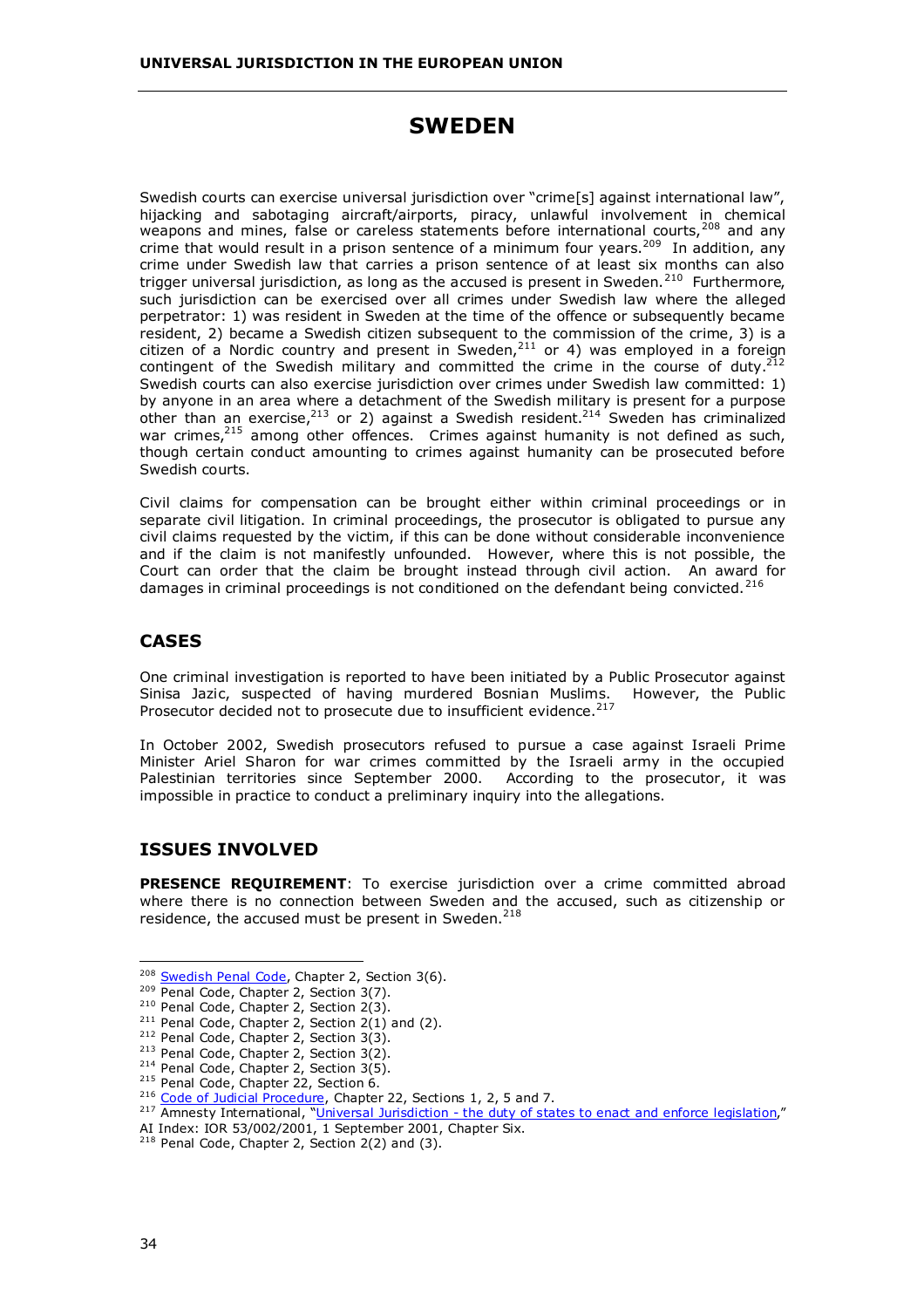

**IMMUNITY:** Foreign officials and representatives of international organisations cannot be prosecuted in Sweden except by Government order.<sup>219</sup> As the [Penal Code](http://justitie.regeringen.se/propositionermm/ds/pdf/Penalcode.pdf) states that limitations resulting from generally recognised fundamental principles of public international law or international agreements binding on Sweden can restrict the application of Swedish law, it appears that immunities would apply insofar as they are recognised by international law.<sup>220</sup> Certain specified persons are also entitled to immunity from civil claims that are brought within criminal proceedings.  $221$ 

**EXECUTIVE DISCRETION**: Swedish law does not provide for any executive discretion with respect to the exercise of universal jurisdiction. The initiation of a prosecution is obligatory as long as "there are reasonable grounds to believe that an offence has been committed."222

**STATUTES OF LIMITATION**: All crimes under Swedish law are subject to statutes of limitation, depending on length of prison sentence that they carry.<sup>223</sup>

<sup>&</sup>lt;sup>219</sup> Penal Code, Chapter 2, Section 7a.<br><sup>220</sup> Penal Code, Chapter 2, Section 7.<br><sup>221</sup> Code of Judicial Procedure, Chapter 20, Sections 10.<br><sup>222</sup> See initial report of Sweden to the Committee against Torture (CAT/C/5/Add.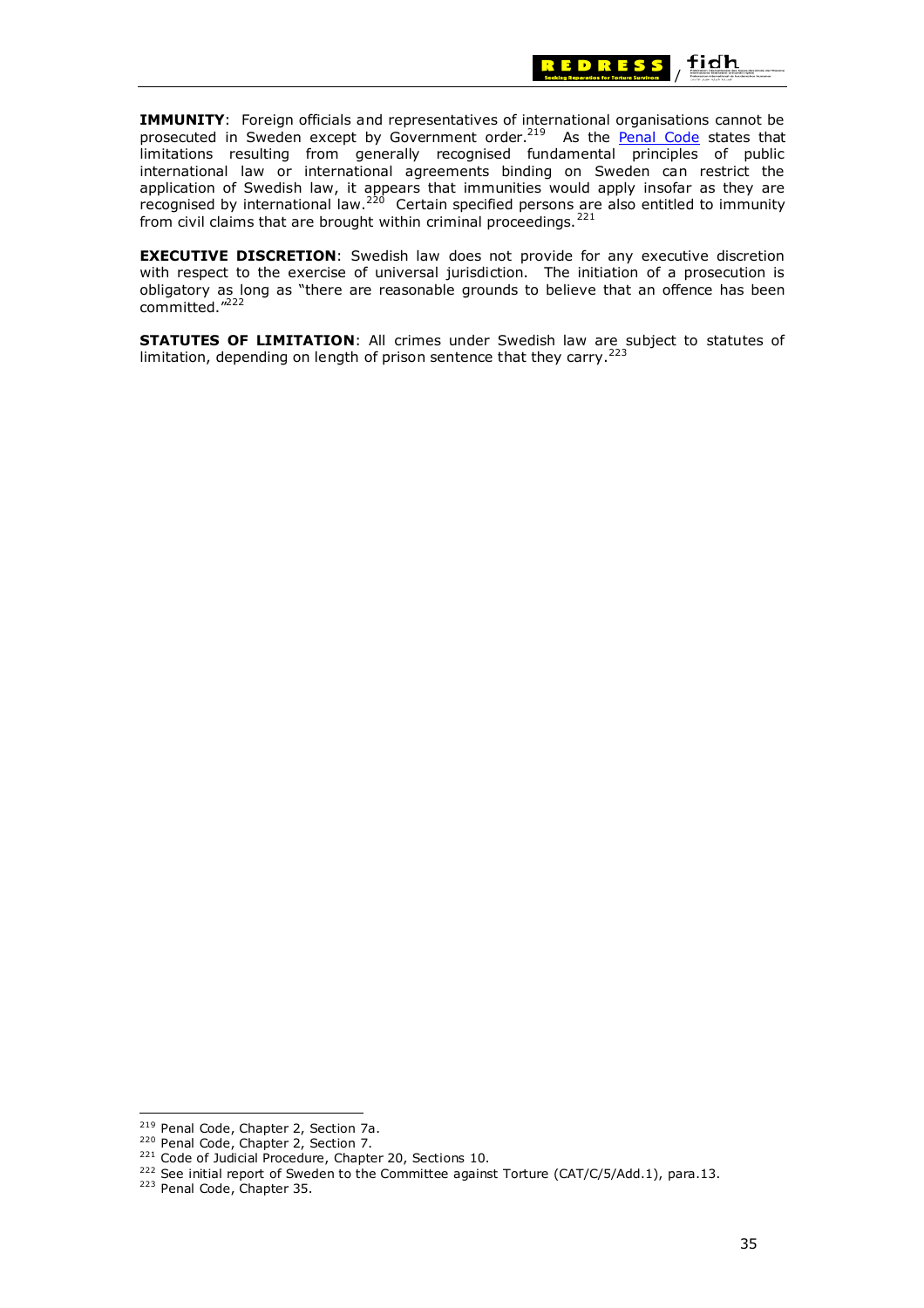# <span id="page-41-0"></span>**UNITED KINGDOM OF GREAT BRITAIN AND NORTHERN IRELAND**

United Kingdom law explicitly provides for universal jurisdiction over the crimes of torture,<sup>224</sup> hostage taking,<sup>225</sup> participating in the slave trade,<sup>226</sup> offences against United Nations personnel,<sup>227</sup> piracy<sup>228</sup> and certain war crimes, including grave breaches of the 1949 Geneva Conventions and its first additional Protocol.<sup>229</sup> It also provides for a more limited form of extraterritorial jurisdiction over three of the crimes under the statute of the International Criminal Court – war crimes, crimes against humanity and genocide. To exercise universal jurisdiction over these crimes, they must have been committed by a United Kingdom resident at the time of either the commission of the act or the institution of proceedings<sup>230</sup> or, in England and Wales only, a person subject to United Kingdom service jurisdiction.<sup>231</sup> Likewise, the UK [War Crimes Act 1991](http://www.hmso.gov.uk/acts/acts1991/Ukpga_19910013_en_1.htm#end) provides for only limited extraterritorial jurisdiction over certain crimes committed during the Second World War.<sup>2</sup>

Compensation can be sought for the loss or damage suffered by the victim for these crimes through civil proceedings. There is no requirement under English law for a person launching a claim for a civil wrong committed abroad to be resident in the UK or to be a British national. However, in claims where the injury occurred outside the UK, the claimant has to overcome a number of procedural hurdles that may be raised by the defendant such as *forum non conveniens* (see below).

Alternatively, a victim may be awarded compensation for personal injury, loss or damage in a criminal prosecution if the defendant is found quilty.<sup>233</sup> Courts are required to consider whether the offender should be ordered to pay compensation in every case where the offence has resulted in personal injury, loss or damage.

## **CASES**

In addition to the well-known hearings concerning the extradition of former Chilean President Augusto Pinochet to Spain, cases have been brought in England and Wales against, *inter alia*, Mr. Zardad Sarwar, a mujahadeen military commander in Afghanistan accused of torture. Sarwar was charged by the London Bow Street Magistrate Court on 18 July 2003 with crimes of torture under Section 134 of the [Criminal Justice Act 1988](http://www.hmso.gov.uk/acts/acts1988/Ukpga_19880033_en_1.htm) and hostage-taking under the 1982 Taking of Hostages Act. During the last couple of years,

<sup>&</sup>lt;sup>224</sup> Criminal Justice Act 1988, Section 134(1).<br><sup>225</sup> Taking of Hostages Act 1982, Section 1.<br><sup>226</sup> An Act for consolidating with Amendments the Acts for carrying into effect Treaties for the more [effectual Suppression of the Slave Trade, and for other purposes connected with the Slave Trade](http://home.planet.nl/~pbdavis/Legis_19.htm) (Slave Trade Act, 1873), Section 26, as amended by the **Statute Law (Repeals) Act 1998**. Exercise of universal jurisdiction is conditioned on the presence of the alleged perpetrator within the jurisdiction.<br><sup>227</sup> United Nations Personnel Act 1997, Sections 1,2, 3 and 5(3).

 $\frac{228}{R}$  V. Keyn (1876) 2 Ex D 63, 2 bilc 701, CCR; R v. Anderson (1868). See also Halsbury's Laws of England.

 $229$  [Geneva Conventions Act 1957](http://www.icrc.org/ihl-nat.nsf/e6ea7abc74de3fe041256486004ad09d/8a4aaee5c2dc9f88c1256b6d00303244?OpenDocument), Section 1(1); and the [Geneva Conventions \(Amendment\) Act 1995,](http://www.hmso.gov.uk/acts/acts1995/Ukpga_19950027_en_1.htm#end) Section 1.

<sup>&</sup>lt;sup>230</sup> However, in the latter circumstances, the act would need to have constituted an offence in the particular part of the United Kingdom that is exercising jurisdiction. International Criminal Court Act [2001,](http://www.hmso.gov.uk/acts/acts2001/20010017.htm) Section 68; [International Criminal Court \(Scotland\) Act 2001,](http://www.scotlandlegislation.hmso.gov.uk/legislation/scotland/acts2001/20010013.htm) Section 6.<br><sup>231</sup> International Criminal Court Act 2001, Sections 51, 52, 58 and 59; International Criminal Court

<sup>(</sup>Scotland) Act 2001, Sections 1 and 2.

[War Crimes Act 1991,](http://www.hmso.gov.uk/acts/acts1991/Ukpga_19910013_en_1.htm#end) Section 1 - with respect to war crimes committed in Germany or Germanoccupied territory between 1939 and 1945. Jurisdiction under the Act is limited to offences of homicide constituting a violation of the laws and customs of war, committed by a person who is now a British citizen or resident in the United Kingdom, or who had such status on or after 8 March 1990.

<sup>&</sup>lt;sup>233</sup> Section 35, Powers of the Criminal Courts Act 1973.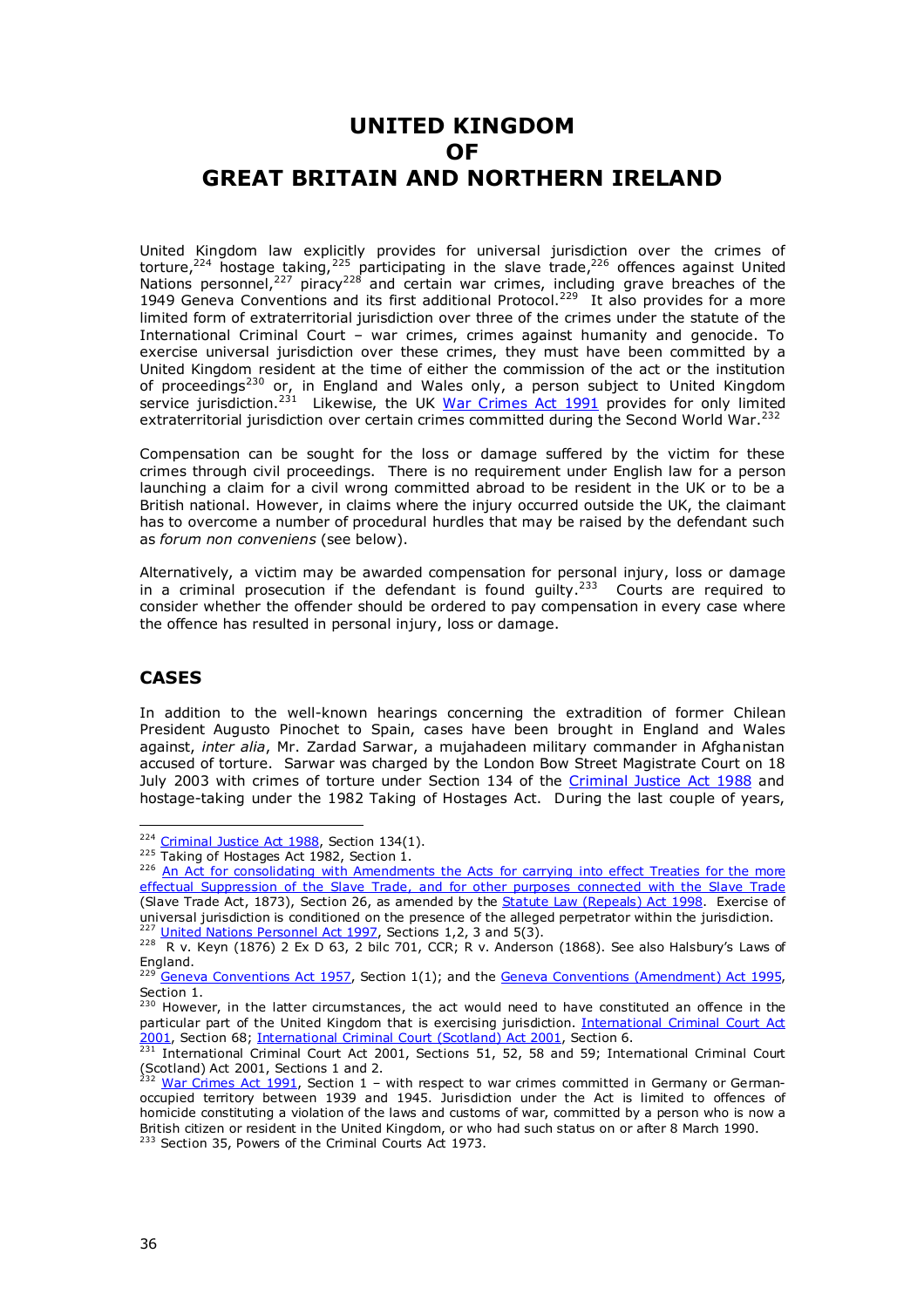

various attempts have been made to arrest individuals accused of these crimes. The first was an attempt to have an arrest warrant issued for former U.S. Secretary of State Henry Kissinger for war crimes in Southeast Asia. In 2003, an application was filed for an arrest warrant for Mr. Narendra Modi, the current Chief Minister of State of Gujarat, India, while he was visiting the United Kingdom on personal business. The application, filed on behalf of three victims, accused Modi of responsibility for acts of torture under section 134 of the Criminal Justice Act 1988.

Mohammed Ahmed Mahgoub Ahmed Al Feel, a Sudanese doctor working as a general practitioner in Dundee, Scotland, was charged with torture under Section 134 of the Criminal Justice Act in September 1997. In May 1999, the charges were dropped, apparently for lack of evidence. Additionally, it has been reported that Antoine Gecas, a Lithuanian living in Edinburgh, has been accused of responsibility for the deaths of some 32,000 people during the Second World War, but the authorities have never charged him. $234$ 

There have been a few civil cases brought before the United Kingdom courts, including, for example, the Al-Adsani case in which the claimant brought an action for damages against the State of Kuwait and a named perpetrator as a result of torture he suffered in Kuwait and threats he claimed to have received in the United Kingdom following his revelations about the torture. The case against the Kuwaiti State was dismissed by UK courts on the grounds of state immunity. The European Court of Human Rights found that this dismissal did not breach the claimant's Article 6 rights, despite the Court's clear finding that torture was a peremptory norm with *jus cogens* status under international law. At present, the case brought by Ron Jones against the Interior Ministry of Saudi Arabia and a named individual for torture allegedly committed by Saudi authorities will come before the Court of Appeal in May 2004. This follows Saudi Arabia's successful application before a Master to claim immunity under the State Immunity Act 1978.

# **ISSUES INVOLVED**

**PRESENCE REQUIREMENT:** In a universal jurisdiction case, the police are able to carry out an investigation regardless of the location of the accused. However, the case can only proceed to trial if the accused is present in the United Kingdom.

**EXECUTIVE DISCRETION:** Numerous laws containing universal jurisdiction provisions require the consent of an appointee of the executive branch of government, usually the Attorney General. Under the **ICC Act**, no proceedings may be brought in England and Wales and Northern Ireland except with the approval of the Attorney General.<sup>236</sup> The same is true under the War Crimes Act  $1991$ ,  $^{237}$  the [Geneva Conventions Act 1957](http://www.icrc.org/ihl-nat.nsf/e6ea7abc74de3fe041256486004ad09d/8a4aaee5c2dc9f88c1256b6d00303244?OpenDocument) as amended by Section 70 of the ICC Act,  $238$  the Taking of Hostages Act 1982,  $239$  the Criminal Justice Act  $1988^{240}$  and the [United Nations Personnel Act 1997](http://www.hmso.gov.uk/acts/acts1997/1997013.htm) for certain offences.<sup>241</sup> Variations on these rules may apply for Scotland.

Just recently, in considering the application for an arrest warrant under Section 134 of the Criminal Justice Act, a UK court accepted that the Attorney-General's consent was not needed to issue an arrest warrant but found that consent was required for the issue of a summons.<sup>242</sup>

<sup>&</sup>lt;sup>234</sup> Further information on cases against alleged perpetrators of World War II-era atrocities can be found in a 2001 report by the Simon Wiesenthal Centre (See Gerard Seenan, "[Nazi hunters condemn](http://www.guardian.co.uk/nazis/article/0,2763,475562,00.html)  [UK record on prosecutions,](http://www.guardian.co.uk/nazis/article/0,2763,475562,00.html)" *The Guardian*, 20 April 2001).

<sup>&</sup>lt;sup>236</sup> Section 53(3).<br><sup>237</sup> Section 1(3).<br><sup>238</sup> Section 1A.<br><sup>239</sup> Section 2(1). It reads : "Proceedings for an offence under this Act shall not be instituted – (a) in England and Wales, except by or with the consent of the Attorney -General  $[....]''$ <sup>240</sup> Section 135.

<sup>&</sup>lt;sup>241</sup> Section 5(1). 242 In the case against Gujarati Chief Minister Narendra Modi.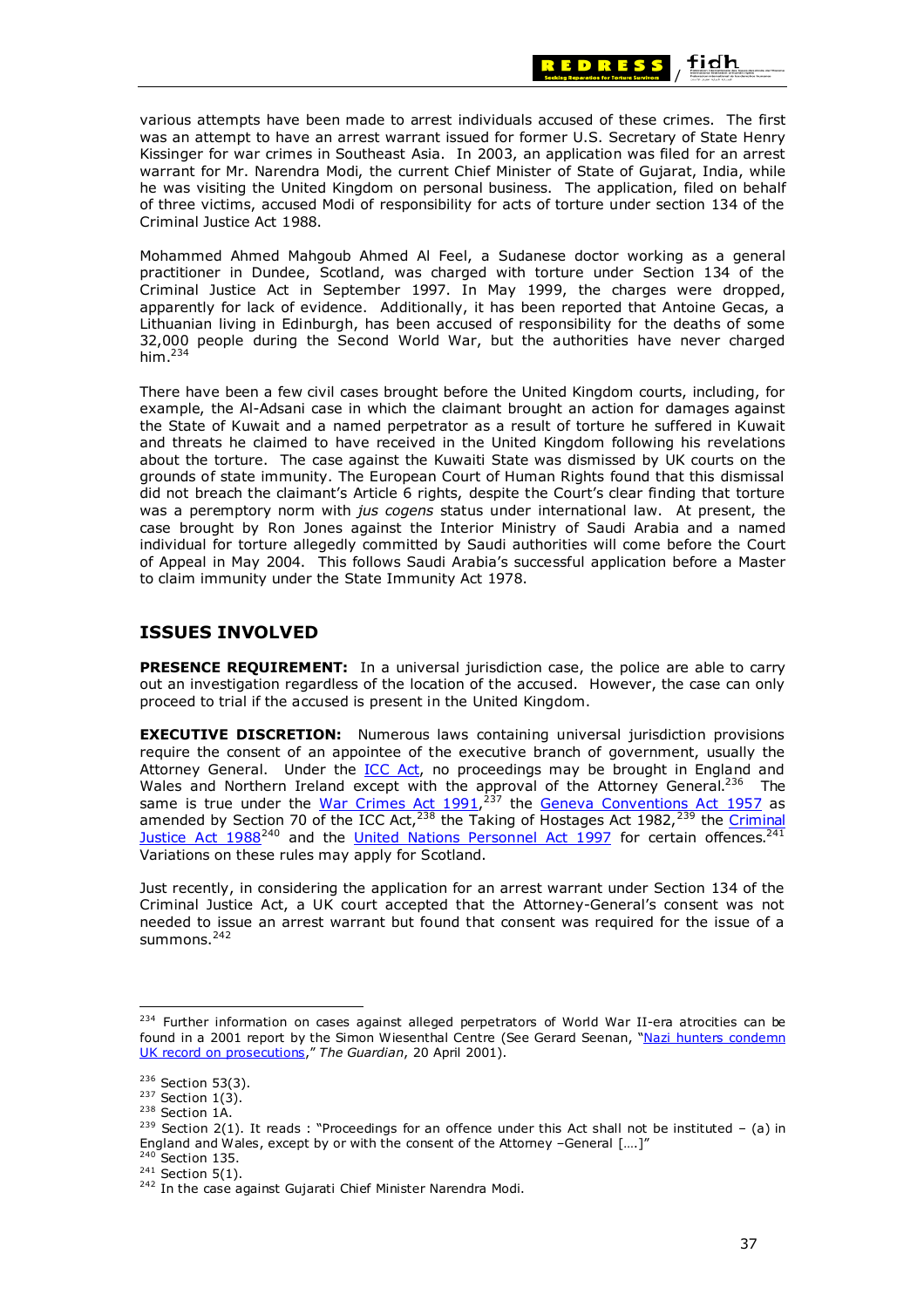**IMMUNITY:** *Heads of state* – As confirmed by the House of Lords in the Pinochet case,<sup>243</sup> acting heads of state have a right to immunity from individual criminal prosecution for any crime regardless of whether those acts are official functions carried out in the exercise of duties or acts performed in private capacity – that is, heads of state are afforded immunity *ratione personae*. Former heads of state are not granted the absolute immunity afforded to an acting head of state but rather immunity *ratione materiae* that is only for acts carried out in an official capacity or in the exercise of the duty of a head of state. In the Pinochet case, the majority of the Law Lords found that Pinochet was not entitled to immunity for acts of torture.

*States* – States are generally immune from the jurisdiction of the courts of the United Kingdom, with qualified exceptions. For example, in disputes relating to commercial transactions, a State may not be entitled to immunity if the dispute is considered to be a commercial act (*acta jure gestionis*).<sup>244</sup> Additionally, although Section 1(1) of the State Immunity Act 1978 affords a state general immunity from the jurisdiction of the UK courts, this is subject to a number of exceptions provided for in the Act. In light of the European Court of Human Rights' decision in the Al-Adsani case, it will be difficult for torture victims and other victims of crimes with universal jurisdiction to overcome the procedural hurdle of immunity granted to a foreign state until the decision is overturned or international law develops a firm exception to the grant of immunity for these types of crimes. $245$ 

**FORUM NON CONVENIENS:** The general principle concerning the application of the doctrine of *forum non conveniens* in the United Kingdom*,* as stated by Lord Goff in the leading case of *Spilliada Maritime Corporation v Cansulex Ltd* (1987), is that a stay will only be granted on the ground of *forum non conveniens* when the court is satisfied that there is another available forum, having competent jurisdiction, in which the case may be tried more suitably for the interests of all the parties and the aims of justice. The Court applied a two-stage test: firstly the defendant must show that there is another natural forum, which is clearly more appropriate for the hearing of the case. Usually this will be the forum in which the damage occurred. However, the availability and access to evidence and the location where the victims and witnesses are based are also taken into account. Secondly the onus is transferred to the claimant to rebut the defense by satisfying the Court that justice requires the matter to be heard in the prevailing Court by showing that substantial justice will not be done in the appropriate forum. In *Shalk Willem Burger Lubbe et al v Cape plc* (2000), a class action for personal injury and death, the House of Lords found that justice required the matter to be heard in the UK because of the lack of funding for litigation in South Africa, the complications likely to arise from the legal and factual issues in the matter and the absence of developed mechanisms for handling group actions in South Africa.

**STATUTES OF LIMITATION:** *Criminal* – There are no stated limitation periods for crimes subject to universal jurisdiction under United Kingdom law. In R v [Anthony Sawoniuk,](http://www.universaljurisdiction.info/index/Cases/Cases/United_Kingdom_-_Sawoniuk_case/Case_Doc_Summaries/118163,0) the Court of Appeal refused the claimant's application that his conviction for war crimes under the War Crimes Act 1991 should have been stayed on account of the time delay between the offence (1942) and the date on which the prosecution was brought (1999) and the admissibility of evidence. The claimant held that the Prosecutor had discharged the burden of proof (on the balance of probabilities) that the delay between the crime and the criminal proceedings had caused him "serious prejudice …. to the extent that no fair trial could be held".

<sup>&</sup>lt;sup>243</sup> R v. Bow Street Metropolitan Stipendiary Magistrate & Others, ex parte Pinochet Ugarte [1999] 2 WLR 827 at 91.<br><sup>244</sup> See Trendtex Trading Corporation v Central Bank of Nigeria, 1997 2 WLR 356.

 $245$  The Court recognised that the law was still developing this exception.